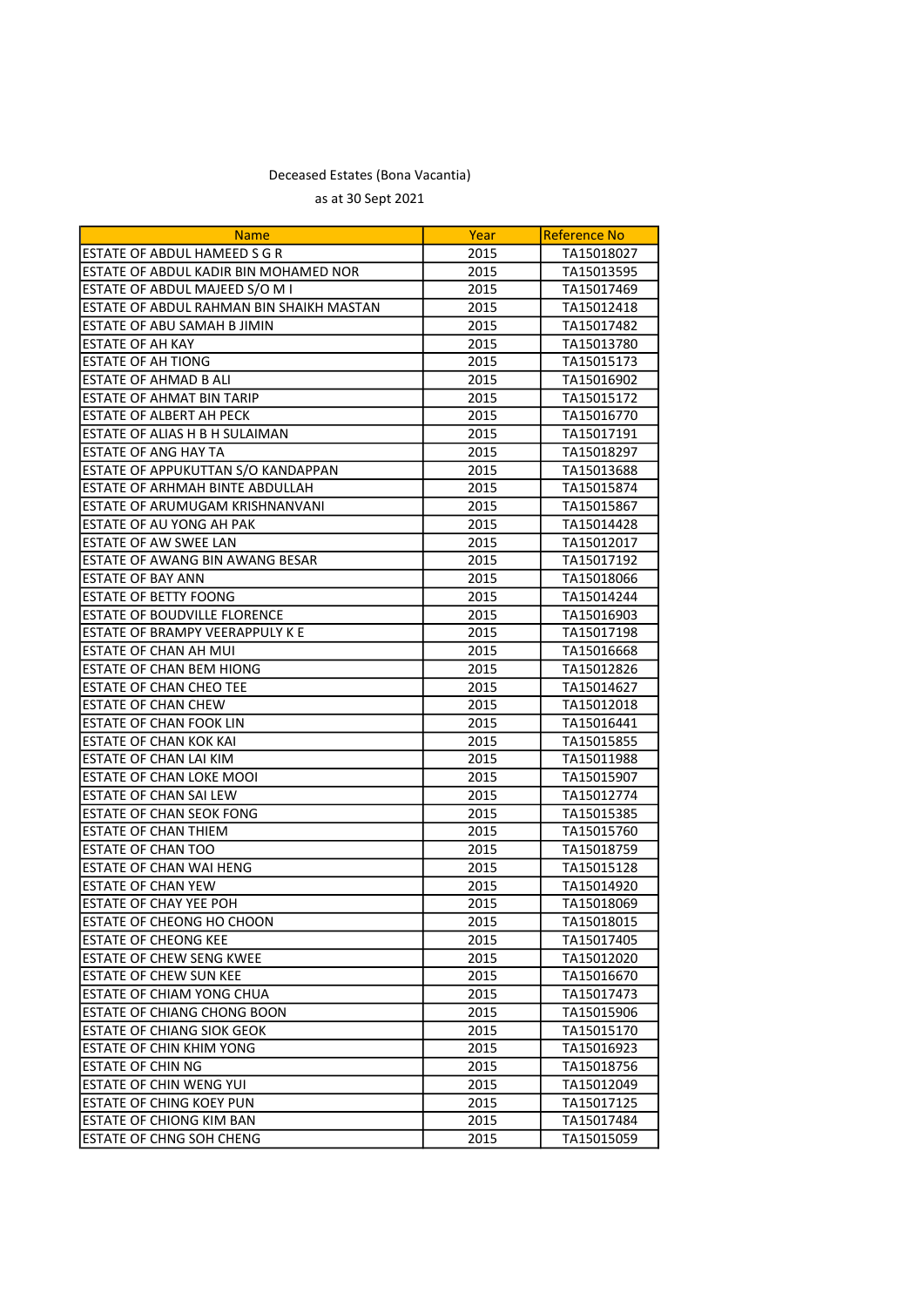| <b>Name</b>                            | Year | Reference No |
|----------------------------------------|------|--------------|
| <b>ESTATE OF CHO CHU FOOK</b>          | 2015 | TA15018298   |
| ESTATE OF CHONG LAN                    | 2015 | TA15011986   |
| ESTATE OF CHONG MENG SUAN              | 2015 | TA15017183   |
| ESTATE OF CHOO SECK CHEOW              | 2015 | TA15014216   |
| <b>ESTATE OF CHOW CHOON</b>            | 2015 | TA15015877   |
| ESTATE OF CHOW FONG KEE                | 2015 | TA15017184   |
| <b>ESTATE OF CHOW WHYE YAIK</b>        | 2015 | TA15016662   |
| ESTATE OF CHUA AH KEE                  | 2015 | TA15013779   |
| <b>ESTATE OF CHUA AH LING</b>          | 2015 | TA15015763   |
| <b>ESTATE OF CHUA ANN</b>              | 2015 | TA15017523   |
| <b>ESTATE OF CHUA BENG CHOON</b>       | 2015 | TA15018720   |
| ESTATE OF CHUA BOON YEW                | 2015 | TA15018299   |
| ESTATE OF CHUA HENG LIM                | 2015 | TA15013331   |
| ESTATE OF CHUA KIM HOCK                | 2015 | TA15018966   |
| ESTATE OF CHUA KIM WEE                 | 2015 | TA15012019   |
| ESTATE OF CHUNG AH CHIN                | 2015 | TA15012775   |
| ESTATE OF CHWEE AH HOU                 | 2015 | TA15015875   |
| <b>ESTATE OF CHWEE SOI KUM</b>         | 2015 | TA15014360   |
| ESTATE OF DAS SHARIFF S IBRAHIM        | 2015 | TA15018586   |
| ESTATE OF DAVIS ANTHONY                | 2015 | TA15018757   |
| ESTATE OF DEBE AMINAH BTE ALI          | 2015 | TA15015853   |
| ESTATE OF DORASAMY ALPHONSE A          | 2015 | TA15011989   |
| ESTATE OF ENG HOCK CHAY                | 2015 | TA15017196   |
| <b>ESTATE OF FONG AH HAR</b>           | 2015 | TA15012782   |
| ESTATE OF FOO AN HO                    | 2015 | TA15015859   |
| ESTATE OF FOO CHOW LUAN                | 2015 | TA15015910   |
| <b>ESTATE OF GAN AH HOCK</b>           | 2015 | TA15016179   |
| <b>ESTATE OF GAN BOCH YONG</b>         | 2015 | TA15017518   |
| ESTATE OF GOH ANG OW                   | 2015 | TA15011682   |
| ESTATE OF GOH BOON CHYE                | 2015 | TA15013787   |
| ESTATE OF GOH CHIO HEANG               | 2015 | TA15017119   |
| <b>ESTATE OF GOH CHO TEE</b>           | 2015 | TA15018588   |
| <b>ESTATE OF GOH CHUAN</b>             | 2015 | TA15014578   |
| ESTATE OF GOH HO SENG                  | 2015 | TA15018062   |
| ESTATE OF GOH KIM HAI                  | 2015 | TA15014246   |
| ESTATE OF GOH KING CHENG               | 2015 | TA15018051   |
| <b>ESTATE OF GOH SEE KHENG</b>         | 2015 | TA15012016   |
| <b>ESTATE OF GOH SOK KENG</b>          | 2015 | TA15017193   |
| <b>ESTATE OF GOH THIAM TECK</b>        | 2015 | TA15018030   |
| <b>ESTATE OF GOVINDASAMY RENGASAMY</b> | 2015 | TA15018723   |
| ESTATE OF H KWEE LAN                   | 2015 | TA15012820   |
| <b>ESTATE OF HALIK BIN AHMAD</b>       | 2015 | TA15014362   |
| ESTATE OF HASSAN BIN ABD KAHAR         | 2015 | TA15011678   |
| ESTATE OF HASSAN BIN ARSHAD            | 2015 | TA15013015   |
| ESTATE OF HENG YAM CHUAN               | 2015 | TA15015180   |
| ESTATE OF HO AH OI                     | 2015 | TA15012778   |
| <b>ESTATE OF HO AH TOH</b>             | 2015 | TA15017447   |
| ESTATE OF HO KIT ENG                   | 2015 | TA15012503   |
| <b>ESTATE OF HO KOW</b>                | 2015 | TA15017829   |
| ESTATE OF HO MENG                      | 2015 | TA15016919   |
| <b>ESTATE OF HO WAN KIAT</b>           | 2015 | TA15014372   |
|                                        |      |              |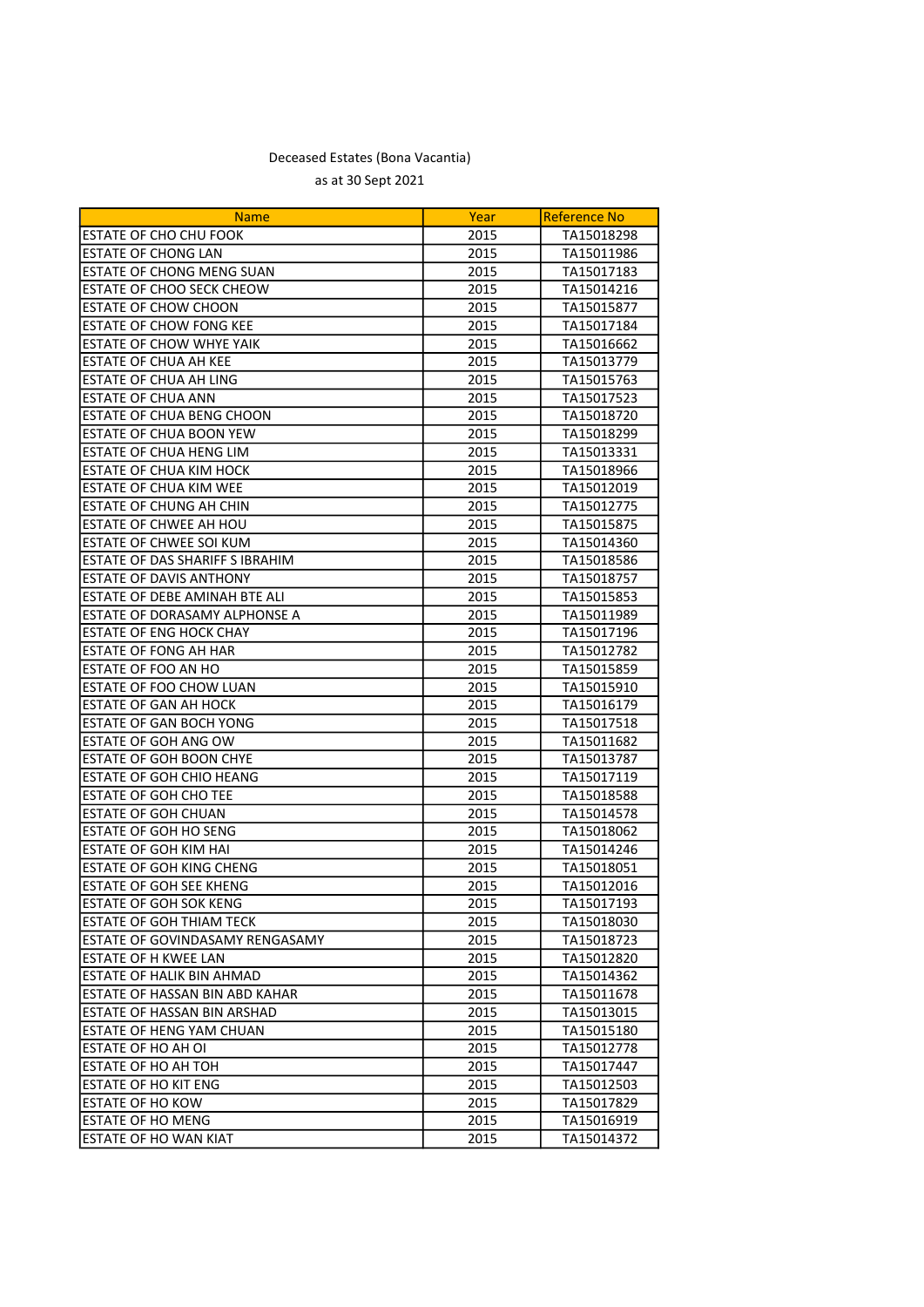| <b>Name</b>                        | Year | <b>Reference No</b> |
|------------------------------------|------|---------------------|
| ESTATE OF HO YEE KHAI              | 2015 | TA15018061          |
| ESTATE OF HOE HENG SOON            | 2015 | TA15015861          |
| ESTATE OF HOON FONG WAN            | 2015 | TA15016076          |
| ESTATE OF ISAM BIN DAYAN           | 2015 | TA15011705          |
| <b>ESTATE OF ISMAIL B KASSIM</b>   | 2015 | TA15018021          |
| ESTATE OF ISMAIL BIN MUYAJID       | 2015 | TA15018052          |
| ESTATE OF JAMILAH BT MOHAMAD       | 2015 | TA15017805          |
| ESTATE OF JIT SINGH S/O BHAG SINGH | 2015 | TA15013689          |
| ESTATE OF JOSEPH AROKTAMARY        | 2015 | TA15018595          |
| <b>ESTATE OF KALIA PILLAI</b>      | 2015 | TA15016680          |
| ESTATE OF KALIMUTHU KUPPUMAL       | 2015 | TA15016917          |
| <b>ESTATE OF KAN FOON HAR</b>      | 2015 | TA15015067          |
| ESTATE OF KAN OI CHUN              | 2015 | TA15015066          |
| ESTATE OF KANAGARATNAM T           | 2015 | TA15012015          |
| ESTATE OF KANDAKATH MAMMUNHY E     | 2015 | TA15018056          |
| ESTATE OF KARUPPIAH RATHINAM       | 2015 | TA15013632          |
| ESTATE OF KASSIM B NOORDIN         | 2015 | TA15016677          |
| ESTATE OF KATIJAH BT HJ ABDUL K    | 2015 | TA15012500          |
| ESTATE OF KAYAMBU MUNIYANDI        | 2015 | TA15012824          |
| <b>ESTATE OF KEONG CHEW</b>        | 2015 | TA15014639          |
| <b>ESTATE OF KHIEW NGOOK LIN</b>   | 2015 | TA15017517          |
| ESTATE OF KHOO CHIN CHUAN          | 2015 | TA15016664          |
| <b>ESTATE OF KOH BAH TEE</b>       | 2015 | TA15014648          |
| <b>ESTATE OF KOH CHEE TIONG</b>    | 2015 | TA15012534          |
| <b>ESTATE OF KOH PENG TONG</b>     | 2015 | TA15013773          |
| ESTATE OF KOH SIEW QUEE            | 2015 | TA15015226          |
| ESTATE OF KOK KHENG YEOK           | 2015 | TA15018025          |
| <b>ESTATE OF KOK TAN</b>           | 2015 | TA15017474          |
| <b>ESTATE OF KOMAL SINGH</b>       | 2015 | TA15016904          |
| ESTATE OF KOO CHAN SENG            | 2015 | TA15015896          |
| ESTATE OF KRISHNAN S/O THANAKODY   | 2015 | TA15016922          |
| <b>ESTATE OF KUEK SEE BAK</b>      | 2015 | TA15018020          |
| ESTATE OF KUNCHI DAMODARAM         | 2015 | TA15015130          |
| <b>ESTATE OF KUNJOO</b>            | 2015 | TA15013789          |
| ESTATE OF KWAN AH YON              | 2015 | TA15015857          |
| <b>ESTATE OF KWAN FOO</b>          | 2015 | TA15015111          |
| <b>ESTATE OF KWAN TAM YING</b>     | 2015 | TA15013791          |
| ESTATE OF LAI KEI MENG             | 2015 | TA15017483          |
| <b>ESTATE OF LAJIS B IBRAHIM</b>   | 2015 | TA15017520          |
| <b>ESTATE OF LAM KOW</b>           | 2015 | TA15012858          |
| <b>ESTATE OF LAW MUI</b>           | 2015 | TA15017407          |
| <b>ESTATE OF LAY LENG</b>          | 2015 | TA15018336          |
| ESTATE OF LEE AH CHAN              | 2015 | TA15018584          |
| ESTATE OF LEE AH KEOW              | 2015 | TA15015078          |
| <b>ESTATE OF LEE CHIANG FAI</b>    | 2015 | TA15013783          |
| <b>ESTATE OF LEE CHWEE POON</b>    | 2015 | TA15012501          |
| <b>ESTATE OF LEE KIP SIEW</b>      | 2015 | TA15015912          |
| <b>ESTATE OF LEE LIEN</b>          | 2015 | TA15012822          |
| ESTATE OF LEE MARIA                | 2015 | TA15015110          |
| <b>ESTATE OF LEE NGAN SIM</b>      | 2015 | TA15018709          |
| <b>ESTATE OF LEE SHOOT</b>         | 2015 | TA15012506          |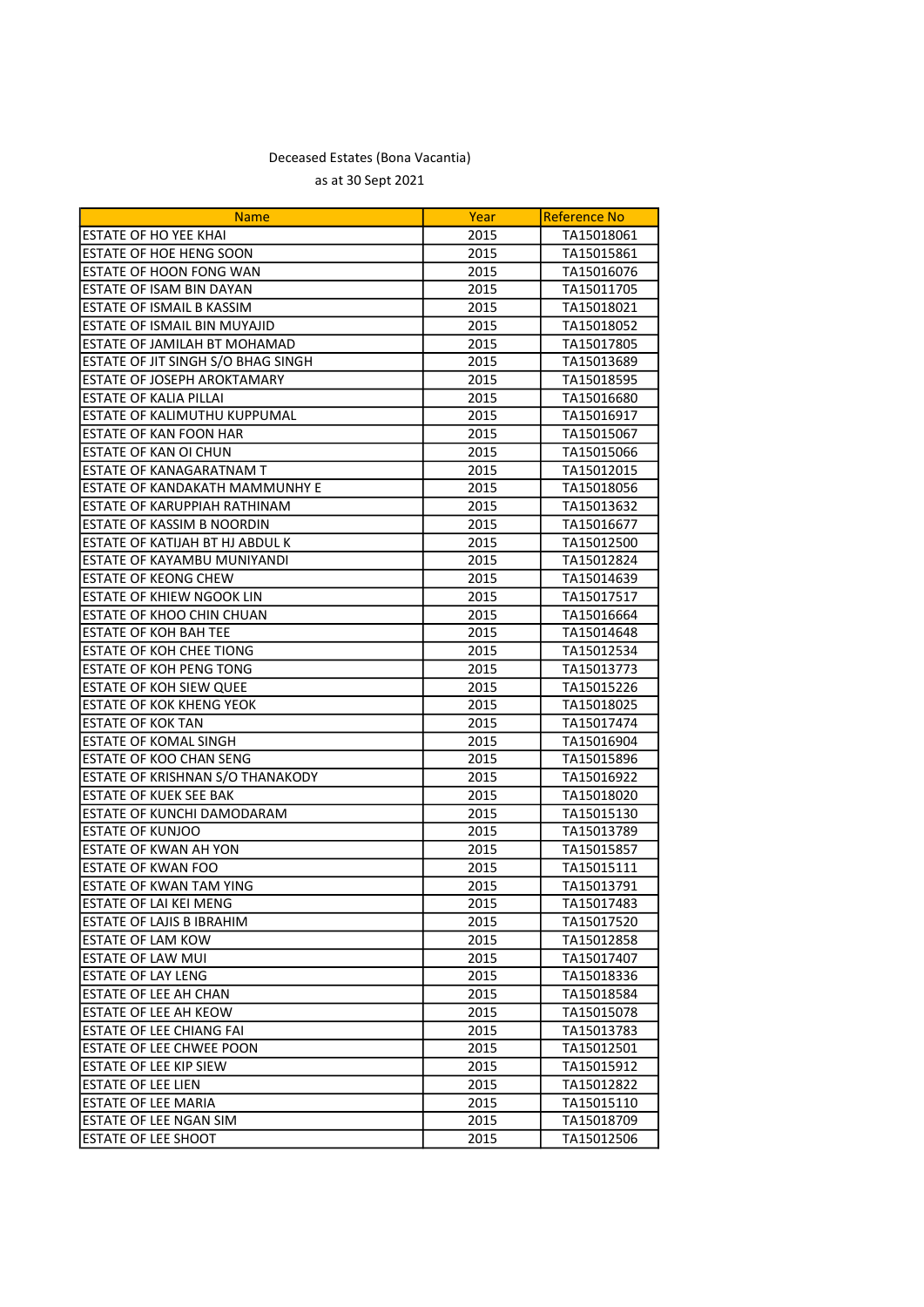| ESTATE OF LEE SOW ENG<br>2015<br>TA15016681<br>ESTATE OF LEE SWEE CHOO<br>2015<br>TA15014215<br>ESTATE OF LEE SWEE ENG<br>2015<br>TA15017406<br><b>ESTATE OF LEE TIEN SHU</b><br>2015<br>TA15018059<br><b>ESTATE OF LEE TIM</b><br>2015<br>TA15013782<br><b>ESTATE OF LEE YING</b><br>2015<br>TA15012505<br>ESTATE OF LEE YUEN KOY<br>2015<br>TA15013875<br><b>ESTATE OF LENG GUEK KENG</b><br>2015<br>TA15015854<br>ESTATE OF LEONG CHAN<br>2015<br>TA15015073<br><b>ESTATE OF LEONG KIM TONG</b><br>2015<br>TA15015756<br>ESTATE OF LEONG SOOK YING<br>2015<br>TA15014198<br><b>ESTATE OF LEOW AH MIEN</b><br>2015<br>TA15018046<br><b>ESTATE OF LIM AH WOO</b><br>TA15017475<br>2015<br><b>ESTATE OF LIM BAH BEE</b><br>2015<br>TA15015868<br><b>ESTATE OF LIM BEE HONG</b><br>2015<br>TA15018990<br>ESTATE OF LIM BOO SIONG<br>2015<br>TA15018295<br>ESTATE OF LIM EN BAK<br>2015<br>TA15018719<br>ESTATE OF LIM HONG LING<br>2015<br>TA15015860<br>ESTATE OF LIM KENG KUAY<br>2015<br>TA15015852<br>ESTATE OF LIM KIAT SIANG<br>2015<br>TA15013784<br><b>ESTATE OF LIM KOO AH</b><br>2015<br>TA15013089<br>ESTATE OF LIM SIA LAI<br>2015<br>TA15018048<br><b>ESTATE OF LIM SOO KIM</b><br>2015<br>TA15012781<br><b>ESTATE OF LIM TENG SEN</b><br>2015<br>TA15015716<br><b>ESTATE OF LIM TWA THOW</b><br>2015<br>TA15018060<br>ESTATE OF LIN AH CHUI<br>2015<br>TA15015106<br>ESTATE OF LING PAO WEI<br>2015<br>TA15012836<br>ESTATE OF LO YEO TIN<br>2015<br>TA15018067<br><b>ESTATE OF LOH CHEONG TAI</b><br>2015<br>TA15016669<br><b>ESTATE OF LOH CHIN HIAN</b><br>2015<br>TA15017408<br><b>ESTATE OF LOH KANG HOCK</b><br>2015<br>TA15018026<br>ESTATE OF LOH KIA LIM<br>2015<br>TA15013774<br>ESTATE OF LOH KOK KUAN<br>2015<br>TA15018995<br>ESTATE OF LOK CHWEE SEEM<br>2015<br>TA15011677<br>ESTATE OF LOK POH LIN<br>2015<br>TA15013295<br>ESTATE OF LOKE SEE SUM<br>2015<br>TA15018296<br>ESTATE OF LOU BOON CHIN<br>TA15017118<br>2015<br><b>ESTATE OF LOW AH ENG</b><br>2015<br>TA15017485<br><b>ESTATE OF LOW AH FOO</b><br>2015<br>TA15015866<br><b>ESTATE OF LOW CHONG MUEY</b><br>2015<br>TA15013687<br>IESTATE OF LOY NI SAI<br>2015<br>TA15015872<br><b>ESTATE OF LYE AH KIAT</b><br>2015<br>TA15018063<br>ESTATE OF M SOK SANG<br>2015<br>TA15016675<br><b>ESTATE OF MAD B KASSIM</b><br>2015<br>TA15017195<br><b>ESTATE OF MAHMOOD B AWANG</b><br>2015<br>TA15015901<br><b>LESTATE OF MAJID A B KHAMIS</b><br>2015<br>TA15017126<br>IESTATE OF MAMAKKAT T PUDIKAIL A<br>2015<br>TA15017806<br><b>ESTATE OF MEEDON BIN ORAY</b><br>2015<br>TA15012279<br>ESTATE OF MELHUISH SARAH<br>2015<br>TA15015762<br>IESTATE OF MINA BINTE ALI<br>2015<br>TA15016916<br>IESTATE OF MOHAMED BIN HASSAN<br>2015<br>TA15015937 | <b>Name</b> | Year | <b>Reference No</b> |
|-------------------------------------------------------------------------------------------------------------------------------------------------------------------------------------------------------------------------------------------------------------------------------------------------------------------------------------------------------------------------------------------------------------------------------------------------------------------------------------------------------------------------------------------------------------------------------------------------------------------------------------------------------------------------------------------------------------------------------------------------------------------------------------------------------------------------------------------------------------------------------------------------------------------------------------------------------------------------------------------------------------------------------------------------------------------------------------------------------------------------------------------------------------------------------------------------------------------------------------------------------------------------------------------------------------------------------------------------------------------------------------------------------------------------------------------------------------------------------------------------------------------------------------------------------------------------------------------------------------------------------------------------------------------------------------------------------------------------------------------------------------------------------------------------------------------------------------------------------------------------------------------------------------------------------------------------------------------------------------------------------------------------------------------------------------------------------------------------------------------------------------------------------------------------------------------------------------------------------------------------------------------------------------------------------------------------------------------------------------------------------------------------------------------------------------------------------------------------------------------------------------------------------------------------------------------------------------------------------------------------------------------------------------------------------------------------------------------------------------------|-------------|------|---------------------|
|                                                                                                                                                                                                                                                                                                                                                                                                                                                                                                                                                                                                                                                                                                                                                                                                                                                                                                                                                                                                                                                                                                                                                                                                                                                                                                                                                                                                                                                                                                                                                                                                                                                                                                                                                                                                                                                                                                                                                                                                                                                                                                                                                                                                                                                                                                                                                                                                                                                                                                                                                                                                                                                                                                                                           |             |      |                     |
|                                                                                                                                                                                                                                                                                                                                                                                                                                                                                                                                                                                                                                                                                                                                                                                                                                                                                                                                                                                                                                                                                                                                                                                                                                                                                                                                                                                                                                                                                                                                                                                                                                                                                                                                                                                                                                                                                                                                                                                                                                                                                                                                                                                                                                                                                                                                                                                                                                                                                                                                                                                                                                                                                                                                           |             |      |                     |
|                                                                                                                                                                                                                                                                                                                                                                                                                                                                                                                                                                                                                                                                                                                                                                                                                                                                                                                                                                                                                                                                                                                                                                                                                                                                                                                                                                                                                                                                                                                                                                                                                                                                                                                                                                                                                                                                                                                                                                                                                                                                                                                                                                                                                                                                                                                                                                                                                                                                                                                                                                                                                                                                                                                                           |             |      |                     |
|                                                                                                                                                                                                                                                                                                                                                                                                                                                                                                                                                                                                                                                                                                                                                                                                                                                                                                                                                                                                                                                                                                                                                                                                                                                                                                                                                                                                                                                                                                                                                                                                                                                                                                                                                                                                                                                                                                                                                                                                                                                                                                                                                                                                                                                                                                                                                                                                                                                                                                                                                                                                                                                                                                                                           |             |      |                     |
|                                                                                                                                                                                                                                                                                                                                                                                                                                                                                                                                                                                                                                                                                                                                                                                                                                                                                                                                                                                                                                                                                                                                                                                                                                                                                                                                                                                                                                                                                                                                                                                                                                                                                                                                                                                                                                                                                                                                                                                                                                                                                                                                                                                                                                                                                                                                                                                                                                                                                                                                                                                                                                                                                                                                           |             |      |                     |
|                                                                                                                                                                                                                                                                                                                                                                                                                                                                                                                                                                                                                                                                                                                                                                                                                                                                                                                                                                                                                                                                                                                                                                                                                                                                                                                                                                                                                                                                                                                                                                                                                                                                                                                                                                                                                                                                                                                                                                                                                                                                                                                                                                                                                                                                                                                                                                                                                                                                                                                                                                                                                                                                                                                                           |             |      |                     |
|                                                                                                                                                                                                                                                                                                                                                                                                                                                                                                                                                                                                                                                                                                                                                                                                                                                                                                                                                                                                                                                                                                                                                                                                                                                                                                                                                                                                                                                                                                                                                                                                                                                                                                                                                                                                                                                                                                                                                                                                                                                                                                                                                                                                                                                                                                                                                                                                                                                                                                                                                                                                                                                                                                                                           |             |      |                     |
|                                                                                                                                                                                                                                                                                                                                                                                                                                                                                                                                                                                                                                                                                                                                                                                                                                                                                                                                                                                                                                                                                                                                                                                                                                                                                                                                                                                                                                                                                                                                                                                                                                                                                                                                                                                                                                                                                                                                                                                                                                                                                                                                                                                                                                                                                                                                                                                                                                                                                                                                                                                                                                                                                                                                           |             |      |                     |
|                                                                                                                                                                                                                                                                                                                                                                                                                                                                                                                                                                                                                                                                                                                                                                                                                                                                                                                                                                                                                                                                                                                                                                                                                                                                                                                                                                                                                                                                                                                                                                                                                                                                                                                                                                                                                                                                                                                                                                                                                                                                                                                                                                                                                                                                                                                                                                                                                                                                                                                                                                                                                                                                                                                                           |             |      |                     |
|                                                                                                                                                                                                                                                                                                                                                                                                                                                                                                                                                                                                                                                                                                                                                                                                                                                                                                                                                                                                                                                                                                                                                                                                                                                                                                                                                                                                                                                                                                                                                                                                                                                                                                                                                                                                                                                                                                                                                                                                                                                                                                                                                                                                                                                                                                                                                                                                                                                                                                                                                                                                                                                                                                                                           |             |      |                     |
|                                                                                                                                                                                                                                                                                                                                                                                                                                                                                                                                                                                                                                                                                                                                                                                                                                                                                                                                                                                                                                                                                                                                                                                                                                                                                                                                                                                                                                                                                                                                                                                                                                                                                                                                                                                                                                                                                                                                                                                                                                                                                                                                                                                                                                                                                                                                                                                                                                                                                                                                                                                                                                                                                                                                           |             |      |                     |
|                                                                                                                                                                                                                                                                                                                                                                                                                                                                                                                                                                                                                                                                                                                                                                                                                                                                                                                                                                                                                                                                                                                                                                                                                                                                                                                                                                                                                                                                                                                                                                                                                                                                                                                                                                                                                                                                                                                                                                                                                                                                                                                                                                                                                                                                                                                                                                                                                                                                                                                                                                                                                                                                                                                                           |             |      |                     |
|                                                                                                                                                                                                                                                                                                                                                                                                                                                                                                                                                                                                                                                                                                                                                                                                                                                                                                                                                                                                                                                                                                                                                                                                                                                                                                                                                                                                                                                                                                                                                                                                                                                                                                                                                                                                                                                                                                                                                                                                                                                                                                                                                                                                                                                                                                                                                                                                                                                                                                                                                                                                                                                                                                                                           |             |      |                     |
|                                                                                                                                                                                                                                                                                                                                                                                                                                                                                                                                                                                                                                                                                                                                                                                                                                                                                                                                                                                                                                                                                                                                                                                                                                                                                                                                                                                                                                                                                                                                                                                                                                                                                                                                                                                                                                                                                                                                                                                                                                                                                                                                                                                                                                                                                                                                                                                                                                                                                                                                                                                                                                                                                                                                           |             |      |                     |
|                                                                                                                                                                                                                                                                                                                                                                                                                                                                                                                                                                                                                                                                                                                                                                                                                                                                                                                                                                                                                                                                                                                                                                                                                                                                                                                                                                                                                                                                                                                                                                                                                                                                                                                                                                                                                                                                                                                                                                                                                                                                                                                                                                                                                                                                                                                                                                                                                                                                                                                                                                                                                                                                                                                                           |             |      |                     |
|                                                                                                                                                                                                                                                                                                                                                                                                                                                                                                                                                                                                                                                                                                                                                                                                                                                                                                                                                                                                                                                                                                                                                                                                                                                                                                                                                                                                                                                                                                                                                                                                                                                                                                                                                                                                                                                                                                                                                                                                                                                                                                                                                                                                                                                                                                                                                                                                                                                                                                                                                                                                                                                                                                                                           |             |      |                     |
|                                                                                                                                                                                                                                                                                                                                                                                                                                                                                                                                                                                                                                                                                                                                                                                                                                                                                                                                                                                                                                                                                                                                                                                                                                                                                                                                                                                                                                                                                                                                                                                                                                                                                                                                                                                                                                                                                                                                                                                                                                                                                                                                                                                                                                                                                                                                                                                                                                                                                                                                                                                                                                                                                                                                           |             |      |                     |
|                                                                                                                                                                                                                                                                                                                                                                                                                                                                                                                                                                                                                                                                                                                                                                                                                                                                                                                                                                                                                                                                                                                                                                                                                                                                                                                                                                                                                                                                                                                                                                                                                                                                                                                                                                                                                                                                                                                                                                                                                                                                                                                                                                                                                                                                                                                                                                                                                                                                                                                                                                                                                                                                                                                                           |             |      |                     |
|                                                                                                                                                                                                                                                                                                                                                                                                                                                                                                                                                                                                                                                                                                                                                                                                                                                                                                                                                                                                                                                                                                                                                                                                                                                                                                                                                                                                                                                                                                                                                                                                                                                                                                                                                                                                                                                                                                                                                                                                                                                                                                                                                                                                                                                                                                                                                                                                                                                                                                                                                                                                                                                                                                                                           |             |      |                     |
|                                                                                                                                                                                                                                                                                                                                                                                                                                                                                                                                                                                                                                                                                                                                                                                                                                                                                                                                                                                                                                                                                                                                                                                                                                                                                                                                                                                                                                                                                                                                                                                                                                                                                                                                                                                                                                                                                                                                                                                                                                                                                                                                                                                                                                                                                                                                                                                                                                                                                                                                                                                                                                                                                                                                           |             |      |                     |
|                                                                                                                                                                                                                                                                                                                                                                                                                                                                                                                                                                                                                                                                                                                                                                                                                                                                                                                                                                                                                                                                                                                                                                                                                                                                                                                                                                                                                                                                                                                                                                                                                                                                                                                                                                                                                                                                                                                                                                                                                                                                                                                                                                                                                                                                                                                                                                                                                                                                                                                                                                                                                                                                                                                                           |             |      |                     |
|                                                                                                                                                                                                                                                                                                                                                                                                                                                                                                                                                                                                                                                                                                                                                                                                                                                                                                                                                                                                                                                                                                                                                                                                                                                                                                                                                                                                                                                                                                                                                                                                                                                                                                                                                                                                                                                                                                                                                                                                                                                                                                                                                                                                                                                                                                                                                                                                                                                                                                                                                                                                                                                                                                                                           |             |      |                     |
|                                                                                                                                                                                                                                                                                                                                                                                                                                                                                                                                                                                                                                                                                                                                                                                                                                                                                                                                                                                                                                                                                                                                                                                                                                                                                                                                                                                                                                                                                                                                                                                                                                                                                                                                                                                                                                                                                                                                                                                                                                                                                                                                                                                                                                                                                                                                                                                                                                                                                                                                                                                                                                                                                                                                           |             |      |                     |
|                                                                                                                                                                                                                                                                                                                                                                                                                                                                                                                                                                                                                                                                                                                                                                                                                                                                                                                                                                                                                                                                                                                                                                                                                                                                                                                                                                                                                                                                                                                                                                                                                                                                                                                                                                                                                                                                                                                                                                                                                                                                                                                                                                                                                                                                                                                                                                                                                                                                                                                                                                                                                                                                                                                                           |             |      |                     |
|                                                                                                                                                                                                                                                                                                                                                                                                                                                                                                                                                                                                                                                                                                                                                                                                                                                                                                                                                                                                                                                                                                                                                                                                                                                                                                                                                                                                                                                                                                                                                                                                                                                                                                                                                                                                                                                                                                                                                                                                                                                                                                                                                                                                                                                                                                                                                                                                                                                                                                                                                                                                                                                                                                                                           |             |      |                     |
|                                                                                                                                                                                                                                                                                                                                                                                                                                                                                                                                                                                                                                                                                                                                                                                                                                                                                                                                                                                                                                                                                                                                                                                                                                                                                                                                                                                                                                                                                                                                                                                                                                                                                                                                                                                                                                                                                                                                                                                                                                                                                                                                                                                                                                                                                                                                                                                                                                                                                                                                                                                                                                                                                                                                           |             |      |                     |
|                                                                                                                                                                                                                                                                                                                                                                                                                                                                                                                                                                                                                                                                                                                                                                                                                                                                                                                                                                                                                                                                                                                                                                                                                                                                                                                                                                                                                                                                                                                                                                                                                                                                                                                                                                                                                                                                                                                                                                                                                                                                                                                                                                                                                                                                                                                                                                                                                                                                                                                                                                                                                                                                                                                                           |             |      |                     |
|                                                                                                                                                                                                                                                                                                                                                                                                                                                                                                                                                                                                                                                                                                                                                                                                                                                                                                                                                                                                                                                                                                                                                                                                                                                                                                                                                                                                                                                                                                                                                                                                                                                                                                                                                                                                                                                                                                                                                                                                                                                                                                                                                                                                                                                                                                                                                                                                                                                                                                                                                                                                                                                                                                                                           |             |      |                     |
|                                                                                                                                                                                                                                                                                                                                                                                                                                                                                                                                                                                                                                                                                                                                                                                                                                                                                                                                                                                                                                                                                                                                                                                                                                                                                                                                                                                                                                                                                                                                                                                                                                                                                                                                                                                                                                                                                                                                                                                                                                                                                                                                                                                                                                                                                                                                                                                                                                                                                                                                                                                                                                                                                                                                           |             |      |                     |
|                                                                                                                                                                                                                                                                                                                                                                                                                                                                                                                                                                                                                                                                                                                                                                                                                                                                                                                                                                                                                                                                                                                                                                                                                                                                                                                                                                                                                                                                                                                                                                                                                                                                                                                                                                                                                                                                                                                                                                                                                                                                                                                                                                                                                                                                                                                                                                                                                                                                                                                                                                                                                                                                                                                                           |             |      |                     |
|                                                                                                                                                                                                                                                                                                                                                                                                                                                                                                                                                                                                                                                                                                                                                                                                                                                                                                                                                                                                                                                                                                                                                                                                                                                                                                                                                                                                                                                                                                                                                                                                                                                                                                                                                                                                                                                                                                                                                                                                                                                                                                                                                                                                                                                                                                                                                                                                                                                                                                                                                                                                                                                                                                                                           |             |      |                     |
|                                                                                                                                                                                                                                                                                                                                                                                                                                                                                                                                                                                                                                                                                                                                                                                                                                                                                                                                                                                                                                                                                                                                                                                                                                                                                                                                                                                                                                                                                                                                                                                                                                                                                                                                                                                                                                                                                                                                                                                                                                                                                                                                                                                                                                                                                                                                                                                                                                                                                                                                                                                                                                                                                                                                           |             |      |                     |
|                                                                                                                                                                                                                                                                                                                                                                                                                                                                                                                                                                                                                                                                                                                                                                                                                                                                                                                                                                                                                                                                                                                                                                                                                                                                                                                                                                                                                                                                                                                                                                                                                                                                                                                                                                                                                                                                                                                                                                                                                                                                                                                                                                                                                                                                                                                                                                                                                                                                                                                                                                                                                                                                                                                                           |             |      |                     |
|                                                                                                                                                                                                                                                                                                                                                                                                                                                                                                                                                                                                                                                                                                                                                                                                                                                                                                                                                                                                                                                                                                                                                                                                                                                                                                                                                                                                                                                                                                                                                                                                                                                                                                                                                                                                                                                                                                                                                                                                                                                                                                                                                                                                                                                                                                                                                                                                                                                                                                                                                                                                                                                                                                                                           |             |      |                     |
|                                                                                                                                                                                                                                                                                                                                                                                                                                                                                                                                                                                                                                                                                                                                                                                                                                                                                                                                                                                                                                                                                                                                                                                                                                                                                                                                                                                                                                                                                                                                                                                                                                                                                                                                                                                                                                                                                                                                                                                                                                                                                                                                                                                                                                                                                                                                                                                                                                                                                                                                                                                                                                                                                                                                           |             |      |                     |
|                                                                                                                                                                                                                                                                                                                                                                                                                                                                                                                                                                                                                                                                                                                                                                                                                                                                                                                                                                                                                                                                                                                                                                                                                                                                                                                                                                                                                                                                                                                                                                                                                                                                                                                                                                                                                                                                                                                                                                                                                                                                                                                                                                                                                                                                                                                                                                                                                                                                                                                                                                                                                                                                                                                                           |             |      |                     |
|                                                                                                                                                                                                                                                                                                                                                                                                                                                                                                                                                                                                                                                                                                                                                                                                                                                                                                                                                                                                                                                                                                                                                                                                                                                                                                                                                                                                                                                                                                                                                                                                                                                                                                                                                                                                                                                                                                                                                                                                                                                                                                                                                                                                                                                                                                                                                                                                                                                                                                                                                                                                                                                                                                                                           |             |      |                     |
|                                                                                                                                                                                                                                                                                                                                                                                                                                                                                                                                                                                                                                                                                                                                                                                                                                                                                                                                                                                                                                                                                                                                                                                                                                                                                                                                                                                                                                                                                                                                                                                                                                                                                                                                                                                                                                                                                                                                                                                                                                                                                                                                                                                                                                                                                                                                                                                                                                                                                                                                                                                                                                                                                                                                           |             |      |                     |
|                                                                                                                                                                                                                                                                                                                                                                                                                                                                                                                                                                                                                                                                                                                                                                                                                                                                                                                                                                                                                                                                                                                                                                                                                                                                                                                                                                                                                                                                                                                                                                                                                                                                                                                                                                                                                                                                                                                                                                                                                                                                                                                                                                                                                                                                                                                                                                                                                                                                                                                                                                                                                                                                                                                                           |             |      |                     |
|                                                                                                                                                                                                                                                                                                                                                                                                                                                                                                                                                                                                                                                                                                                                                                                                                                                                                                                                                                                                                                                                                                                                                                                                                                                                                                                                                                                                                                                                                                                                                                                                                                                                                                                                                                                                                                                                                                                                                                                                                                                                                                                                                                                                                                                                                                                                                                                                                                                                                                                                                                                                                                                                                                                                           |             |      |                     |
|                                                                                                                                                                                                                                                                                                                                                                                                                                                                                                                                                                                                                                                                                                                                                                                                                                                                                                                                                                                                                                                                                                                                                                                                                                                                                                                                                                                                                                                                                                                                                                                                                                                                                                                                                                                                                                                                                                                                                                                                                                                                                                                                                                                                                                                                                                                                                                                                                                                                                                                                                                                                                                                                                                                                           |             |      |                     |
|                                                                                                                                                                                                                                                                                                                                                                                                                                                                                                                                                                                                                                                                                                                                                                                                                                                                                                                                                                                                                                                                                                                                                                                                                                                                                                                                                                                                                                                                                                                                                                                                                                                                                                                                                                                                                                                                                                                                                                                                                                                                                                                                                                                                                                                                                                                                                                                                                                                                                                                                                                                                                                                                                                                                           |             |      |                     |
|                                                                                                                                                                                                                                                                                                                                                                                                                                                                                                                                                                                                                                                                                                                                                                                                                                                                                                                                                                                                                                                                                                                                                                                                                                                                                                                                                                                                                                                                                                                                                                                                                                                                                                                                                                                                                                                                                                                                                                                                                                                                                                                                                                                                                                                                                                                                                                                                                                                                                                                                                                                                                                                                                                                                           |             |      |                     |
|                                                                                                                                                                                                                                                                                                                                                                                                                                                                                                                                                                                                                                                                                                                                                                                                                                                                                                                                                                                                                                                                                                                                                                                                                                                                                                                                                                                                                                                                                                                                                                                                                                                                                                                                                                                                                                                                                                                                                                                                                                                                                                                                                                                                                                                                                                                                                                                                                                                                                                                                                                                                                                                                                                                                           |             |      |                     |
|                                                                                                                                                                                                                                                                                                                                                                                                                                                                                                                                                                                                                                                                                                                                                                                                                                                                                                                                                                                                                                                                                                                                                                                                                                                                                                                                                                                                                                                                                                                                                                                                                                                                                                                                                                                                                                                                                                                                                                                                                                                                                                                                                                                                                                                                                                                                                                                                                                                                                                                                                                                                                                                                                                                                           |             |      |                     |
|                                                                                                                                                                                                                                                                                                                                                                                                                                                                                                                                                                                                                                                                                                                                                                                                                                                                                                                                                                                                                                                                                                                                                                                                                                                                                                                                                                                                                                                                                                                                                                                                                                                                                                                                                                                                                                                                                                                                                                                                                                                                                                                                                                                                                                                                                                                                                                                                                                                                                                                                                                                                                                                                                                                                           |             |      |                     |
|                                                                                                                                                                                                                                                                                                                                                                                                                                                                                                                                                                                                                                                                                                                                                                                                                                                                                                                                                                                                                                                                                                                                                                                                                                                                                                                                                                                                                                                                                                                                                                                                                                                                                                                                                                                                                                                                                                                                                                                                                                                                                                                                                                                                                                                                                                                                                                                                                                                                                                                                                                                                                                                                                                                                           |             |      |                     |
|                                                                                                                                                                                                                                                                                                                                                                                                                                                                                                                                                                                                                                                                                                                                                                                                                                                                                                                                                                                                                                                                                                                                                                                                                                                                                                                                                                                                                                                                                                                                                                                                                                                                                                                                                                                                                                                                                                                                                                                                                                                                                                                                                                                                                                                                                                                                                                                                                                                                                                                                                                                                                                                                                                                                           |             |      |                     |
|                                                                                                                                                                                                                                                                                                                                                                                                                                                                                                                                                                                                                                                                                                                                                                                                                                                                                                                                                                                                                                                                                                                                                                                                                                                                                                                                                                                                                                                                                                                                                                                                                                                                                                                                                                                                                                                                                                                                                                                                                                                                                                                                                                                                                                                                                                                                                                                                                                                                                                                                                                                                                                                                                                                                           |             |      |                     |
|                                                                                                                                                                                                                                                                                                                                                                                                                                                                                                                                                                                                                                                                                                                                                                                                                                                                                                                                                                                                                                                                                                                                                                                                                                                                                                                                                                                                                                                                                                                                                                                                                                                                                                                                                                                                                                                                                                                                                                                                                                                                                                                                                                                                                                                                                                                                                                                                                                                                                                                                                                                                                                                                                                                                           |             |      |                     |
|                                                                                                                                                                                                                                                                                                                                                                                                                                                                                                                                                                                                                                                                                                                                                                                                                                                                                                                                                                                                                                                                                                                                                                                                                                                                                                                                                                                                                                                                                                                                                                                                                                                                                                                                                                                                                                                                                                                                                                                                                                                                                                                                                                                                                                                                                                                                                                                                                                                                                                                                                                                                                                                                                                                                           |             |      |                     |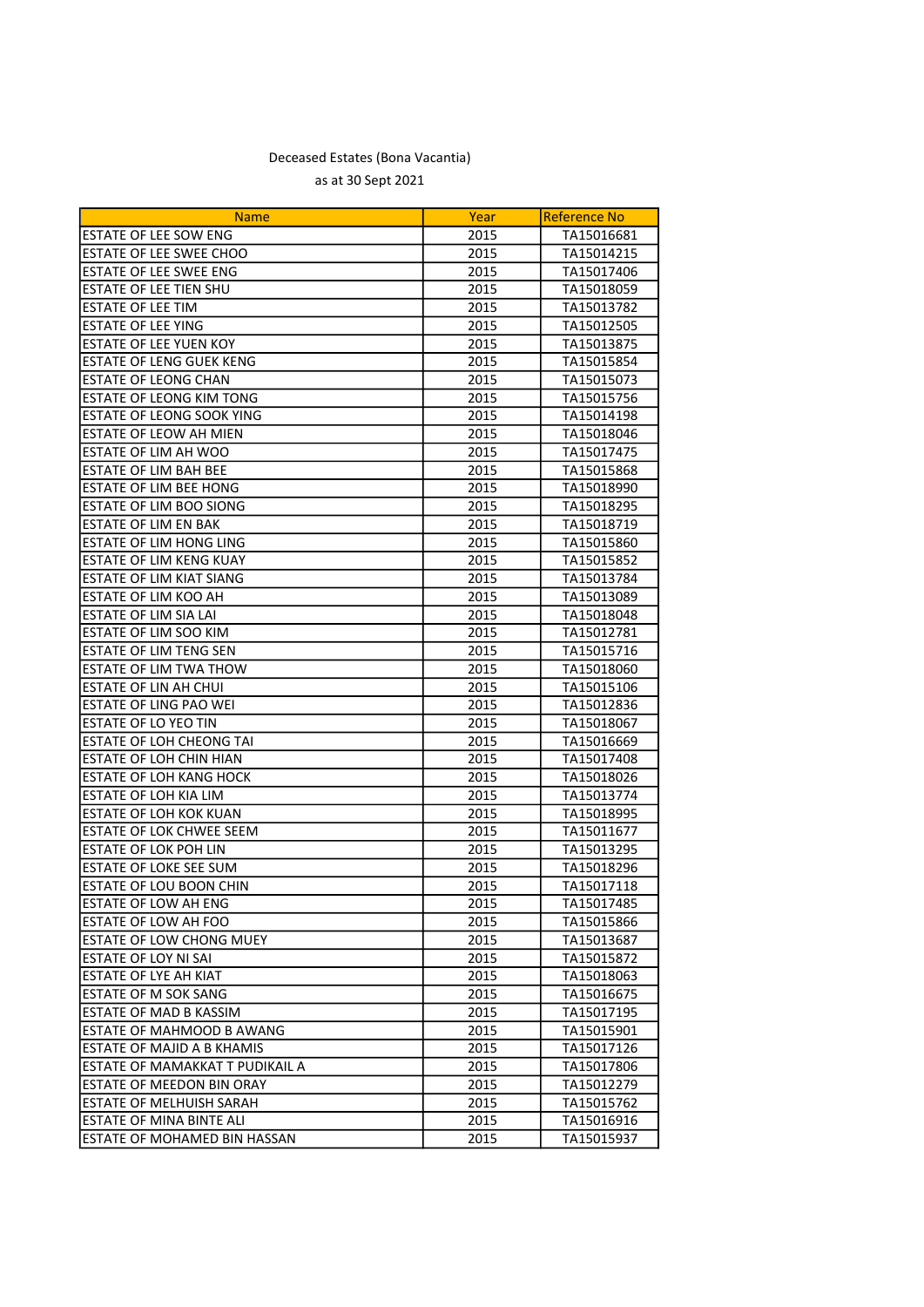| <b>Name</b>                                  | Year | <b>Reference No</b> |
|----------------------------------------------|------|---------------------|
| ESTATE OF MOHAMED EUSOFF BIN ABU             | 2015 | TA15013790          |
| ESTATE OF MOHAMED HAMED                      | 2015 | TA15018337          |
| IESTATE OF MOHAMED HANEEFA A R               | 2015 | TA15018304          |
| <b>LESTATE OF MOHAMED HASSAN</b>             | 2015 | TA15018596          |
| ESTATE OF MOHAMED ISMAIL M M                 | 2015 | TA15013786          |
| <b>ESTATE OF MOHAMEDSHA P N</b>              | 2015 | TA15018017          |
| <b>ESTATE OF MOLLY ALFRED</b>                | 2015 | TA15018339          |
| ESTATE OF MOOI SAU FONG                      | 2015 | TA15016907          |
| ESTATE OF MR HASSAN MOHAMED BIN ABDULLAH     | 2015 | TA15017689          |
| ESTATE OF MURUGAYA THEVAR P T                | 2015 | TA15018302          |
| <b>ESTATE OF MUTHUKOODIAMMAL</b>             | 2015 | TA15015212          |
| <b>ESTATE OF NAI SIANG SEOH</b>              | 2015 | TA15015904          |
| <b>ESTATE OF NARAYAHAH RAMASAMY</b>          | 2015 | TA15018054          |
| ESTATE OF NELSON F MONTEIRO                  | 2015 | TA15018301          |
| ESTATE OF NEO BENG CHEW                      | 2015 | TA15016896          |
| ESTATE OF NG FONG KUAN                       | 2015 | TA15015832          |
| ESTATE OF NG KHOO PANG                       | 2015 | TA15017122          |
| ESTATE OF NG KIM FOONG                       | 2015 | TA15013330          |
| <b>ESTATE OF NG KIM TOON</b>                 | 2015 | TA15016663          |
| <b>ESTATE OF NG KIM TWEE</b>                 | 2015 | TA15015181          |
| ESTATE OF NG LOW SOON                        | 2015 | TA15013785          |
| <b>ESTATE OF NG PEK NUE</b>                  | 2015 | TA15015108          |
| <b>ESTATE OF NG WA</b>                       | 2015 | TA15018032          |
| ESTATE OF NORMA MD SAID                      | 2015 | TA15016752          |
| <b>ESTATE OF OH AH KAU</b>                   | 2015 | TA15017515          |
| ESTATE OF OH LAIN                            | 2015 | TA15018338          |
| ESTATE OF OH NGIAN JOO                       | 2015 | TA15015758          |
| <b>ESTATE OF OH SAW CHOO</b>                 | 2015 | TA15018033          |
| <b>ESTATE OF OLI MOHAMED S/O ALLAPITCHAY</b> | 2015 | TA15014152          |
| <b>ESTATE OF ONG BAN LEONG</b>               | 2015 | TA15017524          |
| ESTATE OF ONG CHIM WAAT                      | 2015 | TA15017121          |
| ESTATE OF ONG CHIN HENG                      | 2015 | TA15017124          |
| ESTATE OF ONG HONG GNOH                      | 2015 | TA15013776          |
| ESTATE OF ONG JOO                            | 2015 | TA15014371          |
| <b>ESTATE OF ONG NEO LAI</b>                 | 2015 | TA15017186          |
| <b>LESTATE OF ONG SAY CHOR</b>               | 2015 | TA15012508          |
| <b>ESTATE OF ONG SAY SHIN</b>                | 2015 | TA15012818          |
| <b>ESTATE OF ONG SOW KHENG</b>               | 2015 | TA15017752          |
| IESTATE OF OW CHENG KEE                      | 2015 | TA15011984          |
| <b>ESTATE OF PACKIRISAMY P S THEVAR</b>      | 2015 | TA15012504          |
| <b>ESTATE OF PAK GEOK LAN</b>                | 2015 | TA15018049          |
| ESTATE OF PALANIANDY S/O ANAKUTI             | 2015 | TA15011701          |
| <b>ESTATE OF PHOON SAI CHNG</b>              | 2015 | TA15016667          |
| <b>ESTATE OF PHUA HUA SENG</b>               | 2015 | TA15014560          |
| ESTATE OF PHUA JOO HUA                       | 2015 | TA15015880          |
| <b>ESTATE OF POH JIAK KENG</b>               | 2015 | TA15013686          |
| ESTATE OF POH KIM SUAN                       | 2015 | TA15013113          |
| ESTATE OF QUEK MUI SIM                       | 2015 | TA15018300          |
| <b>ESTATE OF QUEK SEE KAI</b>                | 2015 | TA15012772          |
| <b>ESTATE OF RABU B AHMAD</b>                | 2015 | TA15016905          |
| <b>ESTATE OF RAJAGOPAL MANICKVALLI</b>       | 2015 | TA15016676          |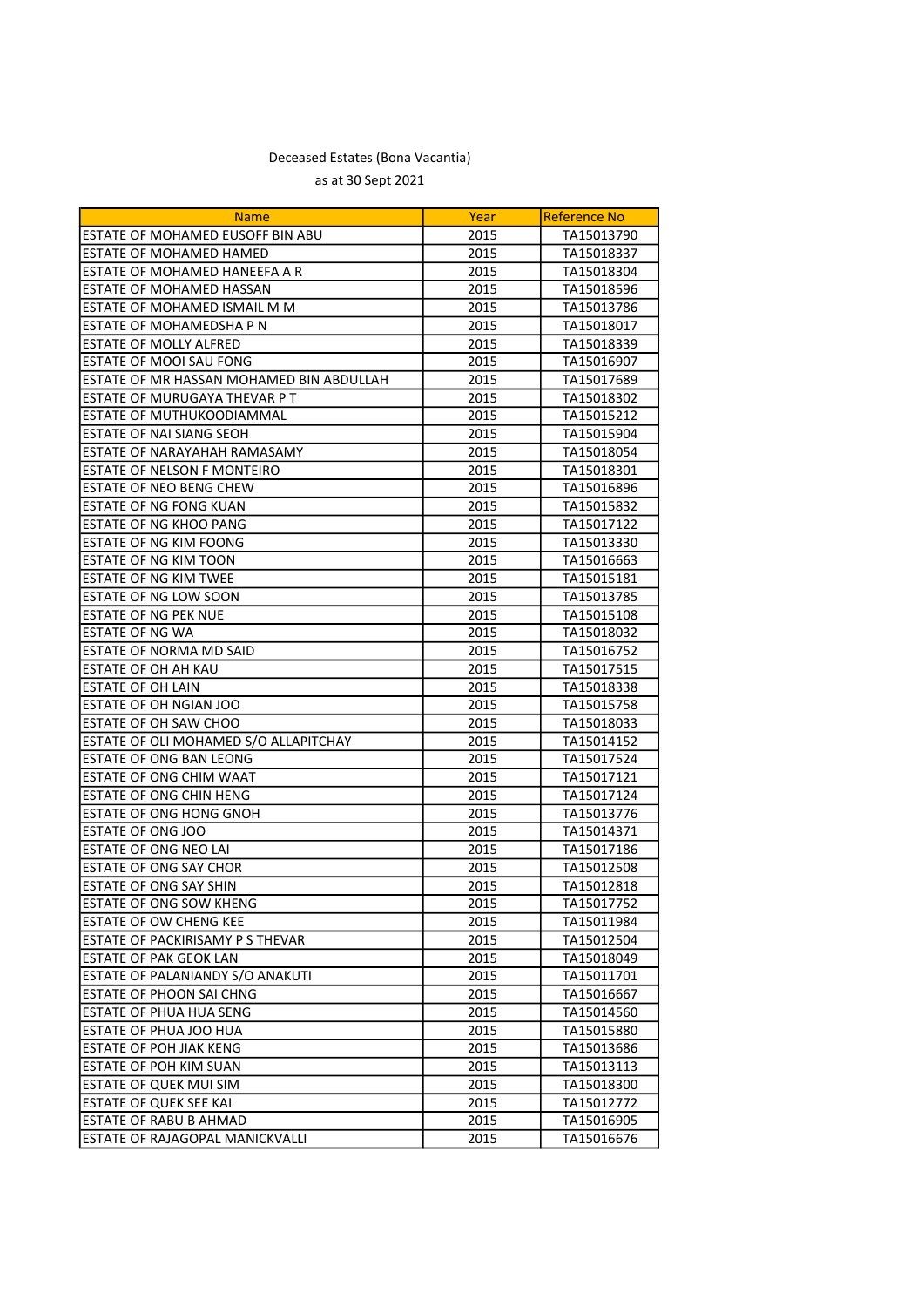| <b>Name</b>                                | Year | <b>Reference No</b> |
|--------------------------------------------|------|---------------------|
| ESTATE OF RAJMA HAJI MOHD SYED             | 2015 | TA15015915          |
| ESTATE OF RAMASAMY RENGASAMY               | 2015 | TA15013723          |
| ESTATE OF RAMLI B MAIDIN                   | 2015 | TA15015881          |
| ESTATE OF ROBERTS RALPH                    | 2015 | TA15011589          |
| ESTATE OF ROM BINTI SABANG                 | 2015 | TA15015898          |
|                                            |      |                     |
| ESTATE OF ROSARIO MABEL THERESA            | 2015 | TA15018725          |
| ESTATE OF SALMAN BT ABDULLAH               | 2015 | TA15017481          |
| ESTATE OF SANG SHENG YANG                  | 2015 | TA15016682          |
| ESTATE OF SE TOH NGAW                      | 2015 | TA15015061          |
| <b>ESTATE OF SEE CHIN LEONG</b>            | 2015 | TA15017525          |
| ESTATE OF SELLAN SAMIKKANNU                | 2015 | TA15011990          |
| ESTATE OF SHAIK YUSOFF B RAMZAN            | 2015 | TA15018268          |
| ESTATE OF SHAM BINTE AHMAD                 | 2015 | TA15016074          |
| ESTATE OF SHANMUGAM SINGARA THEVAR         | 2015 | TA15014050          |
| <b>ESTATE OF SIAH TEE</b>                  | 2015 | TA15014373          |
| <b>ESTATE OF SIM AH HWEE</b>               | 2015 | TA15014921          |
| <b>ESTATE OF SIM AH KOW</b>                | 2015 | TA15015208          |
| ESTATE OF SIM AH KUM                       | 2015 | TA15015761          |
| ESTATE OF SIM ANN TUAN NEE FUNG HIONG NYUK | 2015 | TA15014023          |
| <b>ESTATE OF SIM NGAN FOONG</b>            | 2015 | TA15017276          |
| ESTATE OF SIM PEA GEOK                     | 2015 | TA15011681          |
| ESTATE OF SIM QUEE LUNG                    | 2015 | TA15018065          |
| <b>ESTATE OF SOH CHWEE HUAT</b>            | 2015 | TA15012535          |
| <b>ESTATE OF SOH CHYE KHENG</b>            | 2015 | TA15014049          |
| ESTATE OF SOH KIM LIAN                     | 2015 | TA15017470          |
| ESTATE OF SOH KIT CHOON                    | 2015 | TA15017404          |
| ESTATE OF SOH TEO SONG                     | 2015 | TA15018013          |
| ESTATE OF SOH TEONG HOCK                   | 2015 | TA15018050          |
| ESTATE OF SOLAMALAI POOCHI                 | 2015 | TA15016734          |
| <b>ESTATE OF SOMASUNDRAM P</b>             | 2015 | TA15015755          |
| ESTATE OF SOO KWA CHAN                     | 2015 | TA15011965          |
| ESTATE OF SOUNG KWUN FOONG                 | 2015 | TA15014423          |
| ESTATE OF SUKUMARAN S/O RAMAN NAIR         | 2015 | TA15012845          |
| ESTATE OF SULIA BT MD ALI                  | 2015 | TA15017189          |
| ESTATE OF SUPIAH BT YHELAN                 | 2015 | TA15013788          |
| <b>ESTATE OF T SHANMUGAVELU</b>            | 2015 | TA15012445          |
| ESTATE OF TAMBY B OSMAN                    | 2015 | TA15012021          |
| <b>ESTATE OF TAN AH CHOO</b>               | 2015 | TA15017528          |
| ESTATE OF TAN AH CHOON                     | 2015 | TA15016073          |
| ESTATE OF TAN AH KIA                       | 2015 | TA15017075          |
| ESTATE OF TAN AH KIA                       | 2015 | TA15016674          |
| ESTATE OF TAN AH LAI                       | 2015 | TA15013711          |
| <b>ESTATE OF TAN AH PENG</b>               | 2015 | TA15012823          |
| ESTATE OF TAN AH SENG                      | 2015 | TA15014579          |
| ESTATE OF TAN BAN HOO                      | 2015 | TA15018057          |
| <b>ESTATE OF TAN BAN SING</b>              | 2015 | TA15017937          |
| <b>ESTATE OF TAN BOK KENG</b>              | 2015 | TA15015171          |
| ESTATE OF TAN BOON CHIM                    | 2015 | TA15012825          |
| <b>ESTATE OF TAN CHENG ING</b>             | 2015 | TA15015905          |
| <b>ESTATE OF TAN CHEO TEE</b>              | 2015 | TA15016007          |
| ESTATE OF TAN EE HOE                       | 2015 | TA15018023          |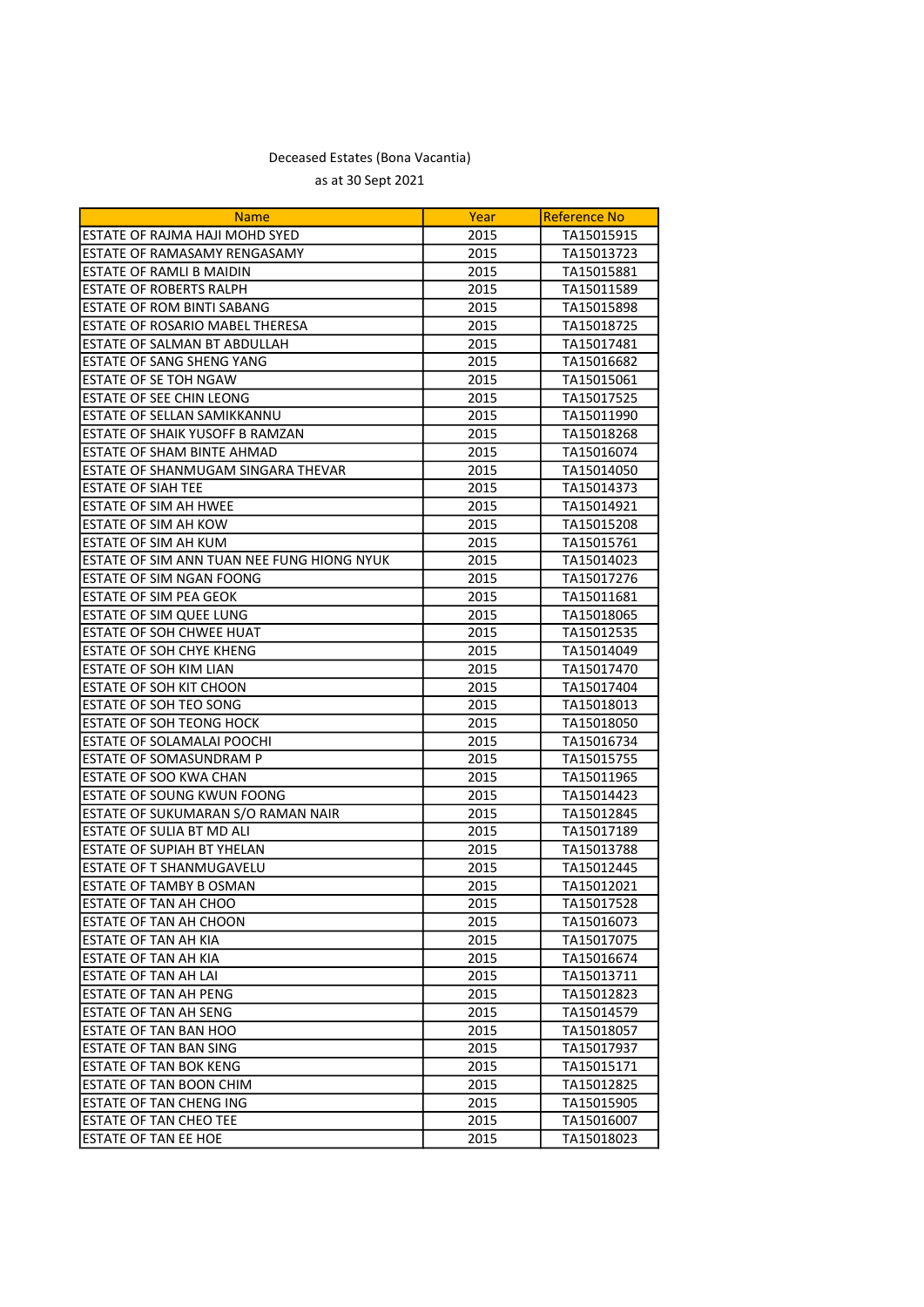| <b>Name</b>                      | Year | <b>Reference No</b> |
|----------------------------------|------|---------------------|
| <b>ESTATE OF TAN GAUK MENG</b>   | 2015 | TA15017472          |
| <b>ESTATE OF TAN HENG HOO</b>    | 2015 | TA15015754          |
| ESTATE OF TAN HENG LIANG         | 2015 | TA15015133          |
| ESTATE OF TAN JUI HONG           | 2015 | TA15012092          |
| <b>ESTATE OF TAN KIAH POH</b>    | 2015 | TA15015879          |
| ESTATE OF TAN KIM CHOO           | 2015 | TA15015127          |
| ESTATE OF TAN KIM HEOK           | 2015 | TA15015176          |
| <b>ESTATE OF TAN PENG TIN</b>    | 2015 | TA15015179          |
| ESTATE OF TAN WAI MIN            | 2015 | TA15013016          |
| <b>ESTATE OF TAN YAN BOON</b>    | 2015 | TA15012495          |
| <b>ESTATE OF TANG AH TUNG</b>    | 2015 | TA15012827          |
| <b>ESTATE OF TANG CHEE CHENG</b> | 2015 | TA15018022          |
| ESTATE OF TANG KUM SENG          | 2015 | TA15015065          |
| <b>ESTATE OF TAY KENG HONG</b>   | 2015 | TA15018045          |
| ESTATE OF TAY KIM ENG            | 2015 | TA15015902          |
| ESTATE OF TAY KIM HUAY           | 2015 | TA15015063          |
| ESTATE OF TEE CHENG JAM          | 2015 | TA15016072          |
| <b>ESTATE OF TEE HAI LIANG</b>   | 2015 | TA15016908          |
| ESTATE OF TEO AH FOH             | 2015 | TA15015136          |
| ESTATE OF TEO AH KWEE            | 2015 | TA15019053          |
| ESTATE OF TEO BOON TOH           | 2015 | TA15015870          |
| ESTATE OF TEO ENG KENG           | 2015 | TA15015911          |
| ESTATE OF TEO KIM CHYE           | 2015 | TA15017519          |
| <b>ESTATE OF TEO MOH PENG</b>    | 2015 | TA15015883          |
| ESTATE OF THAM AH CHOY           | 2015 | TA15015129          |
| ESTATE OF THAM TIN SHONG         | 2015 | TA15014368          |
| <b>ESTATE OF THAM TUCK SHYE</b>  | 2015 | TA15012779          |
| <b>ESTATE OF THAM YEE WENG</b>   | 2015 | TA15018031          |
| <b>ESTATE OF TING KAR LEE</b>    | 2015 | TA15015914          |
| ESTATE OF TOH CHENG CHIAU        | 2015 | TA15015916          |
| ESTATE OF TOH TOA BAK            | 2015 | TA15017807          |
| <b>ESTATE OF WANG TUE KHENG</b>  | 2015 | TA15018029          |
| ESTATE OF WEE TIAN HOCK          | 2015 | TA15015757          |
| ESTATE OF WOANG HONG WEE         | 2015 | TA15013725          |
| ESTATE OF WONG AH KUAN           | 2015 | TA15015899          |
| ESTATE OF WONG AH SAN            | 2015 | TA15017782          |
| ESTATE OF WONG AH SIONG          | 2015 | TA15015182          |
| ESTATE OF WONG HONG FOOK         | 2015 | TA15019045          |
| ESTATE OF WONG WAI MOH           | 2015 | TA15016678          |
| <b>ESTATE OF WONG WENG SENG</b>  | 2015 | TA15018597          |
| ESTATE OF WOO CHOONG             | 2015 | TA15015174          |
| <b>ESTATE OF WOO WAI YEOK</b>    | 2015 | TA15011706          |
| <b>ESTATE OF YAP CHIN YAM</b>    | 2015 | TA15018760          |
| ESTATE OF YAP SOON HOO           | 2015 | TA15017830          |
| ESTATE OF YEE KIM TONG           | 2015 | TA15013337          |
| ESTATE OF YEE YON FOO            | 2015 | TA15015864          |
| ESTATE OF YEO AH HONG            | 2015 | TA15015876          |
| <b>ESTATE OF YEO CHIN TENG</b>   | 2015 | TA15011680          |
| <b>ESTATE OF YEO HUCK SENG</b>   | 2015 | TA15016715          |
| <b>ESTATE OF YEO TECK HUAT</b>   | 2015 | TA15015062          |
| ESTATE OF YEO WEI LINN           | 2015 | TA15015178          |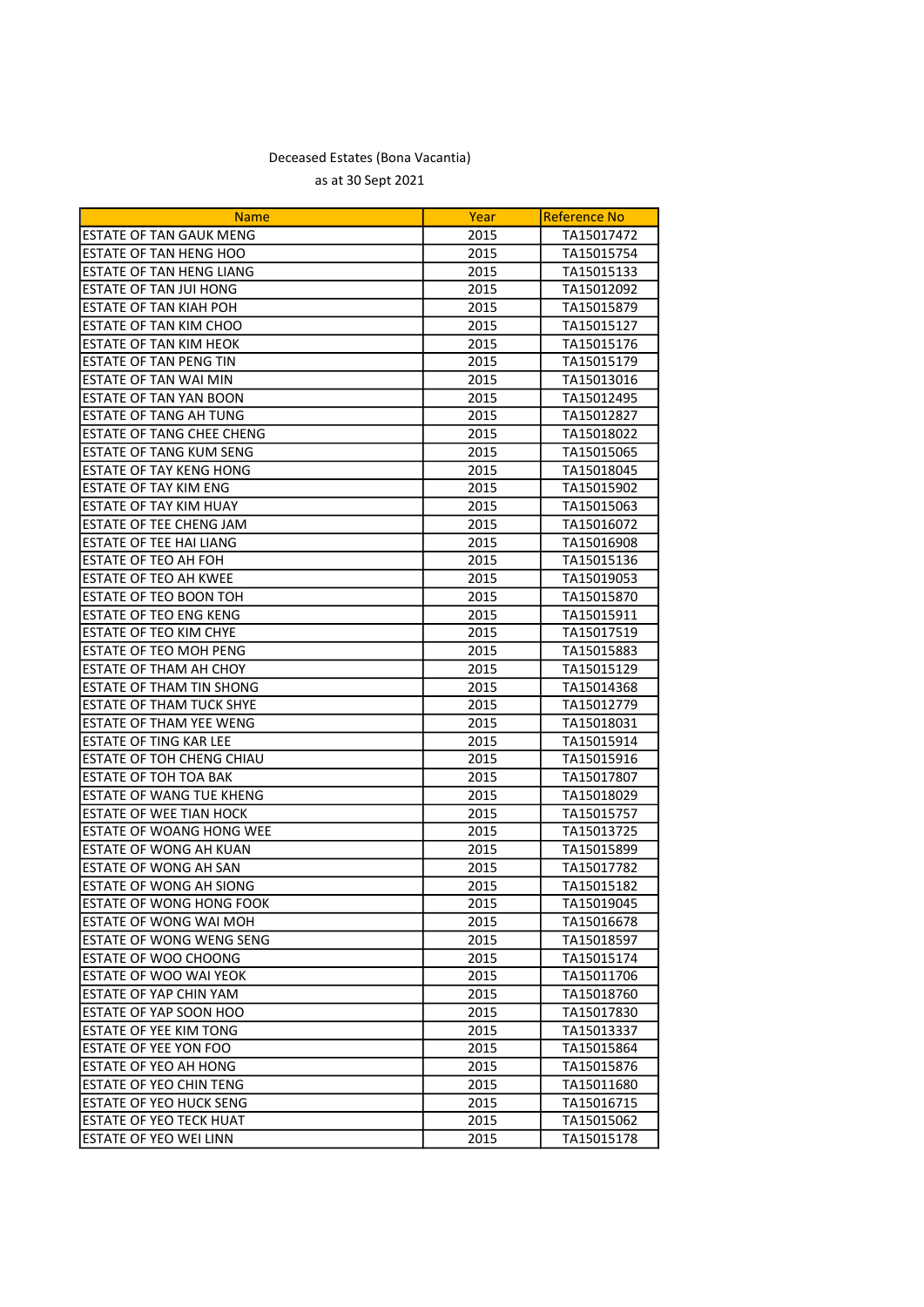| <b>Name</b>                                   | Year | <b>Reference No</b> |
|-----------------------------------------------|------|---------------------|
| ESTATE OF YEONG AH FOONG                      | 2015 | TA15018758          |
| ESTATE OF YEONG FOOK HENG                     | 2015 | TA15014243          |
| ESTATE OF YEOW HONG @YEW FUN HONG             | 2015 | TA15017730          |
| <b>ESTATE OF YEW CHEE WONG</b>                | 2015 | TA15015909          |
| ESTATE OF YIAP SAY TEE                        | 2015 | TA15018047          |
| ESTATE OF YIN SOO LIANG                       | 2015 | TA15014361          |
| ESTATE OF YIP CHEE YONG                       | 2015 | TA15018670          |
| <b>ESTATE OF YIP CHEE YONG</b>                | 2015 | TA15018704          |
| ESTATE OF YIP YUEN KUM                        | 2015 | TA15016178          |
| ESTATE OF YONG SIEW THO                       | 2015 | TA15014241          |
| <b>ESTATE OF YUE TECK KIA</b>                 | 2015 | TA15015183          |
| ESTATE OF ZAKARIA B MOHD YUNOS                | 2015 | TA15018721          |
| ESTATE OF A AZIZ BIN H A GHANI                | 2016 | TA16009712          |
| ESTATE OF AB MANAP B KHAMIS                   | 2016 | TA16007081          |
| ESTATE OF ABD KAREEN P B ABDULLA              | 2016 | TA16000732          |
| ESTATE OF ABDOL RAHMAN BIN SYED               | 2016 | TA16000390          |
| <b>ESTATE OF ABDUL B SAKAR</b>                | 2016 | TA16004253          |
| ESTATE OF ABDUL HAMID BIN MUKIM               | 2016 | TA16012720          |
| <b>ESTATE OF ABDUL KHADER M S</b>             | 2016 | TA16001609          |
| ESTATE OF ABDUL RAHAMAN M                     | 2016 | TA16002599          |
| ESTATE OF ABDUL RAHMAN B M                    | 2016 | TA16002580          |
| ESTATE OF ABDULLAH B HAJI JAYIT               | 2016 | TA16003654          |
| ESTATE OF ABDULLAH B HASSAN                   | 2016 | TA16000471          |
| <b>ESTATE OF ABU B NASAR</b>                  | 2016 | TA16001623          |
| ESTATE OF ABU BAKAR B ABD MANAP               | 2016 | TA16001625          |
| ESTATE OF ABU BAKAR B HAMZAH                  | 2016 | TA16002927          |
| ESTATE OF AH MOI                              | 2016 | TA16001383          |
| ESTATE OF AHAMAD ALIUMAR                      | 2016 | TA16002578          |
| ESTATE OF AHMAD B IBRAHIM                     | 2016 | TA16000037          |
| <b>ESTATE OF AHMAT</b>                        | 2016 | TA16004250          |
| ESTATE OF AHMINAH BT TOPAH                    | 2016 | TA16002481          |
| ESTATE OF ALI B HAJI DAHLAN                   | 2016 | TA16002576          |
| ESTATE OF AMIR CHAND RAJA RAM                 | 2016 | TA16001435          |
| <b>ESTATE OF AN SAY</b>                       | 2016 | TA16003730          |
| ESTATE OF ANG AH KOON                         | 2016 | TA16010001          |
| <b>ESTATE OF ANG AH LEE</b>                   | 2016 | TA16013009          |
| ESTATE OF ANG BAN JEE                         | 2016 | TA16005113          |
| <b>ESTATE OF ARIF B IBRAHIM</b>               | 2016 | TA16000036          |
| IESTATE OF ASNAH BT MAMAT                     | 2016 | TA16001139          |
| ESTATE OF ATAN BIN AHMAD                      | 2016 | TA16000021          |
| ESTATE OF AWANG B HUSSAIN                     | 2016 | TA16001680          |
| <b>ESTATE OF BACHEE B JAAFAR</b>              | 2016 | TA16001693          |
| ESTATE OF BAHRIN BIN SULAIMAN                 | 2016 | TA16006284          |
| ESTATE OF BAKAR BIN BACHIK @ BAKAR BIN SALLEH | 2016 | TA16009509          |
| ESTATE OF BAKAR BIN BACHIK @ BAKAR BIN SALLEH | 2016 | TA16011043          |
| ESTATE OF BAKAR BIN BACHIK @ BAKAR BIN SALLEH | 2016 | TA16010170          |
| ESTATE OF BAKAR BIN BACHIK @ BAKAR BIN SALLEH | 2016 | TA16009190          |
| <b>ESTATE OF BE BEE BTE ABDUL</b>             | 2016 | TA16001391          |
| <b>ESTATE OF BERAJI B SALORE</b>              | 2016 | TA16001432          |
| <b>ESTATE OF BOEY YEN</b>                     | 2016 | TA16003662          |
| <b>ESTATE OF CHAI KOK YEE</b>                 | 2016 | TA16009357          |
|                                               |      |                     |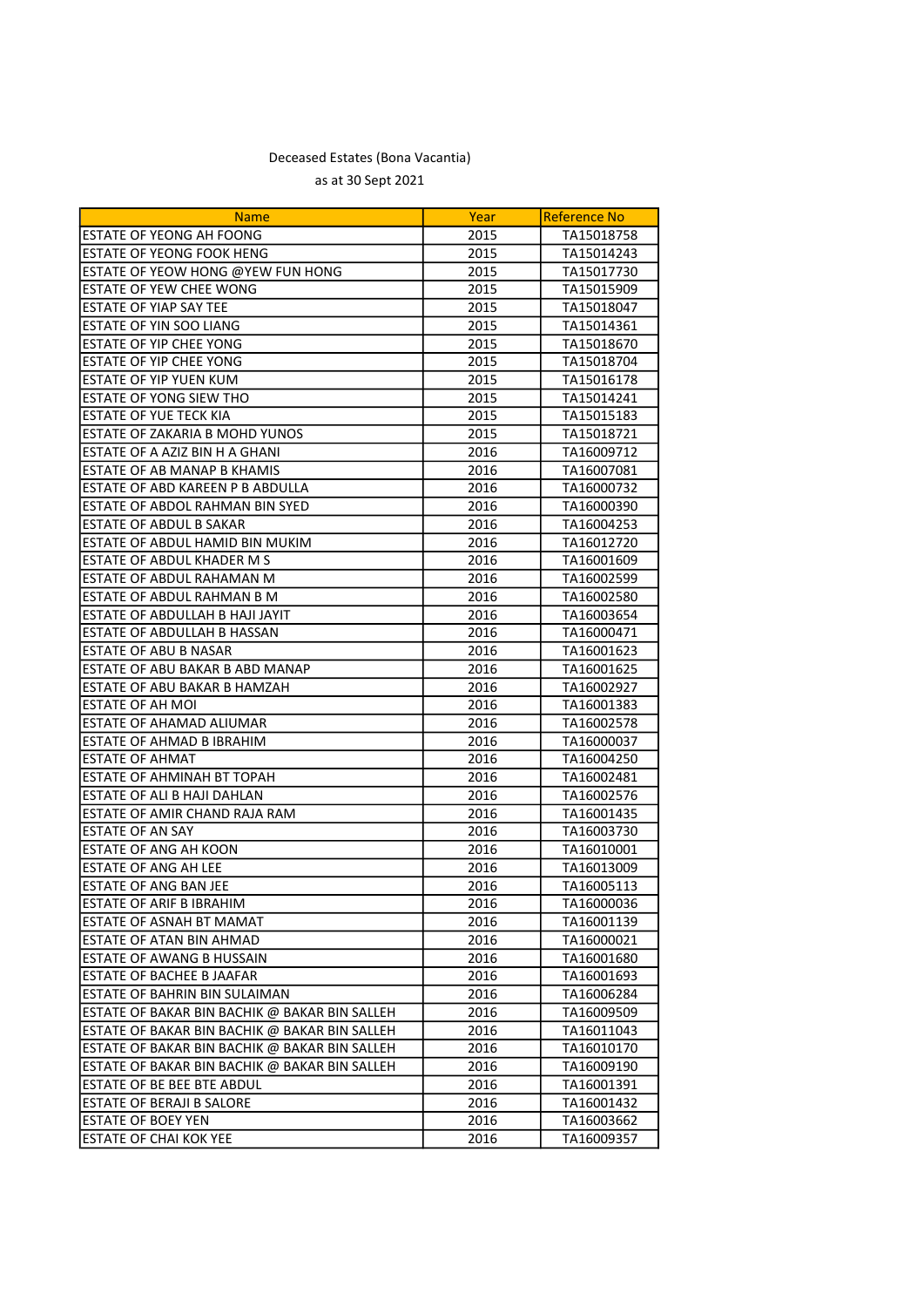| <b>Name</b>                         | Year | <b>Reference No</b> |
|-------------------------------------|------|---------------------|
| ESTATE OF CHAN AH CHEE              | 2016 | TA16003363          |
| ESTATE OF CHAN AH LIN               | 2016 | TA16013600          |
| ESTATE OF CHAN CHEONG               | 2016 | TA16003918          |
| <b>ESTATE OF CHAN KWAY</b>          | 2016 | TA16006113          |
| ESTATE OF CHAN SOON HUA             | 2016 | TA16004249          |
| <b>ESTATE OF CHAN SWEE PHONG</b>    | 2016 | TA16004575          |
| <b>ESTATE OF CHAN YEE MUI</b>       | 2016 | TA16000028          |
| ESTATE OF CHAN YEOW KUM             | 2016 | TA16000730          |
| <b>ESTATE OF CHARN AH GOA</b>       | 2016 | TA16003883          |
| <b>ESTATE OF CHEEN CHENG SIAH</b>   | 2016 | TA16002482          |
| ESTATE OF CHEK MAH BT MOHD KASSIM   | 2016 | TA16007728          |
| <b>ESTATE OF CHEN CHIN LIEN</b>     | 2016 | TA16010793          |
| ESTATE OF CHEN PAO SHING            | 2016 | TA16010281          |
| ESTATE OF CHEN YEE LEONG            | 2016 | OAA16000253         |
| ESTATE OF CHENG KAH ANG             | 2016 | TA16004572          |
| ESTATE OF CHENG SZE KEAT            | 2016 | TA16002682          |
| ESTATE OF CHENG TIANG SWEE          | 2016 | TA16002910          |
| ESTATE OF CHEONG AH CHOON           | 2016 | TA16006172          |
| ESTATE OF CHEONG BOON TUAN          | 2016 | TA16003215          |
| <b>ESTATE OF CHEONG CHENG EAN</b>   | 2016 | TA16004064          |
| <b>ESTATE OF CHEONG ENG SENG</b>    | 2016 | TA16013601          |
| ESTATE OF CHEONG HEI PAK            | 2016 | TA16001294          |
| <b>ESTATE OF CHEW KUA</b>           | 2016 | TA16002577          |
| ESTATE OF CHEW TOH @ CHUI TO        | 2016 | TA16005561          |
| <b>ESTATE OF CHIA BAK HIANG</b>     | 2016 | TA16009829          |
| ESTATE OF CHIA KOK CHUAN            | 2016 | TA16002384          |
| <b>ESTATE OF CHIA KOK WAH</b>       | 2016 | TA16009996          |
| <b>ESTATE OF CHIA TECK SOON</b>     | 2016 | TA16004247          |
| <b>ESTATE OF CHITHON BIN HASSAN</b> | 2016 | TA16002923          |
| ESTATE OF CHNG BAK CHUAN            | 2016 | TA16002663          |
| ESTATE OF CHOI KIN                  | 2016 | TA16004237          |
| ESTATE OF CHONG AH TOK              | 2016 | TA16004438          |
| ESTATE OF CHONG EU CHAN             | 2016 | TA16000046          |
| ESTATE OF CHONG YEW CHUAN           | 2016 | TA16011552          |
| <b>ESTATE OF CHONG YING</b>         | 2016 | TA16005871          |
| <b>ESTATE OF CHOO AH HENG</b>       | 2016 | TA16012777          |
| ESTATE OF CHOO CHOON MOEY           | 2016 | TA16002683          |
| <b>ESTATE OF CHOO KEOK GOO</b>      | 2016 | TA16000382          |
| ESTATE OF CHOO KIM KIAT             | 2016 | TA16003926          |
| <b>ESTATE OF CHOO PENG NOAN</b>     | 2016 | TA16000387          |
| ESTATE OF CHOO YEAT SING            | 2016 | TA16004863          |
| <b>ESTATE OF CHOOI KIM ENG</b>      | 2016 | TA16001615          |
| ESTATE OF CHOW AH HOE               | 2016 | TA16006096          |
| <b>ESTATE OF CHOW AH YING</b>       | 2016 | TA16002916          |
| <b>ESTATE OF CHOW CHEE FENG</b>     | 2016 | TA16001397          |
| <b>ESTATE OF CHOW FOO CHANG</b>     | 2016 | TA16002477          |
| <b>ESTATE OF CHOW KUM THONG</b>     | 2016 | TA16009062          |
| ESTATE OF CHOY SAM                  | 2016 | TA16003338          |
| ESTATE OF CHUA BOON ENG             | 2016 | TA16004251          |
| ESTATE OF CHUA KIM HIM              | 2016 | TA16000477          |
| ESTATE OF CHUA KIM HOCK             | 2016 | TA16000593          |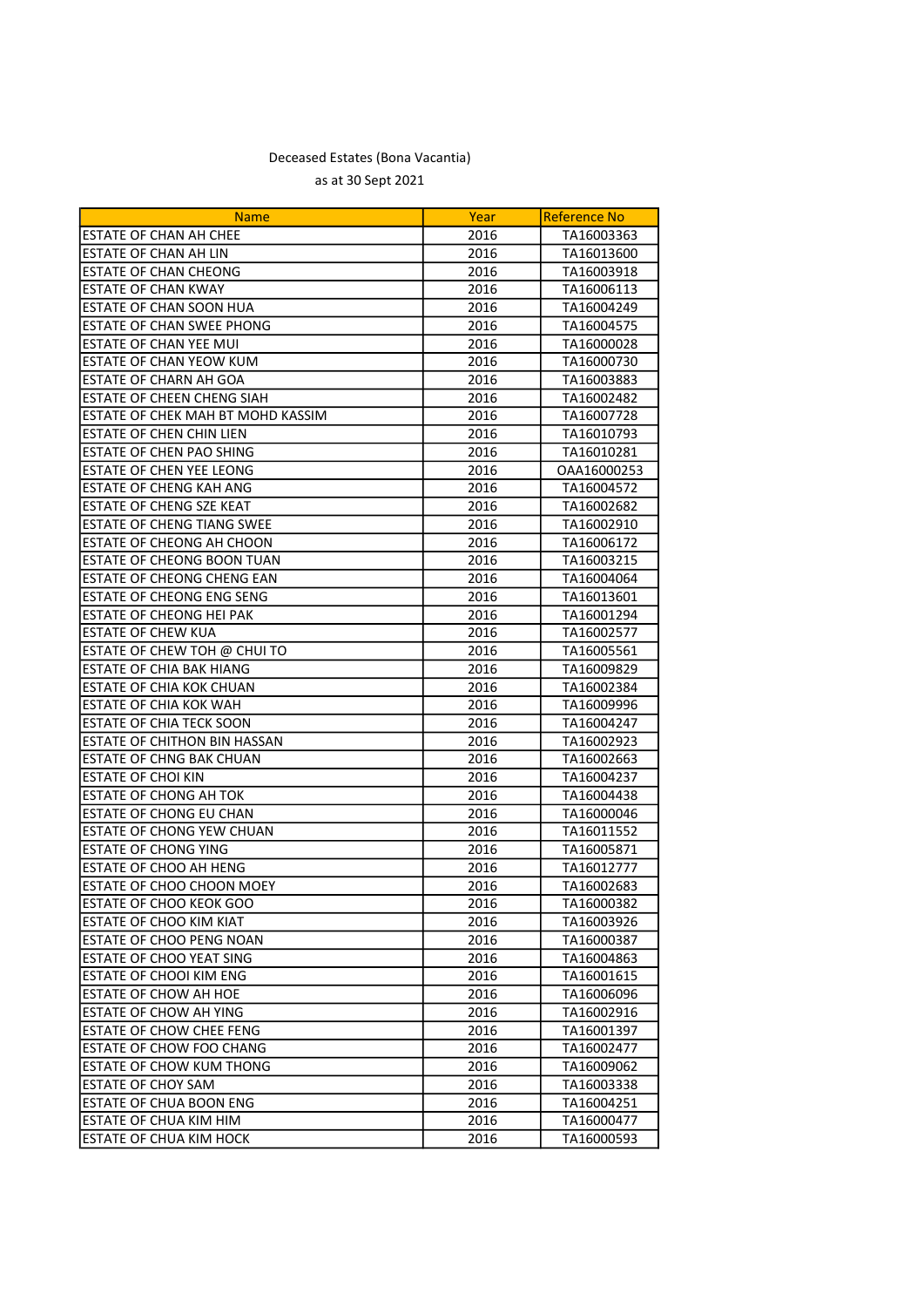| <b>Name</b>                           | Year | <b>Reference No</b> |
|---------------------------------------|------|---------------------|
| ESTATE OF CHUA KIM LEE                | 2016 | TA16004528          |
| ESTATE OF CHUA KIM YAM                | 2016 | TA16001613          |
| ESTATE OF CHUA LOW SER                | 2016 | TA16002398          |
| ESTATE OF CHUA YEW MOOI               | 2016 | TA16002654          |
| <b>ESTATE OF CHUAH GUAN</b>           | 2016 | TA16003997          |
| ESTATE OF DE ROZARIO GEORIGNA         | 2016 | TA16000806          |
| ESTATE OF DE ROZARIO GERALD           | 2016 | TA16000375          |
| ESTATE OF DECRUZ BERNARD CLEMENT      | 2016 | TA16000357          |
| ESTATE OF DICKINSON ANTHONY FS        | 2016 | TA16009054          |
| ESTATE OF DOUSA R ABD HAMEED          | 2016 | TA16000024          |
| ESTATE OF E AH POH                    | 2016 | TA16002915          |
| <b>ESTATE OF E FOON</b>               | 2016 | TA16000383          |
| ESTATE OF E SHAIKH DAWOOD             | 2016 | TA16003196          |
| ESTATE OF EDNA YONG MARY              | 2016 | TA16000623          |
| <b>ESTATE OF EO GEAK HEO</b>          | 2016 | TA16004129          |
| <b>ESTATE OF EU EE HUA</b>            | 2016 | TA16002392          |
| <b>ESTATE OF EU KOK</b>               | 2016 | TA16002470          |
| <b>ESTATE OF FONG KIM SWEE</b>        | 2016 | TA16003863          |
| ESTATE OF FOO AH MOH                  | 2016 | TA16009946          |
| ESTATE OF FOO JEE CHIANG              | 2016 | TA16000337          |
| ESTATE OF FOONG SAM                   | 2016 | TA16003209          |
| <b>ESTATE OF FUN YOU HONG</b>         | 2016 | TA16001617          |
| <b>ESTATE OF GAN CHIN YIN</b>         | 2016 | TA16013570          |
| ESTATE OF GAN CHWEE HOCK              | 2016 | TA16009061          |
| ESTATE OF GAN GIM WEE                 | 2016 | TA16002685          |
| ESTATE OF GAN JEE BAH                 | 2016 | TA16003195          |
| <b>ESTATE OF GANI BIN RADI</b>        | 2016 | TA16003343          |
| <b>ESTATE OF GARNELL STANLEY</b>      | 2016 | TA16000045          |
| ESTATE OF GAUNT ANNE ELIZABETH        | 2016 | TA16000496          |
| <b>ESTATE OF GEOK CHAI</b>            | 2016 | TA16000956          |
| ESTATE OF GEOW HOCK CHIANG            | 2016 | TA16001161          |
| ESTATE OF GHULAM MOHIADEEN N S        | 2016 | TA16000040          |
| <b>ESTATE OF GIAN SINGH</b>           | 2016 | TA16001679          |
| ESTATE OF GNG SONG KOON               | 2016 | TA16001434          |
| ESTATE OF GOH AH KEE                  | 2016 | TA16003341          |
| <b>ESTATE OF GOH AIK KENG</b>         | 2016 | TA16002603          |
| ESTATE OF GOH BAK KIM                 | 2016 | TA16002679          |
| ESTATE OF GOH GEE WAH                 | 2016 | TA16000480          |
| <b>ESTATE OF GOH GEK CHIANG</b>       | 2016 | TA16009064          |
| <b>ESTATE OF GOH HIM</b>              | 2016 | TA16003217          |
| ESTATE OF GOH HUA LIANG               | 2016 | TA16000381          |
| ESTATE OF GOH KAN                     | 2016 | TA16004836          |
| <b>ESTATE OF GOH KIM GEOK</b>         | 2016 | TA16001683          |
| <b>ESTATE OF GOH KING CHIANG</b>      | 2016 | TA16006556          |
| ESTATE OF GOH KING CHIANG             | 2016 | TA16003929          |
| <b>ESTATE OF GOH SEAH TENG</b>        | 2016 | TA16003723          |
| ESTATE OF GOH SENG HUAT               | 2016 | TA16002469          |
| <b>ESTATE OF GOH SIN</b>              | 2016 | TA16001685          |
| <b>ESTATE OF GOH THIAM SENG</b>       | 2016 | TA16005314          |
| <b>ESTATE OF HALIMAH BINTE JANTAN</b> | 2016 | TA16010006          |
| <b>ESTATE OF HASSAN BIN LEHOK</b>     | 2016 | TA16000395          |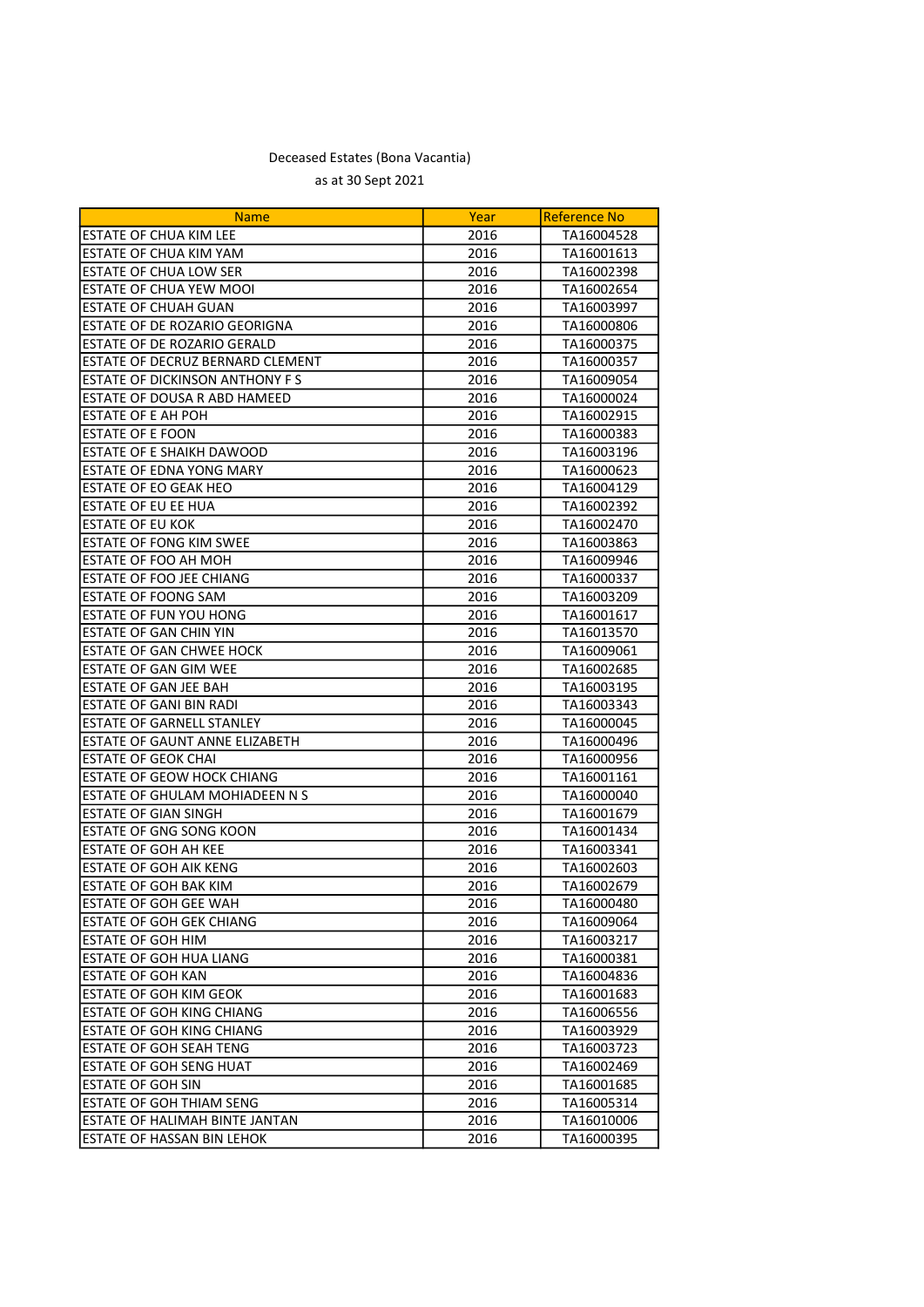| <b>Name</b>                                                   | Year              | <b>Reference No</b>      |
|---------------------------------------------------------------|-------------------|--------------------------|
| ESTATE OF HENG AH CHWEE                                       | 2016              | TA16003364               |
| ESTATE OF HENG AH LIANG                                       | 2016              | TA16004254               |
| ESTATE OF HENRY LEE SOON HOCK                                 | 2016              | TA16000158               |
| <b>ESTATE OF HO AH TAI</b>                                    | 2016              | TA16003657               |
| ESTATE OF HO CHO                                              | 2016              | TA16000392               |
| <b>ESTATE OF HO CHOONG</b>                                    | 2016              | TA16002600               |
| <b>ESTATE OF HO FOOK</b>                                      | 2016              | TA16006098               |
| ESTATE OF HO GWEK KIAU                                        | 2016              | TA16002921               |
| <b>ESTATE OF HO JIT POH</b>                                   | 2016              | TA16004569               |
| ESTATE OF HO JOON FONG                                        | 2016              | TA16002597               |
| <b>ESTATE OF HO KWAI</b>                                      | 2016              | TA16007909               |
| ESTATE OF HO LIN MUI                                          | 2016              | TA16005981               |
| <b>ESTATE OF HO SENG</b>                                      | 2016              | TA16004340               |
| ESTATE OF HO YANG MOI                                         | 2016              | TA16006563               |
| ESTATE OF HOA CHUP YONG                                       | 2016              | TA16000087               |
| ESTATE OF HON TA CHENG                                        | 2016              | TA16009947               |
| ESTATE OF HONG SENG                                           | 2016              | TA16002925               |
| ESTATE OF HOO YIEW                                            | 2016              | TA16000466               |
| ESTATE OF HOOI YOOT KHENG                                     | 2016              | TA16004239               |
| ESTATE OF HUA TIN LIM                                         | 2016              | TA16003189               |
| ESTATE OF HUON AH HONG                                        | 2016              | TA16002395               |
| ESTATE OF HURIS B ALI                                         | 2016              | TA16003659               |
| <b>ESTATE OF HURMAL CECILIA</b>                               | 2016              | TA16002487               |
| ESTATE OF HUSSEN BIN ABDULLAH                                 | 2016              | TA16002308               |
| ESTATE OF ISNIN BIN DOGONG                                    | 2016              | TA16000472               |
| ESTATE OF JANG JIT                                            | 2016              | TA16005080               |
| ESTATE OF JERMI BINTE KARMAN                                  | 2016              | TA16000627               |
| ESTATE OF KAN KAI CHEONG                                      | 2016              | TA16004062               |
| <b>ESTATE OF KANG AH TOH</b>                                  | 2016              | TA16005117               |
| ESTATE OF KANG KIM KOY                                        | 2016              | TA16002471               |
| <b>ESTATE OF KEK CHIN SOO</b>                                 | 2016              | TA16009016               |
| <b>ESTATE OF KERK BOEY</b>                                    | 2016              | TA16001608               |
| ESTATE OF KHERNG SIAM NAI                                     | 2016              | TA16002571               |
| ESTATE OF KHO SEM LENG                                        | 2016              | TA16014342               |
| <b>ESTATE OF KHOO KIM PENG</b>                                | 2016              | TA16010517               |
| ESTATE OF KIM CHONG LIM                                       | 2016              | TA16005053               |
| <b>ESTATE OF KOH CHWEE HUAT</b>                               | 2016              | TA16002653               |
| <b>ESTATE OF KOH ENG TEOW</b>                                 | $\overline{2016}$ | TA16003726               |
| <b>ESTATE OF KOH GEOK KWEE</b>                                | 2016              | TA16003660               |
| <b>ESTATE OF KOH SOW ENG</b>                                  | 2016              | TA16005078               |
| <b>ESTATE OF KOK HONG</b>                                     | 2016              |                          |
| ESTATE OF KONG SOO YIN                                        | 2016              | TA16000475<br>TA16002484 |
|                                                               |                   | TA16004837               |
| <b>ESTATE OF KONG TANG</b><br>ESTATE OF KUMARAN S/O KARUPPIAH | 2016              |                          |
|                                                               | 2016              | TA16001399               |
| ESTATE OF KWAN CHUNG                                          | 2016              | TA16003881               |
| <b>ESTATE OF KWEK MAH POH</b>                                 | 2016              | TA16003342               |
| <b>ESTATE OF LAM PECK KWAI</b>                                | 2016              | TA16009959               |
| <b>ESTATE OF LAU AH YICK</b>                                  | 2016              | TA16000016               |
| ESTATE OF LAU HIOK TAN                                        | 2016              | TA16000344               |
| ESTATE OF LAU KIM SIA                                         | 2016              | TA16002604               |
| ESTATE OF LAW LOENG TIANG                                     | 2016              | TA16000378               |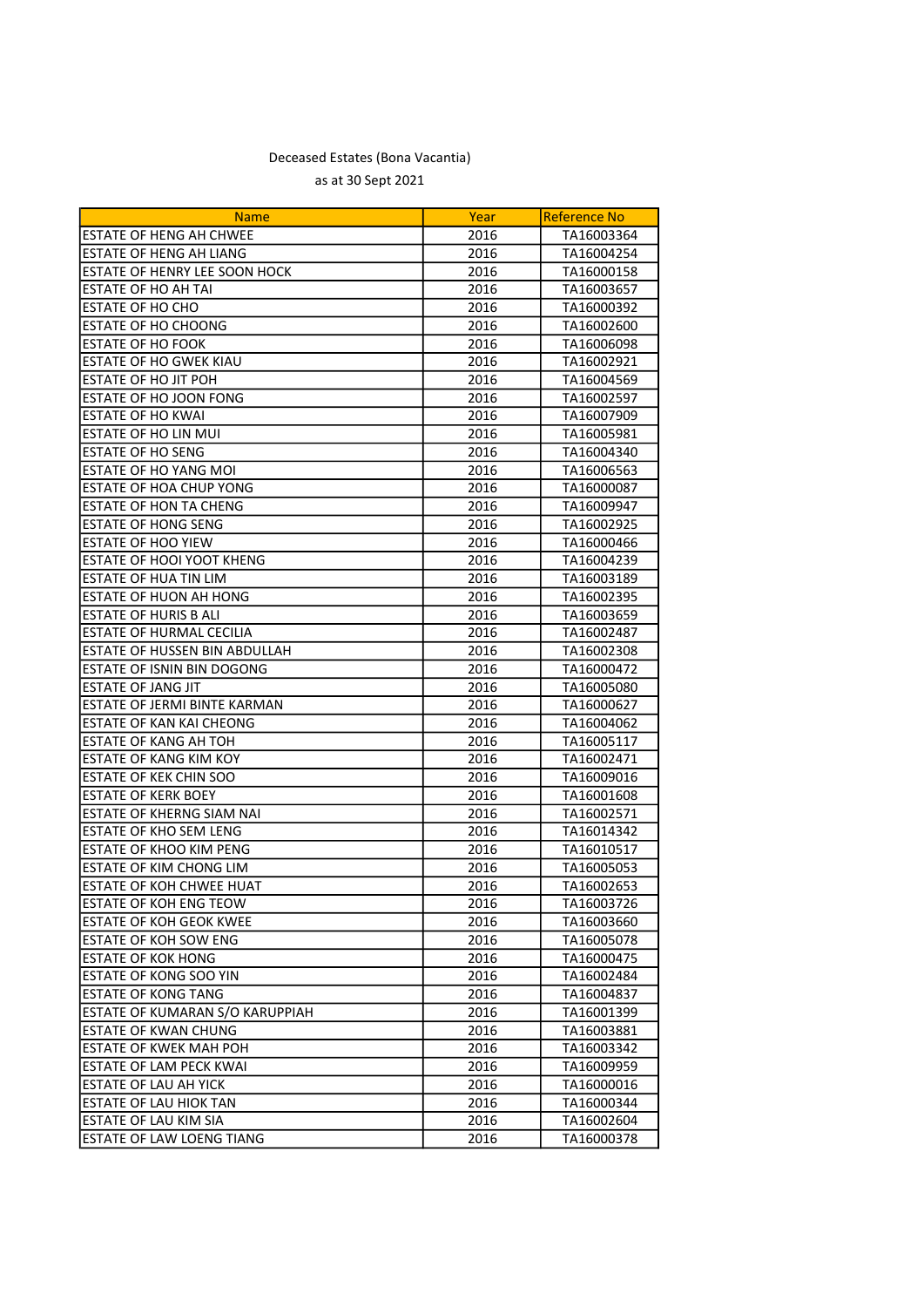| <b>Name</b>                       | Year | <b>Reference No</b> |
|-----------------------------------|------|---------------------|
| <b>ESTATE OF LEE AH FOON</b>      | 2016 | TA16003716          |
| <b>ESTATE OF LEE AH KIM</b>       | 2016 | TA16009004          |
| <b>ESTATE OF LEE AH LAI</b>       | 2016 | TA16001165          |
| <b>ESTATE OF LEE CHAN SENG</b>    | 2016 | TA16004124          |
| <b>ESTATE OF LEE CHENG YIN</b>    | 2016 | TA16000369          |
| ESTATE OF LEE HOK JOO             | 2016 | TA16001430          |
| <b>ESTATE OF LEE HUP SUM</b>      | 2016 | TA16009063          |
| ESTATE OF LEE KAR THIAM           | 2016 | TA16013746          |
| <b>ESTATE OF LEE KHONG</b>        | 2016 | TA16002658          |
| <b>ESTATE OF LEE KIM LIAN</b>     | 2016 | TA16008512          |
| <b>ESTATE OF LEE KIN WAH</b>      | 2016 | TA16003927          |
| <b>ESTATE OF LEE PIAH CHUI</b>    | 2016 | TA16001621          |
| <b>ESTATE OF LEE SIEW HONG</b>    | 2016 | TA16003924          |
| ESTATE OF LEE SIOK YEW            | 2016 | TA16003354          |
| ESTATE OF LEE SOH CHOO            | 2016 | TA16002390          |
| ESTATE OF LEE SOO LEK             | 2016 | TA16001157          |
| ESTATE OF LEE SWEE CHOR           | 2016 | TA16002490          |
| <b>ESTATE OF LEE TAI WAH</b>      | 2016 | TA16004831          |
| <b>ESTATE OF LEE TIAN GIN</b>     | 2016 | TA16003920          |
| <b>ESTATE OF LEE TIANG HOW</b>    | 2016 | TA16001162          |
| <b>ESTATE OF LEE YAM KEONG</b>    | 2016 | TA16000340          |
| <b>ESTATE OF LEE YEOW KWEE</b>    | 2016 | TA16000339          |
| <b>ESTATE OF LEE YING</b>         | 2016 | TA16000331          |
| <b>ESTATE OF LEONG AH TAI</b>     | 2016 | TA16000554          |
| ESTATE OF LEONG HON KUAN          | 2016 | TA16000033          |
| <b>ESTATE OF LEONG LOON</b>       | 2016 | TA16003877          |
| <b>ESTATE OF LEONG NGUN</b>       | 2016 | TA16003353          |
| <b>ESTATE OF LEONG YEE MOI</b>    | 2016 | TA16000367          |
| <b>ESTATE OF LEONG YUET CHOON</b> | 2016 | TA16003656          |
| ESTATE OF LIEW KAM PHENG          | 2016 | TA16011611          |
| ESTATE OF LIEW KING LAN           | 2016 | TA16002601          |
| ESTATE OF LIM AH CHWEE            | 2016 | TA16007697          |
| ESTATE OF LIM AH FOOK             | 2016 | TA16000626          |
| <b>ESTATE OF LIM AH KOH</b>       | 2016 | TA16000170          |
| <b>ESTATE OF LIM AI HWA</b>       | 2016 | TA16008901          |
| <b>ESTATE OF LIM CHIO TAT</b>     | 2016 | TA16004527          |
| <b>ESTATE OF LIM GEK HIK</b>      | 2016 | TA16000835          |
| ESTATE OF LIM GEK NEO             | 2016 | TA16000217          |
| <b>ESTATE OF LIM GEOK PENG</b>    | 2016 | TA16002492          |
| ESTATE OF LIM GIN QUAY            | 2016 | TA16004134          |
| <b>ESTATE OF LIM GUAT LUN</b>     | 2016 | TA16003133          |
| <b>ESTATE OF LIM HENG SIM</b>     | 2016 | TA16001359          |
| <b>ESTATE OF LIM JEE TEE</b>      | 2016 | TA16002570          |
| ESTATE OF LIM KEE LAM             | 2016 | TA16003355          |
| <b>ESTATE OF LIM KHIM</b>         | 2016 | TA16002660          |
| ESTATE OF LIM KIM CHUA            | 2016 | TA16000172          |
| ESTATE OF LIM KUI SUAN            | 2016 | TA16006171          |
| <b>ESTATE OF LIM NYACHI</b>       | 2016 | TA16001438          |
| ESTATE OF LIM SEE HENG            | 2016 | TA16002485          |
| ESTATE OF LIM SEE TEE             | 2016 | TA16003982          |
| <b>ESTATE OF LIM SIEW CHOO</b>    | 2016 | TA16013577          |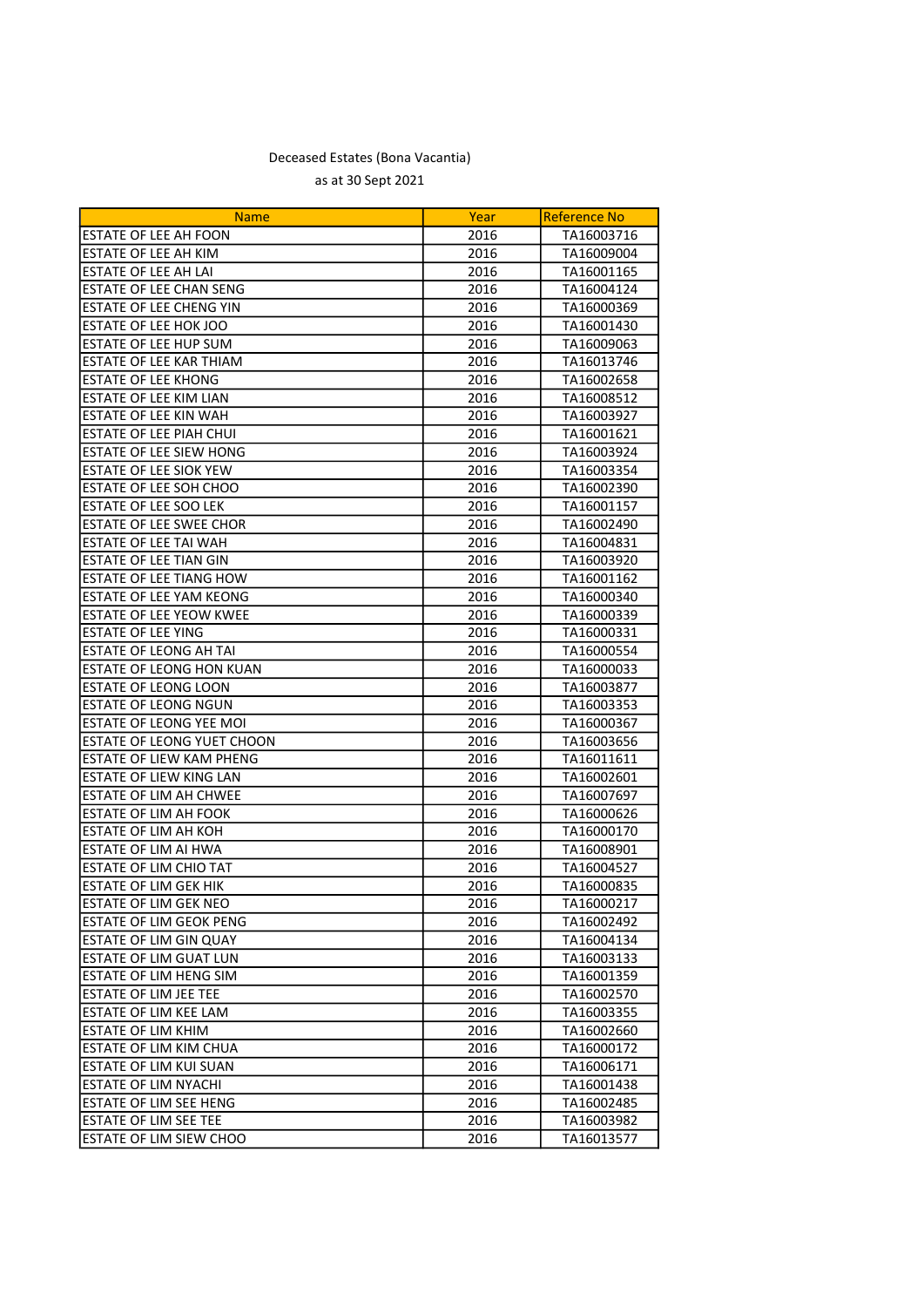| <b>Name</b>                       | Year | <b>Reference No</b> |
|-----------------------------------|------|---------------------|
| ESTATE OF LIM SOO SOI             | 2016 | TA16009440          |
| <b>ESTATE OF LIM TAN</b>          | 2016 | TA16007475          |
| <b>ESTATE OF LIM YEW TONG</b>     | 2016 | TA16004526          |
| <b>ESTATE OF LIN SYLVIA</b>       | 2016 | TA16005415          |
| <b>ESTATE OF LING GOK LAM</b>     | 2016 | TA16002602          |
| <b>ESTATE OF LING KOON ONG</b>    | 2016 | TA16003333          |
| <b>ESTATE OF LIT HEOR CHENG</b>   | 2016 | TA16002476          |
| ESTATE OF LOH AH LAN              | 2016 | TA16001390          |
| <b>ESTATE OF LOH CHEE TUCK</b>    | 2016 | TA16014064          |
| ESTATE OF LOH HENG HEONG          | 2016 | TA16000027          |
| <b>ESTATE OF LOH KOK KUAN</b>     | 2016 | TA16000600          |
| <b>ESTATE OF LOH NGO TEE</b>      | 2016 | TA16003719          |
| ESTATE OF LOH SEE SAM             | 2016 | TA16011346          |
| <b>ESTATE OF LOK SING LEE</b>     | 2016 | TA16012203          |
| ESTATE OF LOKE SIM KUEN           | 2016 | TA16014054          |
| ESTATE OF LONG BTE SERAN          | 2016 | TA16001360          |
| ESTATE OF LOO JU KEE              | 2016 | TA16001140          |
| ESTATE OF LOO KIEN SING           | 2016 | TA16000386          |
| ESTATE OF LOO KUI ENG             | 2016 | TA16002686          |
| <b>ESTATE OF LOW AH LEK</b>       | 2016 | TA16010910          |
| ESTATE OF LOW AH SUI              | 2016 | TA16003663          |
| ESTATE OF LOW AH YOU              | 2016 | TA16003357          |
| <b>ESTATE OF LOW BEE HUNE</b>     | 2016 | TA16004130          |
| ESTATE OF LOW CHENG CHIAN         | 2016 | TA16003724          |
| ESTATE OF LOW CHWEE SIM           | 2016 | TA16004577          |
| ESTATE OF LOW KIM LUAN            | 2016 | TA16002389          |
| ESTATE OF LOW KIM TOH             | 2016 | TA16003332          |
| ESTATE OF LOW MIT CHIA            | 2016 | TA16001431          |
| ESTATE OF LOW TZE HOCK GILBERT    | 2016 | TA16003985          |
| ESTATE OF LOW YEAN SENG           | 2016 | TA16005156          |
| ESTATE OF LUA LIN TUN             | 2016 | TA16001302          |
| ESTATE OF LUM AH CHENG            | 2016 | TA16006047          |
| <b>ESTATE OF LUM CHONG</b>        | 2016 | TA16000326          |
| <b>ESTATE OF LUM CHOON</b>        | 2016 | TA16004530          |
| ESTATE OF LUM YIN WENG            | 2016 | TA16003197          |
| <b>ESTATE OF M RETHINAM</b>       | 2016 | TA16005082          |
| ESTATE OF M SAMYNATHAN            | 2016 | TA16001401          |
| <b>ESTATE OF MADON BIN MAHBOB</b> | 2016 | TA16000032          |
| ESTATE OF MAHADI B HJ AB JABBAR   | 2016 | TA16005051          |
| <b>ESTATE OF MAHMAH BT MAINZ</b>  | 2016 | TA16002678          |
| ESTATE OF MAIDEEN P NAGOOR MEERA  | 2016 | TA16000243          |
| ESTATE OF MAK AH FONG             | 2016 | TA16005622          |
| <b>ESTATE OF MAK CHONG</b>        | 2016 | TA16002579          |
| ESTATE OF MANAF BIN MAULUT        | 2016 | TA16003664          |
| ESTATE OF MARIAM BTE ALI          | 2016 | TA16004865          |
| ESTATE OF MARINA BT AZIK          | 2016 | TA16000264          |
| ESTATE OF MATNAWI B ABU BAKAR     | 2016 | TA16001696          |
| ESTATE OF MD AMIN BIN MD ALI      | 2016 | TA16002310          |
| ESTATE OF MINAH BT LINAN          | 2016 | TA16004123          |
| ESTATE OF MOHD HANIFFA M          | 2016 | TA16000702          |
| ESTATE OF MOHD SAIDIQ SADHO       | 2016 | TA16000602          |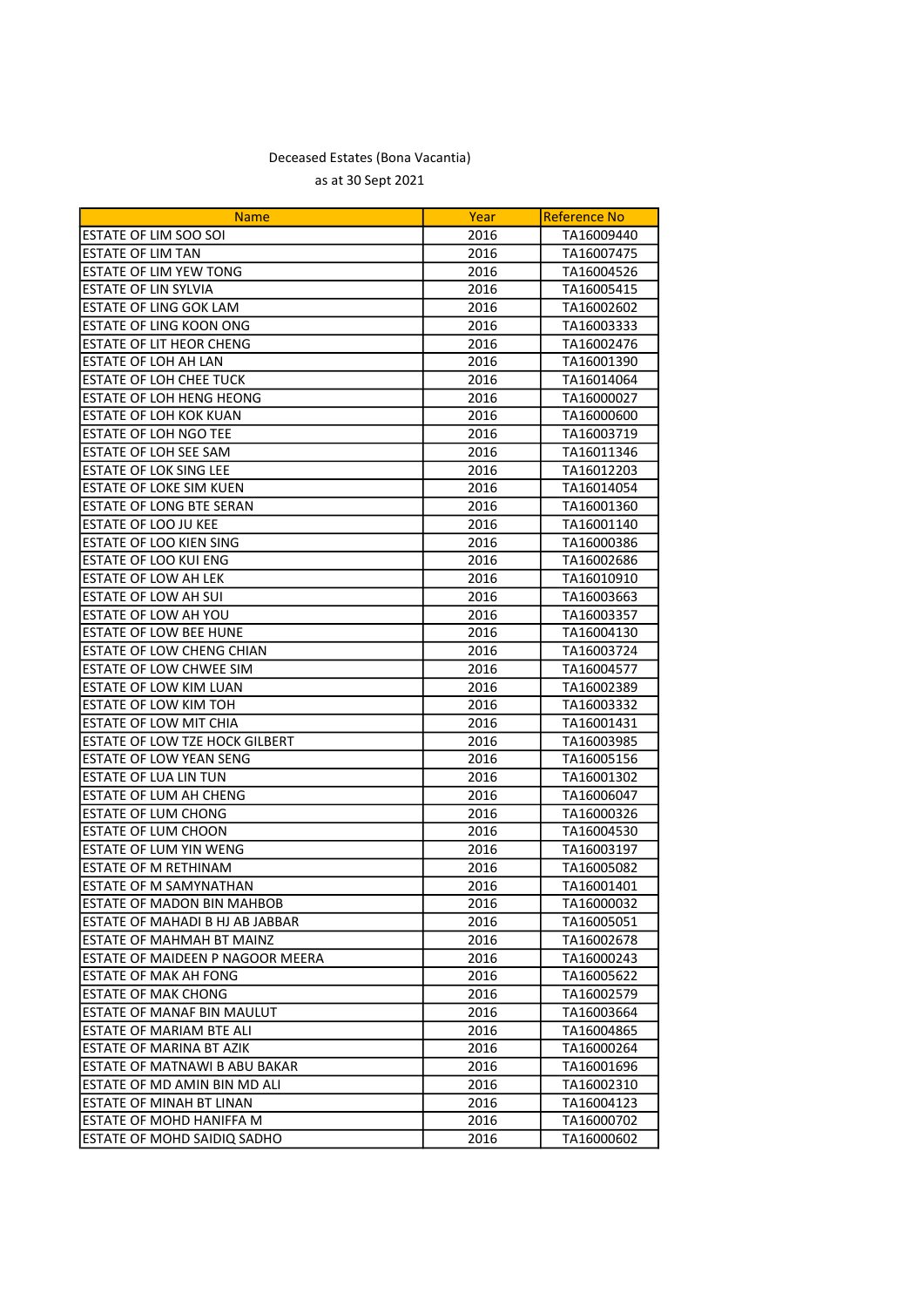| <b>Name</b>                       | Year | <b>Reference No</b> |
|-----------------------------------|------|---------------------|
| ESTATE OF MOHD YAHYA B ABDULLAH   | 2016 | TA16000334          |
| ESTATE OF MOY GA HOO              | 2016 | TA16001783          |
| ESTATE OF MUHARI BIN KASSIM       | 2016 | TA16006890          |
| ESTATE OF MUNAH BTE LAHMAK        | 2016 | TA16000341          |
| ESTATE OF MUR BIN SURIN           | 2016 | TA16001392          |
| ESTATE OF MUTUSAMY THURAISAMY     | 2016 | TA16000171          |
| ESTATE OF NAGALINGAM S/O ANGIAIH  | 2016 | TA16011169          |
| <b>ESTATE OF NAH BT SARJAN</b>    | 2016 | TA16002472          |
| ESTATE OF NAHAPAN SAMYNATHAN      | 2016 | TA16000035          |
| <b>ESTATE OF NG AH LENG</b>       | 2016 | TA16007301          |
| ESTATE OF NG AH YEO               | 2016 | TA16000621          |
| <b>ESTATE OF NG ANN CHUAN</b>     | 2016 | TA16012095          |
| <b>ESTATE OF NG CHENG KANG</b>    | 2016 | TA16001389          |
| ESTATE OF NG CHONG LAM            | 2016 | TA16000377          |
| ESTATE OF NG FONG KUAN            | 2016 | TA16000839          |
| ESTATE OF NG KIA MONG             | 2016 | TA16000725          |
| ESTATE OF NG KONG SIAN            | 2016 | TA16000332          |
| <b>ESTATE OF NG LAN</b>           | 2016 | TA16003984          |
| <b>ESTATE OF NG LIAN TENG</b>     | 2016 | TA16009065          |
| <b>ESTATE OF NG MAK SEAH</b>      | 2016 | TA16006169          |
| <b>ESTATE OF NG QUEE KEE</b>      | 2016 | TA16002786          |
| ESTATE OF NG SIANG KIM            | 2016 | TA16004834          |
| <b>ESTATE OF NG TAI</b>           | 2016 | TA16000487          |
| ESTATE OF NG TEOW HOE             | 2016 | TA16001692          |
| <b>ESTATE OF NG YAM</b>           | 2016 | TA16002401          |
| ESTATE OF NG YIK MENG             | 2016 | TA16006114          |
| <b>ESTATE OF NICK BIN AMAT</b>    | 2016 | TA16004132          |
| ESTATE OF NOAH WU KEE             | 2016 | TA16012666          |
| ESTATE OF NOOR MOHAMED ASSAN      | 2016 | TA16002489          |
| ESTATE OF NORDIN B TUKANG         | 2016 | TA16001616          |
| ESTATE OF O AH NEE                | 2016 | TA16000488          |
| ESTATE OF OH YEOK ENG             | 2016 | TA16003366          |
| ESTATE OF ONG AH HO               | 2016 | TA16000034          |
| ESTATE OF ONG AH KOW              | 2016 | TA16000107          |
| ESTATE OF ONG CHENG KIAT          | 2016 | TA16000023          |
| <b>ESTATE OF ONG GEAK LING</b>    | 2016 | TA16009222          |
| ESTATE OF ONG JIT POH             | 2016 | TA16001682          |
| <b>ESTATE OF ONG KIM TECK</b>     | 2016 | TA16001436          |
| ESTATE OF ONG LAY CHONG           | 2016 | TA16000338          |
| <b>ESTATE OF ONG LIAN</b>         | 2016 | TA16003921          |
| <b>ESTATE OF ONG MUK CHWEE</b>    | 2016 | TA16002681          |
| <b>ESTATE OF ONG TAK SWEE</b>     | 2016 | TA16005624          |
| ESTATE OF ONG TAR CHIAW           | 2016 | TA16002661          |
| <b>ESTATE OF ONG TIAN CHOR</b>    | 2016 | TA16002680          |
| ESTATE OF OON BEK KOON            | 2016 | TA16001299          |
| <b>ESTATE OF ORE KWEE BOH</b>     | 2016 | TA16000699          |
| ESTATE OF PALAI KARUPPIAH         | 2016 | TA16004243          |
| ESTATE OF PATIMAH BT ABDULLAH     | 2016 | TA16000376          |
| ESTATE OF PEREIRA ERNEST LAWRENCE | 2016 | TA16004829          |
| ESTATE OF PEREIRA J MARCELINE     | 2016 | TA16006170          |
| ESTATE OF PERMAL RAMASAMY         | 2016 | TA16002379          |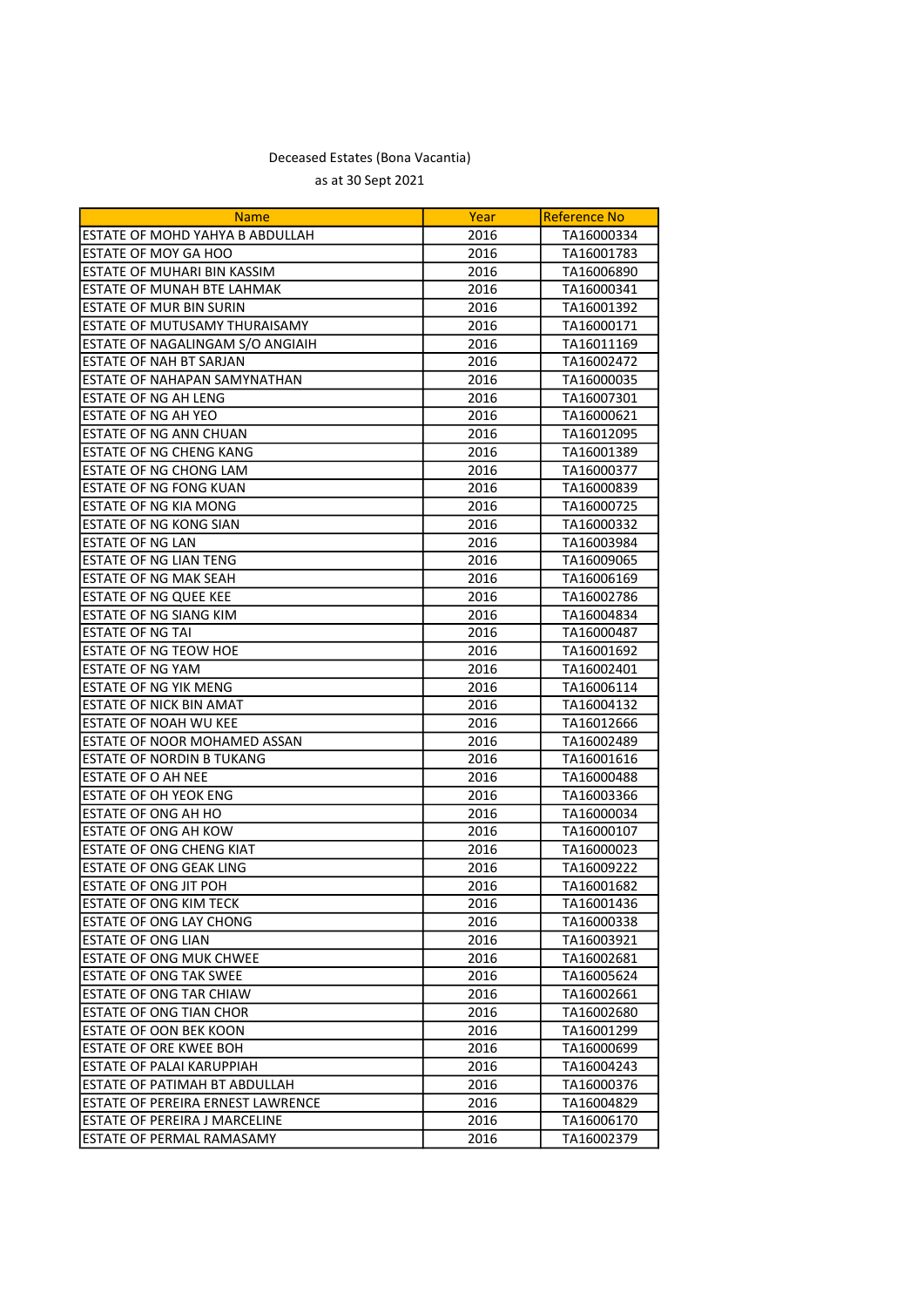| <b>Name</b>                           | Year | Reference No |
|---------------------------------------|------|--------------|
| <b>ESTATE OF PHAU SOON MOI</b>        | 2016 | TA16000491   |
| ESTATE OF PHUA HUA SENG               | 2016 | TA16002076   |
| <b>ESTATE OF PHUA HUA SENG</b>        | 2016 | TA16012056   |
| ESTATE OF PHUA HUA SENG               | 2016 | TA16002789   |
| ESTATE OF PHUAN WEE CHAN              | 2016 | TA16008471   |
| ESTATE OF POON AH YEW                 | 2016 | TA16000020   |
| <b>ESTATE OF POON WENG KONG</b>       | 2016 | TA16012062   |
| ESTATE OF PUTEH B HAMID               | 2016 | TA16004839   |
| <b>ESTATE OF PUTEH BT BULAT</b>       | 2016 | TA16000200   |
| <b>ESTATE OF QUA CHUAN</b>            | 2016 | TA16004838   |
| <b>ESTATE OF QUEK HONG HOCK</b>       | 2016 | TA16000662   |
| ESTATE OF QUEK KOK HO                 | 2016 | TA16000701   |
| ESTATE OF QUEK SWEE CHOON             | 2016 | TA16001163   |
| ESTATE OF QUEK SWEE GUAN              | 2016 | TA16000733   |
| ESTATE OF RAMLE BIN ABDOLLAH          | 2016 | TA16008689   |
| ESTATE OF RAMLI BIN HASSAN            | 2016 | TA16004866   |
| ESTATE OF RAVINDRAN S/O VRAMYANI      | 2016 | TA16013629   |
| ESTATE OF RAVINDRAN S/O VRAMYANI      | 2016 | TA16009014   |
| ESTATE OF RENGASAMY PATHER T P        | 2016 | TA16003916   |
| ESTATE OF RENGASAMY S/O RAMASAMY      | 2016 | TA16004065   |
| <b>ESTATE OF RIDWAN B NOR</b>         | 2016 | TA16000481   |
| <b>ESTATE OF ROGIYAH BT OSMAN</b>     | 2016 | TA16000018   |
| ESTATE OF SA LIM YONG                 | 2016 | TA16008476   |
| ESTATE OF SABASTIAN ANTONEY K         | 2016 | TA16002387   |
| ESTATE OF SAKKARAPANI G P             | 2016 | TA16004238   |
| ESTATE OF SALIM BIN H HASSAN          | 2016 | TA16005565   |
| ESTATE OF SANGARAN SEREETHERAN        | 2016 | TA16008921   |
| ESTATE OF SANIAH BTE ALI              | 2016 | TA16008764   |
| ESTATE OF SARWAN SINGH                | 2016 | TA16002388   |
| <b>ESTATE OF SEAH AH TEE</b>          | 2016 | TA16004066   |
| <b>ESTATE OF SEAH KAH CHOON</b>       | 2016 | TA16001400   |
| <b>ESTATE OF SEAH KOON</b>            | 2016 | TA16004573   |
| <b>ESTATE OF SEAH LYE SENG</b>        | 2016 | TA16002911   |
| ESTATE OF SEAH PENG SIAM              | 2016 | TA16004580   |
| ESTATE OF SEAH SENG MOH               | 2016 | TA16000384   |
| <b>ESTATE OF SEE AH BENT</b>          | 2016 | TA16000474   |
| ESTATE OF SEE KEK                     | 2016 | TA16003986   |
| ESTATE OF SEETOH WAN KUT              | 2016 | TA16001439   |
| ESTATE OF SEH HONG ING @TEO HOONG ING | 2016 | TA16001909   |
| <b>ESTATE OF SELLAPPAN MADURAI</b>    | 2016 | TA16003336   |
| <b>ESTATE OF SENGAMALAM SOMU</b>      | 2016 | TA16003208   |
| <b>ESTATE OF SEOW JOO KIANG</b>       | 2016 | TA16001691   |
| ESTATE OF SHAIK ADAM SAHIB            | 2016 | TA16003917   |
| ESTATE OF SHAIK DAWOOD M K            | 2016 | TA16004248   |
| ESTATE OF SHEIK DAWOOD R S A          | 2016 | TA16009060   |
| ESTATE OF SIE AH TOH                  | 2016 | TA16000529   |
| <b>ESTATE OF SIM AH KOW</b>           | 2016 | TA16004255   |
| <b>ESTATE OF SIM PENG CHIANG</b>      | 2016 | TA16001143   |
| <b>ESTATE OF SIM POH CHOO</b>         | 2016 | TA16000031   |
| ESTATE OF SIM POH HENG                | 2016 | TA16000391   |
| <b>ESTATE OF SIN YOK SENG</b>         | 2016 | TA16009347   |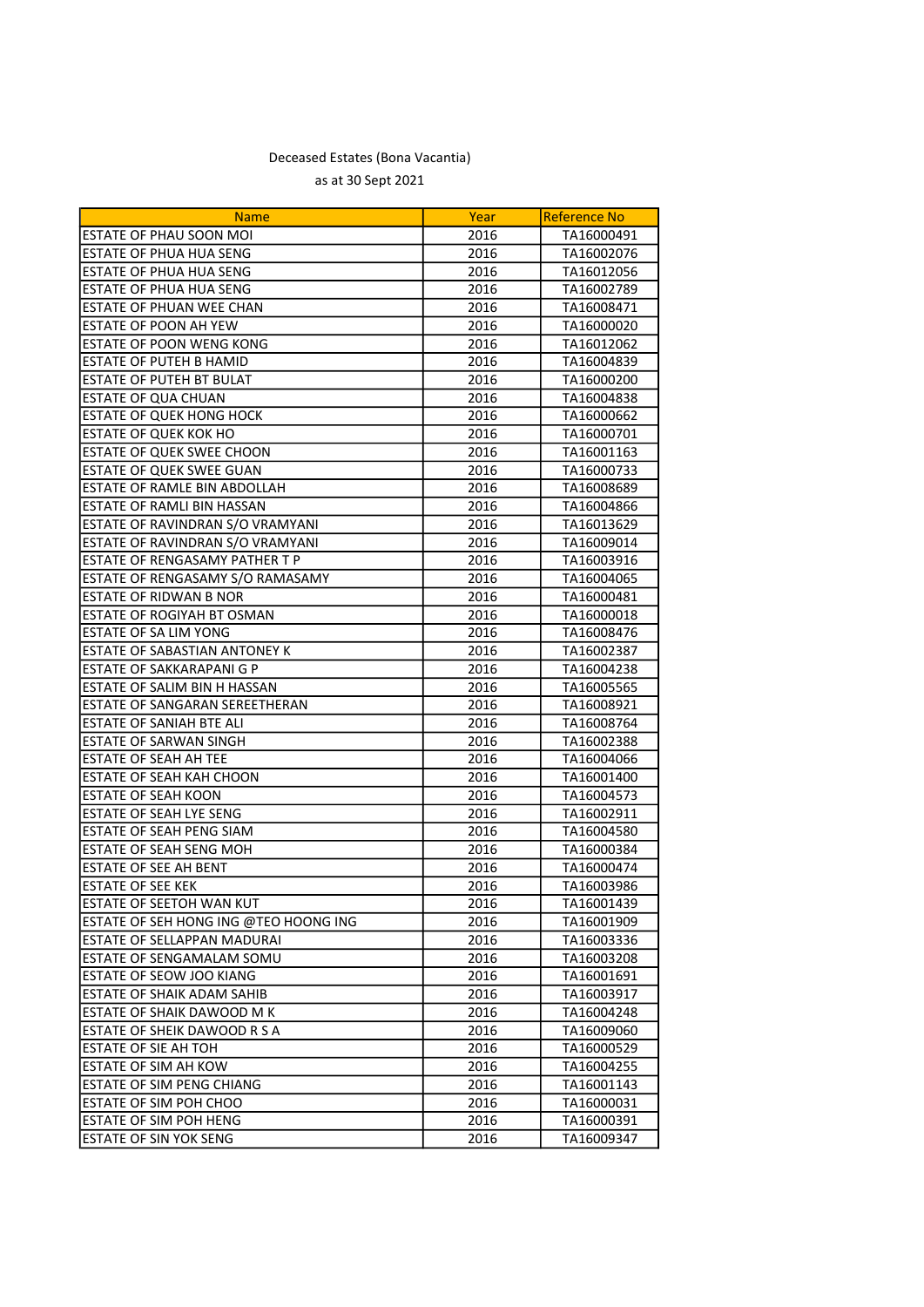| <b>Name</b>                        | Year | <b>Reference No</b> |
|------------------------------------|------|---------------------|
| ESTATE OF SINAPAH POONUSAMMY       | 2016 | TA16001356          |
| ESTATE OF SINNATHAMBY VELLASAMY    | 2016 | TA16002391          |
| <b>ESTATE OF SIOW PECK SWEE</b>    | 2016 | TA16002480          |
| <b>ESTATE OF SIT HOCK SENG</b>     | 2016 | TA16012667          |
| ESTATE OF SOH TEOH IM              | 2016 | TA16001626          |
| <b>ESTATE OF SOH TIEW LIANG</b>    | 2016 | TA16001164          |
| ESTATE OF SOO JOO TECK             | 2016 | TA16000478          |
| ESTATE OF SUPPIAH MARIMUTHU        | 2016 | TA16000336          |
| <b>ESTATE OF SURATMAN B HAJI T</b> | 2016 | TA16000729          |
| <b>ESTATE OF TAIB B HAJI MANAN</b> | 2016 | TA16000026          |
| ESTATE OF TAM YUEN SIEW            | 2016 | TA16003352          |
| <b>ESTATE OF TAN AH AI</b>         | 2016 | TA16000452          |
| <b>ESTATE OF TAN AH GEOK</b>       | 2016 | TA16009066          |
| <b>ESTATE OF TAN AH HUA</b>        | 2016 | TA16000479          |
| ESTATE OF TAN AH KWEE              | 2016 | TA16005560          |
| ESTATE OF TAN AH POW               | 2016 | TA16014336          |
| ESTATE OF TAN AH THIAM             | 2016 | TA16000482          |
| ESTATE OF TAN AH YONG              | 2016 | TA16000388          |
| <b>ESTATE OF TAN ANG KEE</b>       | 2016 | TA16002605          |
| <b>ESTATE OF TAN BONG SOO</b>      | 2016 | TA16000329          |
| ESTATE OF TAN CHAM FAH CATHERINE   | 2016 | TA16009350          |
| <b>ESTATE OF TAN CHENG</b>         | 2016 | TA16000393          |
| ESTATE OF TAN CHOON CHUA           | 2016 | TA16004240          |
| <b>ESTATE OF TAN CHOON LYE</b>     | 2016 | TA16003981          |
| ESTATE OF TAN GEK SOON             | 2016 | TA16009067          |
| <b>ESTATE OF TAN GEOK ENG</b>      | 2016 | TA16005621          |
| ESTATE OF TAN HOE TECK             | 2016 | TA16002397          |
| ESTATE OF TAN HONG PHIOW           | 2016 | TA16003339          |
| ESTATE OF TAN JOI KIM              | 2016 | TA16000330          |
| <b>ESTATE OF TAN JOOK KWEE</b>     | 2016 | TA16009055          |
| ESTATE OF TAN KENG SEOW            | 2016 | TA16000015          |
| ESTATE OF TAN KHENG SOY            | 2016 | TA16001275          |
| ESTATE OF TAN KIM HOO              | 2016 | TA16003190          |
| ESTATE OF TAN KIM KIT              | 2016 | TA16000485          |
| <b>ESTATE OF TAN KONG CHONG</b>    | 2016 | TA16000464          |
| <b>ESTATE OF TAN KONG WOO</b>      | 2016 | TA16002598          |
| <b>ESTATE OF TAN KWANG JIAN</b>    | 2016 | TA16003879          |
| <b>ESTATE OF TAN LIAN</b>          | 2016 | TA16002655          |
| <b>ESTATE OF TAN LYE NGHEE</b>     | 2016 | TA16001142          |
| ESTATE OF TAN MENG LAI             | 2016 | TA16000342          |
| <b>ESTATE OF TAN NIA</b>           | 2016 | TA16003875          |
| ESTATE OF TAN PEK WAH              | 2016 | TA16000327          |
| <b>ESTATE OF TAN PONG TEE</b>      | 2016 | TA16013423          |
| ESTATE OF TAN SENG PHUAN           | 2016 | TA16001684          |
| <b>ESTATE OF TAN SOO TECK</b>      | 2016 | TA16003717          |
| ESTATE OF TAN SWEE MOI             | 2016 | TA16001694          |
| <b>ESTATE OF TAN TECK CHEN</b>     | 2016 | TA16002575          |
| <b>ESTATE OF TAN TEOW KOON</b>     | 2016 | TA16004565          |
| <b>ESTATE OF TAN WEE HENG</b>      | 2016 | TA16000276          |
| ESTATE OF TAN YAN                  | 2016 | TA16000379          |
| ESTATE OF TAN YEW CHUA             | 2016 | TA16001428          |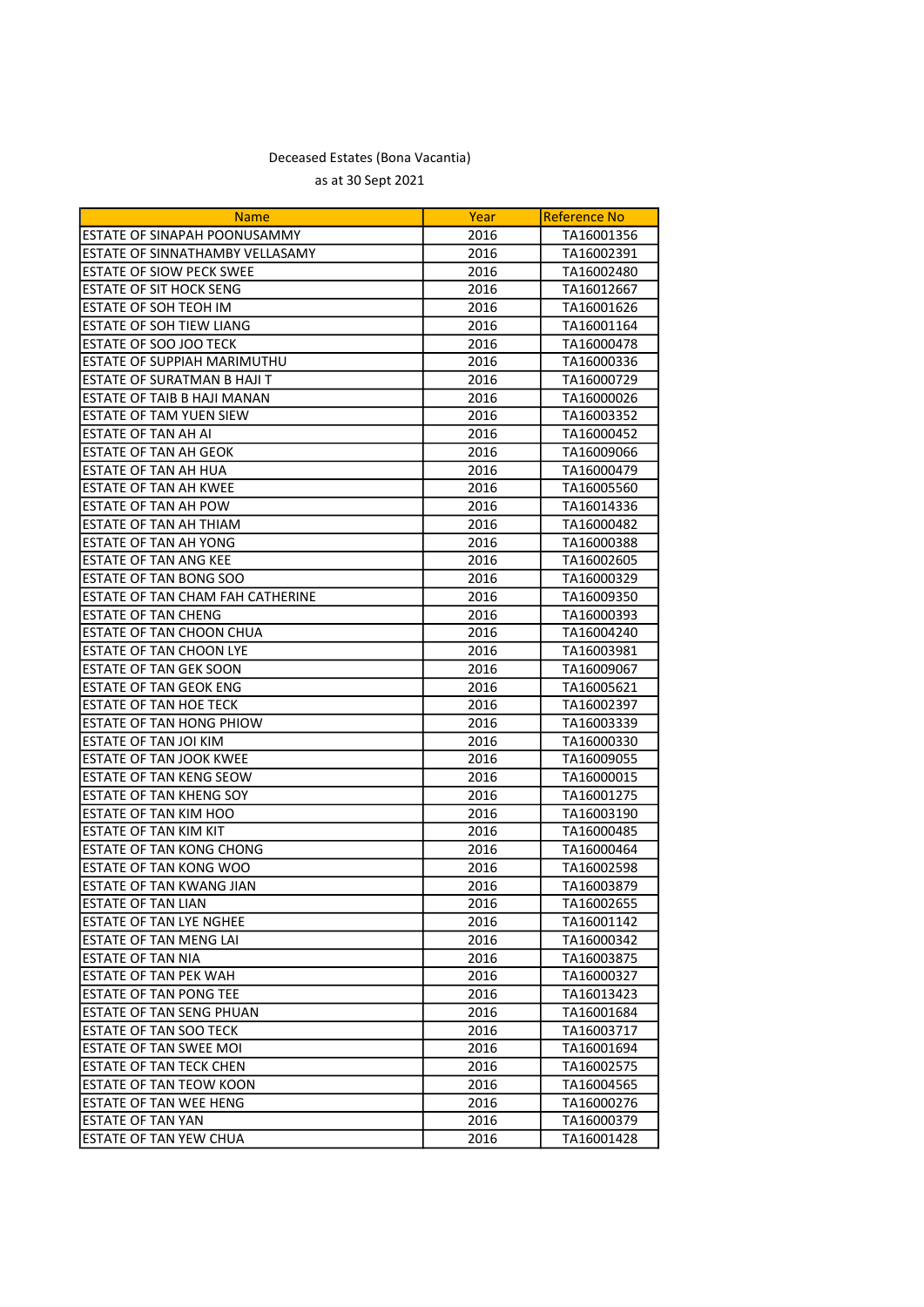| <b>Name</b>                          | Year | Reference No |
|--------------------------------------|------|--------------|
| <b>ESTATE OF TAN YONG KEONG</b>      | 2016 | TA16009015   |
| ESTATE OF TAN YONG SONG              | 2016 | TA16000465   |
| ESTATE OF TANG GEK LANG              | 2016 | TA16003882   |
| <b>ESTATE OF TANG MENG CHAN</b>      | 2016 | TA16001610   |
| <b>ESTATE OF TAY LENG KER</b>        | 2016 | TA16004133   |
| ESTATE OF TAY LUN HEONG              | 2016 | TA16003727   |
| <b>ESTATE OF TAY SUAN ENG</b>        | 2016 | TA16013370   |
| ESTATE OF TEO AH GEOK                | 2016 | TA16005054   |
| <b>ESTATE OF TEO BEE GUEK</b>        | 2016 | TA16004864   |
| <b>ESTATE OF TEO CHWEE GEOK</b>      | 2016 | TA16013625   |
| <b>ESTATE OF TEO ENG SENG</b>        | 2016 | TA16000396   |
| ESTATE OF TEO HONG HEE               | 2016 | TA16004529   |
| ESTATE OF TEO KIM LEE                | 2016 | TA16004063   |
| ESTATE OF TEO LOKE JIN               | 2016 | TA16002573   |
| <b>ESTATE OF TEO MAH KOON</b>        | 2016 | TA16001362   |
| ESTATE OF TEO SIEW ENG               | 2016 | TA16013322   |
| ESTATE OF TEO SOI LAN                | 2016 | TA16002913   |
| ESTATE OF TEO TIAN SAM               | 2016 | TA16001303   |
| ESTATE OF TEO TIAN SUNG              | 2016 | TA16004654   |
| ESTATE OF TEOW CHIN TECK             | 2016 | TA16000235   |
| ESTATE OF THAKKEN NAGAMMA            | 2016 | TA16002386   |
| ESTATE OF THAM KONG                  | 2016 | TA16003914   |
| ESTATE OF THAM SAU YING              | 2016 | TA16002606   |
| <b>ESTATE OF THENG HUAN LAI</b>      | 2016 | TA16003878   |
| ESTATE OF THURAISAMY PADAYACHI KUNJU | 2016 | TA16005769   |
| ESTATE OF TIA JOON KAI               | 2016 | TA16000734   |
| <b>ESTATE OF TIONG BEE</b>           | 2016 | TA16004056   |
| <b>ESTATE OF TONG AH CHUAN</b>       | 2016 | TA16005257   |
| ESTATE OF TONG KWOK ONN              | 2016 | TA16000700   |
| <b>ESTATE OF TONG LEE TUNE</b>       | 2016 | TA16008025   |
| ESTATE OF ULAGANATHAN NALLIAH        | 2016 | TA16006478   |
| ESTATE OF VEERAPUTHERAN MANICKUM     | 2016 | TA16004407   |
| ESTATE OF VELLAKUTTI VEERAPPAN       | 2016 | TA16002377   |
| ESTATE OF VENGADASALAM V             | 2016 | TA16000022   |
| ESTATE OF VENGADESAN G T L           | 2016 | TA16003998   |
| ESTATE OF VERIYOH BIN ARJOH          | 2016 | TA16000468   |
| ESTATE OF WAN AH HO                  | 2016 | TA16003365   |
| ESTATE OF WARNI B KROMOH WIJOYOH     | 2016 | TA16003337   |
| <b>ESTATE OF WEE HIN YIT</b>         | 2016 | TA16003214   |
| ESTATE OF WEE HOCK KEE               | 2016 | TA16000727   |
| <b>ESTATE OF WEE SHANG TOON</b>      | 2016 | TA16000041   |
| <b>ESTATE OF WEE TECK WEE</b>        | 2016 | TA16004833   |
| <b>ESTATE OF WONG AH LENG</b>        | 2016 | TA16000017   |
| ESTATE OF WONG AH MOEY               | 2016 | TA16006099   |
| <b>ESTATE OF WONG AH SEE</b>         | 2016 | TA16000717   |
| ESTATE OF WONG CHING YEE             | 2016 | TA16003979   |
| ESTATE OF WONG CHONG THO             | 2016 | TA16000328   |
| <b>ESTATE OF WONG CHUNG</b>          | 2016 | TA16004125   |
| <b>ESTATE OF WONG EN SANG</b>        | 2016 | TA16001300   |
| ESTATE OF WONG HENG                  | 2016 | TA16002491   |
| <b>ESTATE OF WONG HIN CHOY</b>       | 2016 | TA16003718   |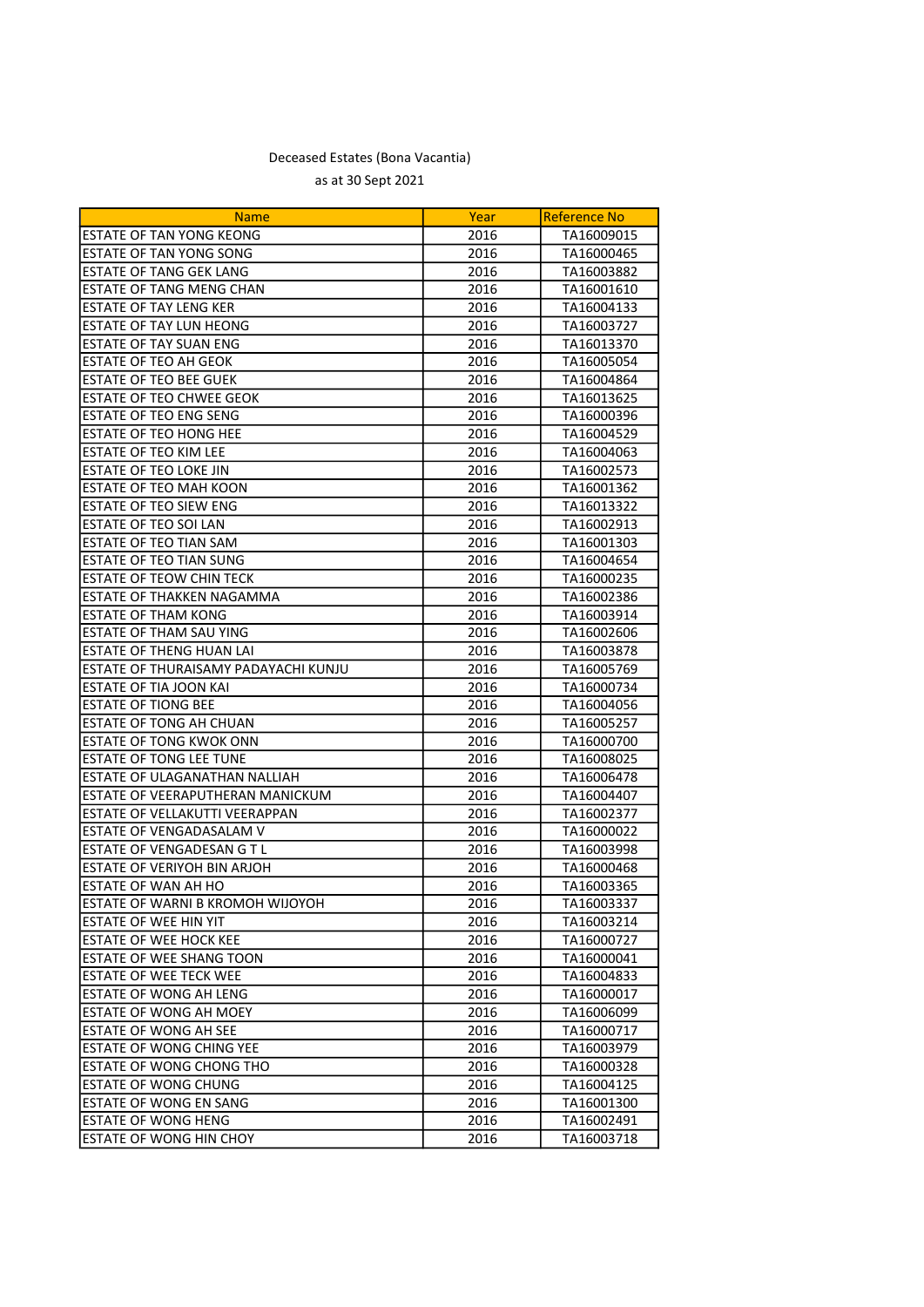| Year<br><b>Name</b><br>ESTATE OF WONG JOO SENG<br>2016<br>TA16002468<br>ESTATE OF WONG LING CHEE<br>2016<br>TA16000483<br>ESTATE OF WONG MAY JOCK<br>2016<br>TA16008973<br>ESTATE OF WONG PUAY CHUN<br>2016<br>TA16002912 |
|---------------------------------------------------------------------------------------------------------------------------------------------------------------------------------------------------------------------------|
|                                                                                                                                                                                                                           |
|                                                                                                                                                                                                                           |
|                                                                                                                                                                                                                           |
|                                                                                                                                                                                                                           |
| ESTATE OF WONG SENG JOON<br>2016<br>TA16002665                                                                                                                                                                            |
| ESTATE OF WONG SWEE SIAN<br>2016<br>TA16000486                                                                                                                                                                            |
| <b>ESTATE OF WONG YIM LENG</b><br>2016<br>TA16000372                                                                                                                                                                      |
| ESTATE OF WOO FONG<br>2016<br>TA16000374                                                                                                                                                                                  |
| <b>ESTATE OF WOO PIN THYE</b><br>2016<br>TA16006112                                                                                                                                                                       |
| ESTATE OF WOO SHOOT CHOY<br>2016<br>TA16005079                                                                                                                                                                            |
| <b>ESTATE OF YAHYA BIN TAHAR</b><br>2016<br>TA16005982                                                                                                                                                                    |
| ESTATE OF YANG FOO<br>2016<br>TA16000030                                                                                                                                                                                  |
| <b>ESTATE OF YAP AH CHEE</b><br>2016<br>TA16013744                                                                                                                                                                        |
| <b>ESTATE OF YAP AH CHEE</b><br>2016<br>TA16001378                                                                                                                                                                        |
| <b>ESTATE OF YAP HER SIEW</b><br>2016<br>TA16002659                                                                                                                                                                       |
| <b>ESTATE OF YAP KAR</b><br>2016<br>TA16001637                                                                                                                                                                            |
| ESTATE OF YAP LIAN TENG<br>2016<br>TA16003211                                                                                                                                                                             |
| ESTATE OF YEE WOON YIM<br>2016<br>TA16006097                                                                                                                                                                              |
| ESTATE OF YEO BAK HAI<br>2016<br>TA16003193                                                                                                                                                                               |
| ESTATE OF YEO KAH NOY<br>2016<br>TA16003915                                                                                                                                                                               |
| ESTATE OF YEO KIAH PO<br>2016<br>TA16000394                                                                                                                                                                               |
| ESTATE OF YEO KOCK WEE<br>2016<br>TA16003335                                                                                                                                                                              |
| ESTATE OF YEONG SUANG HUA<br>2016<br>TA16000044                                                                                                                                                                           |
| ESTATE OF YEW YIN YEOK<br>2016<br>TA16000047                                                                                                                                                                              |
| ESTATE OF YUIN FOOK LAM<br>2016<br>TA16003805                                                                                                                                                                             |
| ESTATE OF ABDUL HAMID BIN MUKIM<br>2017<br>TA17003641                                                                                                                                                                     |
| ESTATE OF ABDUL RAHMAN B K M<br>2017<br>TA17002275                                                                                                                                                                        |
| <b>ESTATE OF ADAM</b><br>2017<br>TA17004860                                                                                                                                                                               |
| ESTATE OF AH HAN<br>2017<br>TA17001760                                                                                                                                                                                    |
| ESTATE OF AHAMED M A<br>2017<br>TA17014034                                                                                                                                                                                |
| ESTATE OF ANG BAN JEE<br>TA17013458<br>2017                                                                                                                                                                               |
| ESTATE OF ANG ENG CHWEE<br>2017<br>TA17004269                                                                                                                                                                             |
| <b>ESTATE OF ANG ENG HOCK</b><br>2017<br>TA17011536                                                                                                                                                                       |
| ESTATE OF BAIKOFF E M ALEXANDRE<br>2017<br>TA17013280                                                                                                                                                                     |
| ESTATE OF BAKAR BIN BACHIK @ BAKAR BIN SALLEH<br>2017<br>TA17004458                                                                                                                                                       |
| ESTATE OF BAKAR BIN BACHIK @ BAKAR BIN SALLEH<br>2017<br>TA17011914                                                                                                                                                       |
| ESTATE OF BAKAR BIN BACHIK @ BAKAR BIN SALLEH<br>2017<br>TA17002730                                                                                                                                                       |
| 2017<br>TA17013300<br><b>ESTATE OF CHAN AH LIN</b>                                                                                                                                                                        |
| <b>ESTATE OF CHAN CHENG SIEW</b><br>2017<br>TA17002781                                                                                                                                                                    |
| <b>ESTATE OF CHAN CHENG SIEW</b><br>2017<br>TA17013283                                                                                                                                                                    |
| <b>ESTATE OF CHAN CHOY PAH</b><br>2017<br>TA17000076                                                                                                                                                                      |
| <b>ESTATE OF CHAN CHWEE HOE</b><br>2017<br>TA17004432                                                                                                                                                                     |
| <b>ESTATE OF CHAN HIN</b><br>2017<br>TA17013330                                                                                                                                                                           |
| ESTATE OF CHAN PAK YING<br>2017<br>TA17007654                                                                                                                                                                             |
| ESTATE OF CHAN SECK HO<br>2017<br>TA17004257                                                                                                                                                                              |
| ESTATE OF CHANG KEE MOY<br>2017<br>TA17013212                                                                                                                                                                             |
| ESTATE OF CHEONG CHEE CHONG<br>2017<br>TA17014676                                                                                                                                                                         |
| ESTATE OF CHIA BAK HIANG<br>2017<br>TA17001257                                                                                                                                                                            |
| <b>ESTATE OF CHIA BAK HIANG</b><br>2017<br>TA17002177                                                                                                                                                                     |
| ESTATE OF CHIA KOK CHUAN<br>2017<br>TA17004528                                                                                                                                                                            |
| <b>ESTATE OF CHNG PENG CHOON</b><br>2017<br>TA17004336                                                                                                                                                                    |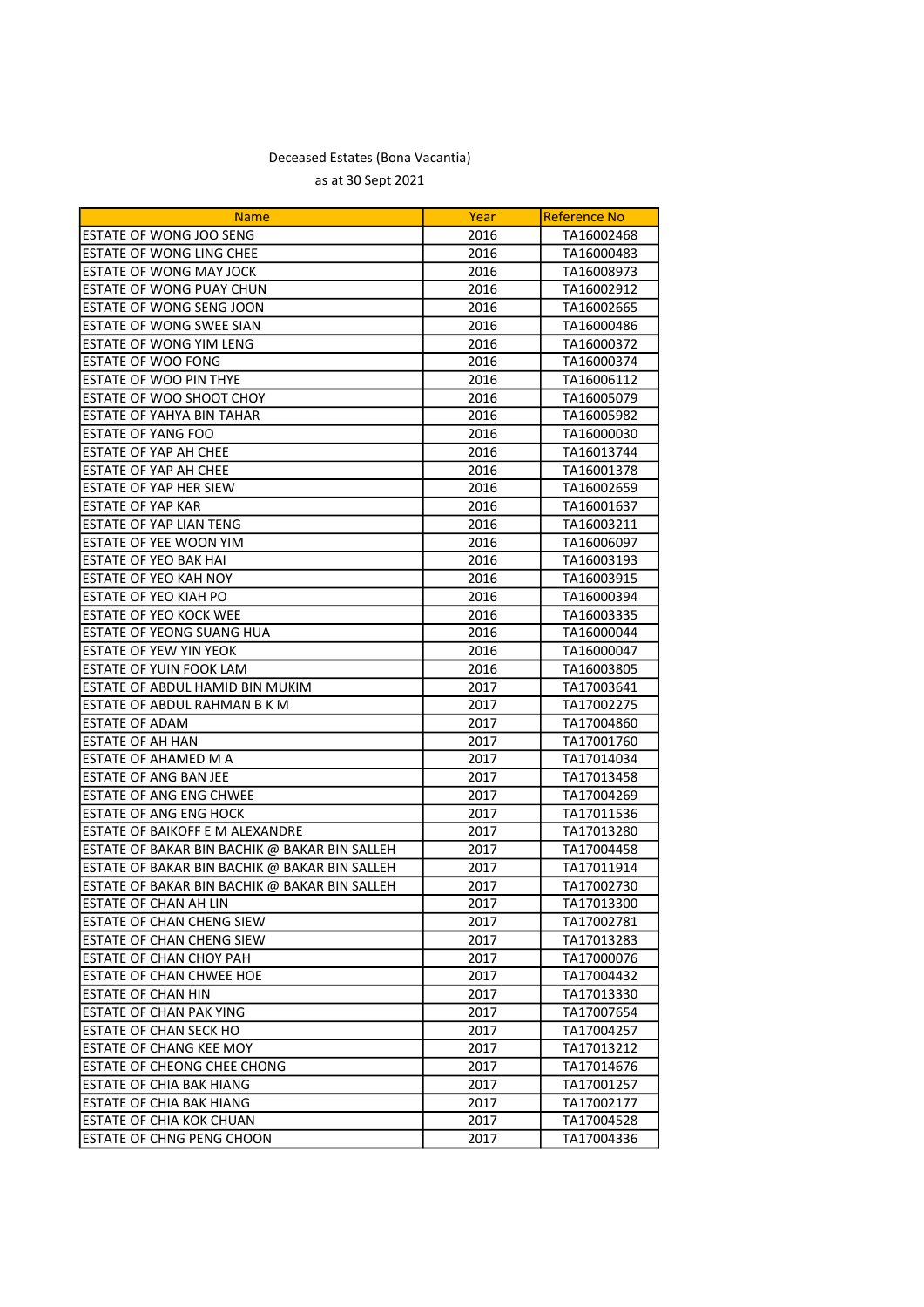| <b>Name</b>                                | Year | <b>Reference No</b> |
|--------------------------------------------|------|---------------------|
| <b>ESTATE OF CHOW LOH</b>                  | 2017 | TA17004524          |
| <b>ESTATE OF CHUA CHIN CHEW</b>            | 2017 | TA17013459          |
| <b>ESTATE OF CHUA HONG TIONG</b>           | 2017 | TA17001525          |
| <b>ESTATE OF CHUA HONG TIONG</b>           | 2017 | TA17002840          |
| ESTATE OF CHUA HONG TIONG                  | 2017 | TA17000330          |
| <b>ESTATE OF CHUA KEE ENG</b>              | 2017 | TA17012993          |
| ESTATE OF CHUA PECK LIAN                   | 2017 | TA17004517          |
| ESTATE OF FOONG NGAN NOOI                  | 2017 | TA17000701          |
| <b>ESTATE OF GARYS TAN</b>                 | 2017 | TA17004277          |
| <b>ESTATE OF GOH HOCK SWEE</b>             | 2017 | TA17000527          |
| ESTATE OF GUNASEGRAN S/O M                 | 2017 | TA17009181          |
| <b>ESTATE OF HEE YOK CHEI</b>              | 2017 | TA17006072          |
| <b>ESTATE OF HEW CHOY</b>                  | 2017 | TA17012683          |
| <b>ESTATE OF HO MENG KENG</b>              | 2017 | TA17013281          |
| ESTATE OF HO SOO LAN                       | 2017 | TA17004265          |
| ESTATE OF HUANG THERESA H H @ THERESA      | 2017 | TA17006057          |
| ESTATE OF JOE WAH SING                     | 2017 | TA17009758          |
| <b>ESTATE OF KEK CHIN SOO</b>              | 2017 | TA17002635          |
| <b>ESTATE OF KO YEE HUA</b>                | 2017 | TA17005992          |
| ESTATE OF KOCHU KOYA THANGAL               | 2017 | TA17014168          |
| <b>ESTATE OF KOH SWEE GHEK</b>             | 2017 | TA17000210          |
| ESTATE OF KRISHNASAMY MURUGESU             | 2017 | TA17011535          |
| <b>ESTATE OF KWOK MON HON</b>              | 2017 | TA17002094          |
| ESTATE OF LAU NOI CHENG                    | 2017 | TA17004345          |
| ESTATE OF LAU YI MUI                       | 2017 | TA17013290          |
| <b>ESTATE OF LEE CHEN YONG</b>             | 2017 | TA17004083          |
| <b>ESTATE OF LEE KHENG PING</b>            | 2017 | TA17013339          |
| ESTATE OF LEONG AH ENG @ QUEK AH ENG       | 2017 | TA17013431          |
| ESTATE OF LEONG NAI KONG                   | 2017 | TA17010639          |
| ESTATE OF LEONG YOKE HING                  | 2017 | TA17013457          |
| ESTATE OF LIANG KIM POU                    | 2017 | TA17007830          |
| ESTATE OF LIEW MOOK SING @ LIEW FOOK SEONG | 2017 | TA17004540          |
| ESTATE OF LIM CHOO SWEE                    | 2017 | TA17008824          |
| ESTATE OF LIM CHOO SWEE                    | 2017 | TA17001829          |
| ESTATE OF LIM HOOD SOO                     | 2017 | TA17013335          |
| ESTATE OF LIM KUI SUAN                     | 2017 | TA17000987          |
| ESTATE OF LIM KWONG MONG                   | 2017 | TA17000209          |
| ESTATE OF LIM MUI POH                      | 2017 | TA17013289          |
| ESTATE OF LIM SIEW CHOO                    | 2017 | TA17013301          |
| <b>ESTATE OF LIM SIM ENG</b>               | 2017 | TA17004344          |
| <b>ESTATE OF LIM TIONG GEK</b>             | 2017 | TA17013274          |
| <b>ESTATE OF LIM YOK KEE</b>               | 2017 | TA17014248          |
| <b>ESTATE OF LOW CHEE MING</b>             | 2017 | TA17004346          |
| ESTATE OF M T P BABA BIN ABDUL             | 2017 | TA17010309          |
| ESTATE OF M TAMILVANY                      | 2017 | TA17013246          |
| ESTATE OF MONG KIM YAW                     | 2017 | TA17005126          |
| ESTATE OF MONG KIM YAW                     | 2017 | TA17002269          |
| <b>ESTATE OF NG AH CHIK</b>                | 2017 | TA17013302          |
| <b>ESTATE OF NG AH HOCK</b>                | 2017 | TA17010722          |
| <b>ESTATE OF NG CHAI KWAN</b>              | 2017 | TA17004333          |
| ESTATE OF NG CHEE LIAN                     | 2017 | TA17004331          |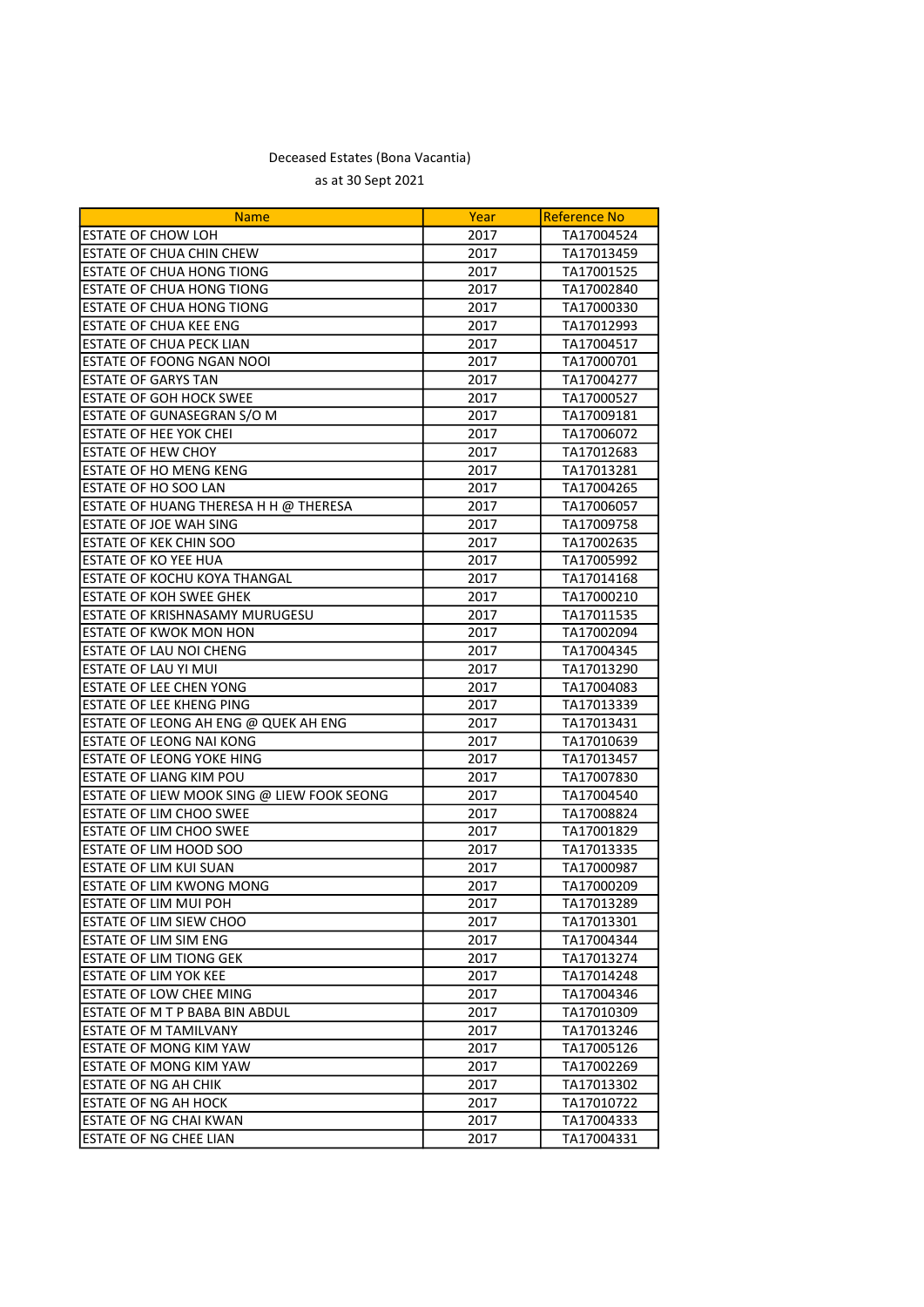| <b>ESTATE OF NG LIP HOWE</b><br>2017<br>TA17012689<br>ESTATE OF NG SWEE LAN<br>2017<br>TA17004672<br>ESTATE OF OMAIBAN BT MOHIDEEN K<br>TA17007859<br>2017<br>ESTATE OF ONG AH YING<br>TA17004620<br>2017<br><b>ESTATE OF ONG CHENG SIEW</b><br>2017<br>TA17013286<br><b>ESTATE OF ONG CHING HIANG</b><br>2017<br>TA17012082<br>ESTATE OF PANG AH GAN<br>2017<br>TA17013456<br><b>ESTATE OF PANG YUKE MENG</b><br>2017<br>TA17004635<br>ESTATE OF PANG YUKE MENG<br>2017<br>TA17004710<br><b>ESTATE OF POH LIN CHEE</b><br>2017<br>TA17007550<br><b>ESTATE OF POH THIAM AIK</b><br>2017<br>TA17006818<br><b>ESTATE OF POH THIAM AIK</b><br>2017<br>TA17004267<br>ESTATE OF PUN SOI LIM<br>TA17002779<br>2017<br>ESTATE OF SA LIM YONG<br>TA17004505<br>2017<br>ESTATE OF SAFIAH BTE HARON<br>2017<br>TA17012400<br>ESTATE OF SAVAKA ABDUL RAHIMAN<br>2017<br>TA17011697<br><b>ESTATE OF SIM AH LEE</b><br>2017<br>TA17013288<br>ESTATE OF SOH KIM SIM<br>2017<br>TA17002217<br>ESTATE OF SOH KIM SIM<br>2017<br>TA17003202<br>ESTATE OF SONG BENG CHUAN<br>2017<br>TA17007536<br>ESTATE OF SOON FOH YEN<br>2017<br>TA17005661<br>ESTATE OF SOON FOH YEN<br>2017<br>TA17002086<br>ESTATE OF TAN AH NEY<br>2017<br>TA17000004<br>ESTATE OF TAN ANG POH<br>2017<br>TA17008526<br><b>ESTATE OF TAN ANG POH</b><br>2017<br>TA17002562<br>ESTATE OF TAN BOO SOON<br>2017<br>TA17013057<br><b>ESTATE OF TAN CHEE CHEE</b><br>2017<br>TA17013291<br>ESTATE OF TAN GIM HO<br>2017<br>TA17012943<br><b>ESTATE OF TAN JONG SING</b><br>2017<br>TA17013484<br><b>ESTATE OF TAN KEE CHAI</b><br>TA17007600<br>2017<br><b>ESTATE OF TAN KENG JUAN</b><br>2017<br>TA17013333<br>ESTATE OF TAN KHENG SOY<br>2017<br>TA17013129<br>ESTATE OF TAN KOI<br>2017<br>TA17005389<br>ESTATE OF TAN LIANG HWANG<br>2017<br>TA17013287<br>ESTATE OF TAN SAY TEE<br>TA17000326<br>2017<br><b>ESTATE OF TAN TEONG</b><br>2017<br>TA17004868<br>ESTATE OF TAN TOCK SIM<br>2017<br>TA17013284<br>ESTATE OF TAN WOO YIANG<br>2017<br>TA17004347<br><b>ESTATE OF TAN YEE HUI</b><br>2017<br>TA17002499<br>ESTATE OF TAY AH HUA<br>2017<br>TA17000228<br><b>ESTATE OF TAY WAH HENG</b><br>2017<br>TA17000851<br><b>ESTATE OF TEANG KAM CHUEN</b><br>TA17013331<br>2017<br>ESTATE OF TEO HONG KEE<br>2017<br>TA17012647<br>ESTATE OF TEO KAG THIAM<br>2017<br>TA17000719<br>ESTATE OF TEO KOK SIANG<br>2017<br>TA17013285<br><b>ESTATE OF TEO MOI LAN</b><br>2017<br>TA17004266<br><b>ESTATE OF THAM KUM HOY</b><br>2017<br>TA17004412<br><b>ESTATE OF THANG THEEN</b><br>2017<br>TA17004202<br>ESTATE OF TJHAY KON MOY<br>2017<br>TA17004325<br>ESTATE OF TOH AH LIAN<br>2017<br>TA17004348<br>ESTATE OF WAN AB RAHMAN<br>2017<br>TA17014171 | <b>Name</b> | Year | <b>Reference No</b> |
|-------------------------------------------------------------------------------------------------------------------------------------------------------------------------------------------------------------------------------------------------------------------------------------------------------------------------------------------------------------------------------------------------------------------------------------------------------------------------------------------------------------------------------------------------------------------------------------------------------------------------------------------------------------------------------------------------------------------------------------------------------------------------------------------------------------------------------------------------------------------------------------------------------------------------------------------------------------------------------------------------------------------------------------------------------------------------------------------------------------------------------------------------------------------------------------------------------------------------------------------------------------------------------------------------------------------------------------------------------------------------------------------------------------------------------------------------------------------------------------------------------------------------------------------------------------------------------------------------------------------------------------------------------------------------------------------------------------------------------------------------------------------------------------------------------------------------------------------------------------------------------------------------------------------------------------------------------------------------------------------------------------------------------------------------------------------------------------------------------------------------------------------------------------------------------------------------------------------------------------------------------------------------------------------------------------------------------------------------------------------------------------------------------------------------------------------------------------------------------------------------------------------------------------------------------------------------------------------------------------------------------------------------------------------------------------------------------------|-------------|------|---------------------|
|                                                                                                                                                                                                                                                                                                                                                                                                                                                                                                                                                                                                                                                                                                                                                                                                                                                                                                                                                                                                                                                                                                                                                                                                                                                                                                                                                                                                                                                                                                                                                                                                                                                                                                                                                                                                                                                                                                                                                                                                                                                                                                                                                                                                                                                                                                                                                                                                                                                                                                                                                                                                                                                                                                             |             |      |                     |
|                                                                                                                                                                                                                                                                                                                                                                                                                                                                                                                                                                                                                                                                                                                                                                                                                                                                                                                                                                                                                                                                                                                                                                                                                                                                                                                                                                                                                                                                                                                                                                                                                                                                                                                                                                                                                                                                                                                                                                                                                                                                                                                                                                                                                                                                                                                                                                                                                                                                                                                                                                                                                                                                                                             |             |      |                     |
|                                                                                                                                                                                                                                                                                                                                                                                                                                                                                                                                                                                                                                                                                                                                                                                                                                                                                                                                                                                                                                                                                                                                                                                                                                                                                                                                                                                                                                                                                                                                                                                                                                                                                                                                                                                                                                                                                                                                                                                                                                                                                                                                                                                                                                                                                                                                                                                                                                                                                                                                                                                                                                                                                                             |             |      |                     |
|                                                                                                                                                                                                                                                                                                                                                                                                                                                                                                                                                                                                                                                                                                                                                                                                                                                                                                                                                                                                                                                                                                                                                                                                                                                                                                                                                                                                                                                                                                                                                                                                                                                                                                                                                                                                                                                                                                                                                                                                                                                                                                                                                                                                                                                                                                                                                                                                                                                                                                                                                                                                                                                                                                             |             |      |                     |
|                                                                                                                                                                                                                                                                                                                                                                                                                                                                                                                                                                                                                                                                                                                                                                                                                                                                                                                                                                                                                                                                                                                                                                                                                                                                                                                                                                                                                                                                                                                                                                                                                                                                                                                                                                                                                                                                                                                                                                                                                                                                                                                                                                                                                                                                                                                                                                                                                                                                                                                                                                                                                                                                                                             |             |      |                     |
|                                                                                                                                                                                                                                                                                                                                                                                                                                                                                                                                                                                                                                                                                                                                                                                                                                                                                                                                                                                                                                                                                                                                                                                                                                                                                                                                                                                                                                                                                                                                                                                                                                                                                                                                                                                                                                                                                                                                                                                                                                                                                                                                                                                                                                                                                                                                                                                                                                                                                                                                                                                                                                                                                                             |             |      |                     |
|                                                                                                                                                                                                                                                                                                                                                                                                                                                                                                                                                                                                                                                                                                                                                                                                                                                                                                                                                                                                                                                                                                                                                                                                                                                                                                                                                                                                                                                                                                                                                                                                                                                                                                                                                                                                                                                                                                                                                                                                                                                                                                                                                                                                                                                                                                                                                                                                                                                                                                                                                                                                                                                                                                             |             |      |                     |
|                                                                                                                                                                                                                                                                                                                                                                                                                                                                                                                                                                                                                                                                                                                                                                                                                                                                                                                                                                                                                                                                                                                                                                                                                                                                                                                                                                                                                                                                                                                                                                                                                                                                                                                                                                                                                                                                                                                                                                                                                                                                                                                                                                                                                                                                                                                                                                                                                                                                                                                                                                                                                                                                                                             |             |      |                     |
|                                                                                                                                                                                                                                                                                                                                                                                                                                                                                                                                                                                                                                                                                                                                                                                                                                                                                                                                                                                                                                                                                                                                                                                                                                                                                                                                                                                                                                                                                                                                                                                                                                                                                                                                                                                                                                                                                                                                                                                                                                                                                                                                                                                                                                                                                                                                                                                                                                                                                                                                                                                                                                                                                                             |             |      |                     |
|                                                                                                                                                                                                                                                                                                                                                                                                                                                                                                                                                                                                                                                                                                                                                                                                                                                                                                                                                                                                                                                                                                                                                                                                                                                                                                                                                                                                                                                                                                                                                                                                                                                                                                                                                                                                                                                                                                                                                                                                                                                                                                                                                                                                                                                                                                                                                                                                                                                                                                                                                                                                                                                                                                             |             |      |                     |
|                                                                                                                                                                                                                                                                                                                                                                                                                                                                                                                                                                                                                                                                                                                                                                                                                                                                                                                                                                                                                                                                                                                                                                                                                                                                                                                                                                                                                                                                                                                                                                                                                                                                                                                                                                                                                                                                                                                                                                                                                                                                                                                                                                                                                                                                                                                                                                                                                                                                                                                                                                                                                                                                                                             |             |      |                     |
|                                                                                                                                                                                                                                                                                                                                                                                                                                                                                                                                                                                                                                                                                                                                                                                                                                                                                                                                                                                                                                                                                                                                                                                                                                                                                                                                                                                                                                                                                                                                                                                                                                                                                                                                                                                                                                                                                                                                                                                                                                                                                                                                                                                                                                                                                                                                                                                                                                                                                                                                                                                                                                                                                                             |             |      |                     |
|                                                                                                                                                                                                                                                                                                                                                                                                                                                                                                                                                                                                                                                                                                                                                                                                                                                                                                                                                                                                                                                                                                                                                                                                                                                                                                                                                                                                                                                                                                                                                                                                                                                                                                                                                                                                                                                                                                                                                                                                                                                                                                                                                                                                                                                                                                                                                                                                                                                                                                                                                                                                                                                                                                             |             |      |                     |
|                                                                                                                                                                                                                                                                                                                                                                                                                                                                                                                                                                                                                                                                                                                                                                                                                                                                                                                                                                                                                                                                                                                                                                                                                                                                                                                                                                                                                                                                                                                                                                                                                                                                                                                                                                                                                                                                                                                                                                                                                                                                                                                                                                                                                                                                                                                                                                                                                                                                                                                                                                                                                                                                                                             |             |      |                     |
|                                                                                                                                                                                                                                                                                                                                                                                                                                                                                                                                                                                                                                                                                                                                                                                                                                                                                                                                                                                                                                                                                                                                                                                                                                                                                                                                                                                                                                                                                                                                                                                                                                                                                                                                                                                                                                                                                                                                                                                                                                                                                                                                                                                                                                                                                                                                                                                                                                                                                                                                                                                                                                                                                                             |             |      |                     |
|                                                                                                                                                                                                                                                                                                                                                                                                                                                                                                                                                                                                                                                                                                                                                                                                                                                                                                                                                                                                                                                                                                                                                                                                                                                                                                                                                                                                                                                                                                                                                                                                                                                                                                                                                                                                                                                                                                                                                                                                                                                                                                                                                                                                                                                                                                                                                                                                                                                                                                                                                                                                                                                                                                             |             |      |                     |
|                                                                                                                                                                                                                                                                                                                                                                                                                                                                                                                                                                                                                                                                                                                                                                                                                                                                                                                                                                                                                                                                                                                                                                                                                                                                                                                                                                                                                                                                                                                                                                                                                                                                                                                                                                                                                                                                                                                                                                                                                                                                                                                                                                                                                                                                                                                                                                                                                                                                                                                                                                                                                                                                                                             |             |      |                     |
|                                                                                                                                                                                                                                                                                                                                                                                                                                                                                                                                                                                                                                                                                                                                                                                                                                                                                                                                                                                                                                                                                                                                                                                                                                                                                                                                                                                                                                                                                                                                                                                                                                                                                                                                                                                                                                                                                                                                                                                                                                                                                                                                                                                                                                                                                                                                                                                                                                                                                                                                                                                                                                                                                                             |             |      |                     |
|                                                                                                                                                                                                                                                                                                                                                                                                                                                                                                                                                                                                                                                                                                                                                                                                                                                                                                                                                                                                                                                                                                                                                                                                                                                                                                                                                                                                                                                                                                                                                                                                                                                                                                                                                                                                                                                                                                                                                                                                                                                                                                                                                                                                                                                                                                                                                                                                                                                                                                                                                                                                                                                                                                             |             |      |                     |
|                                                                                                                                                                                                                                                                                                                                                                                                                                                                                                                                                                                                                                                                                                                                                                                                                                                                                                                                                                                                                                                                                                                                                                                                                                                                                                                                                                                                                                                                                                                                                                                                                                                                                                                                                                                                                                                                                                                                                                                                                                                                                                                                                                                                                                                                                                                                                                                                                                                                                                                                                                                                                                                                                                             |             |      |                     |
|                                                                                                                                                                                                                                                                                                                                                                                                                                                                                                                                                                                                                                                                                                                                                                                                                                                                                                                                                                                                                                                                                                                                                                                                                                                                                                                                                                                                                                                                                                                                                                                                                                                                                                                                                                                                                                                                                                                                                                                                                                                                                                                                                                                                                                                                                                                                                                                                                                                                                                                                                                                                                                                                                                             |             |      |                     |
|                                                                                                                                                                                                                                                                                                                                                                                                                                                                                                                                                                                                                                                                                                                                                                                                                                                                                                                                                                                                                                                                                                                                                                                                                                                                                                                                                                                                                                                                                                                                                                                                                                                                                                                                                                                                                                                                                                                                                                                                                                                                                                                                                                                                                                                                                                                                                                                                                                                                                                                                                                                                                                                                                                             |             |      |                     |
|                                                                                                                                                                                                                                                                                                                                                                                                                                                                                                                                                                                                                                                                                                                                                                                                                                                                                                                                                                                                                                                                                                                                                                                                                                                                                                                                                                                                                                                                                                                                                                                                                                                                                                                                                                                                                                                                                                                                                                                                                                                                                                                                                                                                                                                                                                                                                                                                                                                                                                                                                                                                                                                                                                             |             |      |                     |
|                                                                                                                                                                                                                                                                                                                                                                                                                                                                                                                                                                                                                                                                                                                                                                                                                                                                                                                                                                                                                                                                                                                                                                                                                                                                                                                                                                                                                                                                                                                                                                                                                                                                                                                                                                                                                                                                                                                                                                                                                                                                                                                                                                                                                                                                                                                                                                                                                                                                                                                                                                                                                                                                                                             |             |      |                     |
|                                                                                                                                                                                                                                                                                                                                                                                                                                                                                                                                                                                                                                                                                                                                                                                                                                                                                                                                                                                                                                                                                                                                                                                                                                                                                                                                                                                                                                                                                                                                                                                                                                                                                                                                                                                                                                                                                                                                                                                                                                                                                                                                                                                                                                                                                                                                                                                                                                                                                                                                                                                                                                                                                                             |             |      |                     |
|                                                                                                                                                                                                                                                                                                                                                                                                                                                                                                                                                                                                                                                                                                                                                                                                                                                                                                                                                                                                                                                                                                                                                                                                                                                                                                                                                                                                                                                                                                                                                                                                                                                                                                                                                                                                                                                                                                                                                                                                                                                                                                                                                                                                                                                                                                                                                                                                                                                                                                                                                                                                                                                                                                             |             |      |                     |
|                                                                                                                                                                                                                                                                                                                                                                                                                                                                                                                                                                                                                                                                                                                                                                                                                                                                                                                                                                                                                                                                                                                                                                                                                                                                                                                                                                                                                                                                                                                                                                                                                                                                                                                                                                                                                                                                                                                                                                                                                                                                                                                                                                                                                                                                                                                                                                                                                                                                                                                                                                                                                                                                                                             |             |      |                     |
|                                                                                                                                                                                                                                                                                                                                                                                                                                                                                                                                                                                                                                                                                                                                                                                                                                                                                                                                                                                                                                                                                                                                                                                                                                                                                                                                                                                                                                                                                                                                                                                                                                                                                                                                                                                                                                                                                                                                                                                                                                                                                                                                                                                                                                                                                                                                                                                                                                                                                                                                                                                                                                                                                                             |             |      |                     |
|                                                                                                                                                                                                                                                                                                                                                                                                                                                                                                                                                                                                                                                                                                                                                                                                                                                                                                                                                                                                                                                                                                                                                                                                                                                                                                                                                                                                                                                                                                                                                                                                                                                                                                                                                                                                                                                                                                                                                                                                                                                                                                                                                                                                                                                                                                                                                                                                                                                                                                                                                                                                                                                                                                             |             |      |                     |
|                                                                                                                                                                                                                                                                                                                                                                                                                                                                                                                                                                                                                                                                                                                                                                                                                                                                                                                                                                                                                                                                                                                                                                                                                                                                                                                                                                                                                                                                                                                                                                                                                                                                                                                                                                                                                                                                                                                                                                                                                                                                                                                                                                                                                                                                                                                                                                                                                                                                                                                                                                                                                                                                                                             |             |      |                     |
|                                                                                                                                                                                                                                                                                                                                                                                                                                                                                                                                                                                                                                                                                                                                                                                                                                                                                                                                                                                                                                                                                                                                                                                                                                                                                                                                                                                                                                                                                                                                                                                                                                                                                                                                                                                                                                                                                                                                                                                                                                                                                                                                                                                                                                                                                                                                                                                                                                                                                                                                                                                                                                                                                                             |             |      |                     |
|                                                                                                                                                                                                                                                                                                                                                                                                                                                                                                                                                                                                                                                                                                                                                                                                                                                                                                                                                                                                                                                                                                                                                                                                                                                                                                                                                                                                                                                                                                                                                                                                                                                                                                                                                                                                                                                                                                                                                                                                                                                                                                                                                                                                                                                                                                                                                                                                                                                                                                                                                                                                                                                                                                             |             |      |                     |
|                                                                                                                                                                                                                                                                                                                                                                                                                                                                                                                                                                                                                                                                                                                                                                                                                                                                                                                                                                                                                                                                                                                                                                                                                                                                                                                                                                                                                                                                                                                                                                                                                                                                                                                                                                                                                                                                                                                                                                                                                                                                                                                                                                                                                                                                                                                                                                                                                                                                                                                                                                                                                                                                                                             |             |      |                     |
|                                                                                                                                                                                                                                                                                                                                                                                                                                                                                                                                                                                                                                                                                                                                                                                                                                                                                                                                                                                                                                                                                                                                                                                                                                                                                                                                                                                                                                                                                                                                                                                                                                                                                                                                                                                                                                                                                                                                                                                                                                                                                                                                                                                                                                                                                                                                                                                                                                                                                                                                                                                                                                                                                                             |             |      |                     |
|                                                                                                                                                                                                                                                                                                                                                                                                                                                                                                                                                                                                                                                                                                                                                                                                                                                                                                                                                                                                                                                                                                                                                                                                                                                                                                                                                                                                                                                                                                                                                                                                                                                                                                                                                                                                                                                                                                                                                                                                                                                                                                                                                                                                                                                                                                                                                                                                                                                                                                                                                                                                                                                                                                             |             |      |                     |
|                                                                                                                                                                                                                                                                                                                                                                                                                                                                                                                                                                                                                                                                                                                                                                                                                                                                                                                                                                                                                                                                                                                                                                                                                                                                                                                                                                                                                                                                                                                                                                                                                                                                                                                                                                                                                                                                                                                                                                                                                                                                                                                                                                                                                                                                                                                                                                                                                                                                                                                                                                                                                                                                                                             |             |      |                     |
|                                                                                                                                                                                                                                                                                                                                                                                                                                                                                                                                                                                                                                                                                                                                                                                                                                                                                                                                                                                                                                                                                                                                                                                                                                                                                                                                                                                                                                                                                                                                                                                                                                                                                                                                                                                                                                                                                                                                                                                                                                                                                                                                                                                                                                                                                                                                                                                                                                                                                                                                                                                                                                                                                                             |             |      |                     |
|                                                                                                                                                                                                                                                                                                                                                                                                                                                                                                                                                                                                                                                                                                                                                                                                                                                                                                                                                                                                                                                                                                                                                                                                                                                                                                                                                                                                                                                                                                                                                                                                                                                                                                                                                                                                                                                                                                                                                                                                                                                                                                                                                                                                                                                                                                                                                                                                                                                                                                                                                                                                                                                                                                             |             |      |                     |
|                                                                                                                                                                                                                                                                                                                                                                                                                                                                                                                                                                                                                                                                                                                                                                                                                                                                                                                                                                                                                                                                                                                                                                                                                                                                                                                                                                                                                                                                                                                                                                                                                                                                                                                                                                                                                                                                                                                                                                                                                                                                                                                                                                                                                                                                                                                                                                                                                                                                                                                                                                                                                                                                                                             |             |      |                     |
|                                                                                                                                                                                                                                                                                                                                                                                                                                                                                                                                                                                                                                                                                                                                                                                                                                                                                                                                                                                                                                                                                                                                                                                                                                                                                                                                                                                                                                                                                                                                                                                                                                                                                                                                                                                                                                                                                                                                                                                                                                                                                                                                                                                                                                                                                                                                                                                                                                                                                                                                                                                                                                                                                                             |             |      |                     |
|                                                                                                                                                                                                                                                                                                                                                                                                                                                                                                                                                                                                                                                                                                                                                                                                                                                                                                                                                                                                                                                                                                                                                                                                                                                                                                                                                                                                                                                                                                                                                                                                                                                                                                                                                                                                                                                                                                                                                                                                                                                                                                                                                                                                                                                                                                                                                                                                                                                                                                                                                                                                                                                                                                             |             |      |                     |
|                                                                                                                                                                                                                                                                                                                                                                                                                                                                                                                                                                                                                                                                                                                                                                                                                                                                                                                                                                                                                                                                                                                                                                                                                                                                                                                                                                                                                                                                                                                                                                                                                                                                                                                                                                                                                                                                                                                                                                                                                                                                                                                                                                                                                                                                                                                                                                                                                                                                                                                                                                                                                                                                                                             |             |      |                     |
|                                                                                                                                                                                                                                                                                                                                                                                                                                                                                                                                                                                                                                                                                                                                                                                                                                                                                                                                                                                                                                                                                                                                                                                                                                                                                                                                                                                                                                                                                                                                                                                                                                                                                                                                                                                                                                                                                                                                                                                                                                                                                                                                                                                                                                                                                                                                                                                                                                                                                                                                                                                                                                                                                                             |             |      |                     |
|                                                                                                                                                                                                                                                                                                                                                                                                                                                                                                                                                                                                                                                                                                                                                                                                                                                                                                                                                                                                                                                                                                                                                                                                                                                                                                                                                                                                                                                                                                                                                                                                                                                                                                                                                                                                                                                                                                                                                                                                                                                                                                                                                                                                                                                                                                                                                                                                                                                                                                                                                                                                                                                                                                             |             |      |                     |
|                                                                                                                                                                                                                                                                                                                                                                                                                                                                                                                                                                                                                                                                                                                                                                                                                                                                                                                                                                                                                                                                                                                                                                                                                                                                                                                                                                                                                                                                                                                                                                                                                                                                                                                                                                                                                                                                                                                                                                                                                                                                                                                                                                                                                                                                                                                                                                                                                                                                                                                                                                                                                                                                                                             |             |      |                     |
|                                                                                                                                                                                                                                                                                                                                                                                                                                                                                                                                                                                                                                                                                                                                                                                                                                                                                                                                                                                                                                                                                                                                                                                                                                                                                                                                                                                                                                                                                                                                                                                                                                                                                                                                                                                                                                                                                                                                                                                                                                                                                                                                                                                                                                                                                                                                                                                                                                                                                                                                                                                                                                                                                                             |             |      |                     |
|                                                                                                                                                                                                                                                                                                                                                                                                                                                                                                                                                                                                                                                                                                                                                                                                                                                                                                                                                                                                                                                                                                                                                                                                                                                                                                                                                                                                                                                                                                                                                                                                                                                                                                                                                                                                                                                                                                                                                                                                                                                                                                                                                                                                                                                                                                                                                                                                                                                                                                                                                                                                                                                                                                             |             |      |                     |
|                                                                                                                                                                                                                                                                                                                                                                                                                                                                                                                                                                                                                                                                                                                                                                                                                                                                                                                                                                                                                                                                                                                                                                                                                                                                                                                                                                                                                                                                                                                                                                                                                                                                                                                                                                                                                                                                                                                                                                                                                                                                                                                                                                                                                                                                                                                                                                                                                                                                                                                                                                                                                                                                                                             |             |      |                     |
|                                                                                                                                                                                                                                                                                                                                                                                                                                                                                                                                                                                                                                                                                                                                                                                                                                                                                                                                                                                                                                                                                                                                                                                                                                                                                                                                                                                                                                                                                                                                                                                                                                                                                                                                                                                                                                                                                                                                                                                                                                                                                                                                                                                                                                                                                                                                                                                                                                                                                                                                                                                                                                                                                                             |             |      |                     |
|                                                                                                                                                                                                                                                                                                                                                                                                                                                                                                                                                                                                                                                                                                                                                                                                                                                                                                                                                                                                                                                                                                                                                                                                                                                                                                                                                                                                                                                                                                                                                                                                                                                                                                                                                                                                                                                                                                                                                                                                                                                                                                                                                                                                                                                                                                                                                                                                                                                                                                                                                                                                                                                                                                             |             |      |                     |
|                                                                                                                                                                                                                                                                                                                                                                                                                                                                                                                                                                                                                                                                                                                                                                                                                                                                                                                                                                                                                                                                                                                                                                                                                                                                                                                                                                                                                                                                                                                                                                                                                                                                                                                                                                                                                                                                                                                                                                                                                                                                                                                                                                                                                                                                                                                                                                                                                                                                                                                                                                                                                                                                                                             |             |      |                     |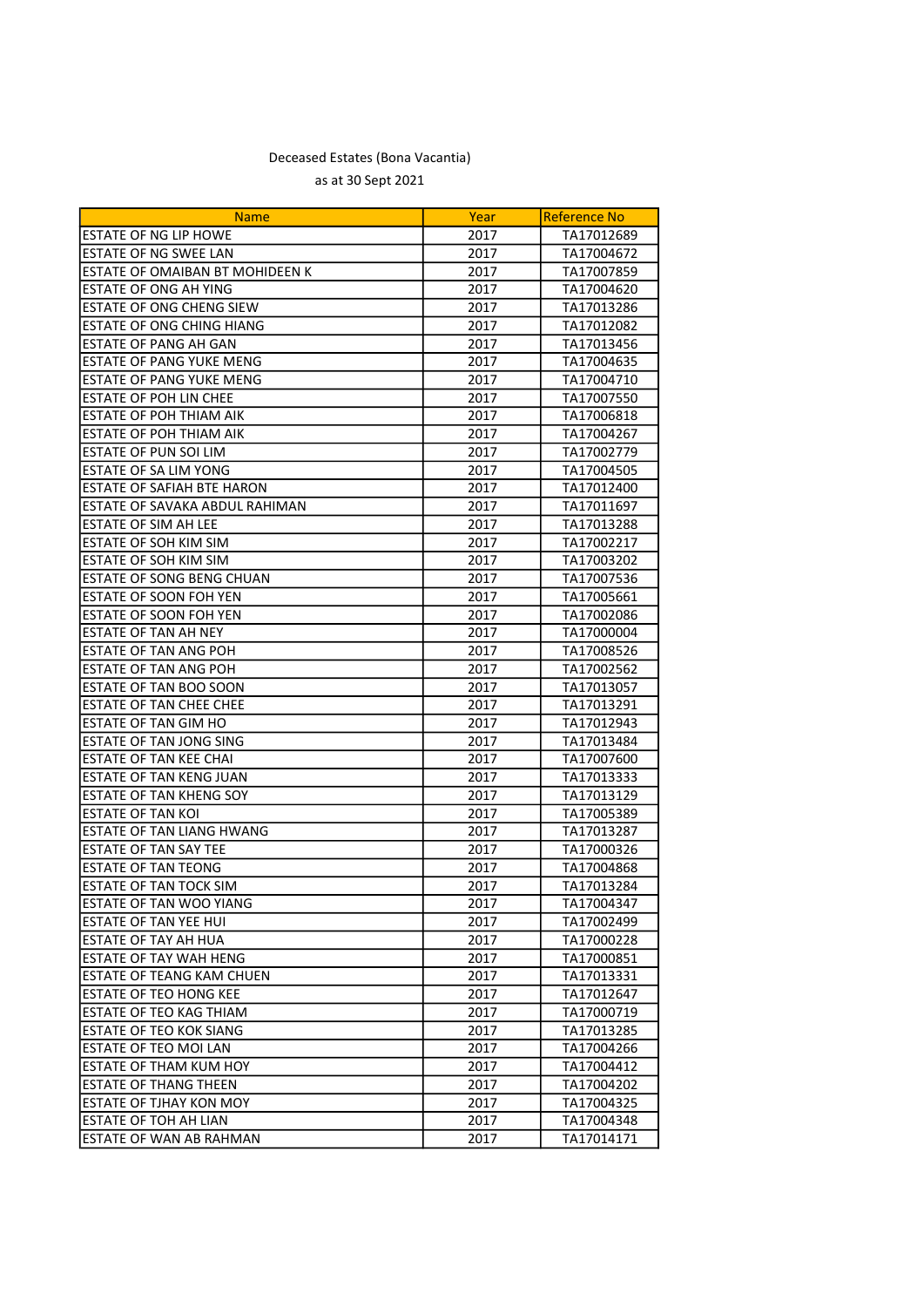| <b>Name</b>                              | Year | Reference No |
|------------------------------------------|------|--------------|
| ESTATE OF WAN HENG CHOY                  | 2017 | TA17013282   |
| <b>ESTATE OF WEE ENG NEO</b>             | 2017 | TA17013340   |
| <b>ESTATE OF WEE HOCK KEE</b>            | 2017 | TA17013278   |
| <b>ESTATE OF WEE KUANG HOO</b>           | 2017 | TA17005990   |
| <b>ESTATE OF WEE YOK TAI</b>             | 2017 | TA17004268   |
| ESTATE OF WESLEY BENJAMIN BROUGHTON      | 2017 | TA17014103   |
| <b>ESTATE OF WONG FONG CHYE</b>          | 2017 | TA17002780   |
| <b>ESTATE OF WONG JIN FONG</b>           | 2017 | TA17004278   |
| ESTATE OF WONG YUEN CHOH                 | 2017 | TA17001074   |
| <b>ESTATE OF WOON KIM KEE</b>            | 2017 | TA17001023   |
| <b>ESTATE OF YEE CHEN KAI</b>            | 2017 | TA17013323   |
| <b>ESTATE OF YEO SEE KIM</b>             | 2017 | TA17000259   |
| <b>ESTATE OF YEOW HONG @YEW FUN HONG</b> | 2017 | TA17014566   |
| ESTATE OF YONG TIAN KUI                  | 2017 | TA17000203   |
| ESTATE OF A P K MAHAMOOD                 | 2018 | TA18008714   |
| ESTATE OF ABDUL RAHIMAN B H              | 2018 | TA18008888   |
| ESTATE OF ALI BIN SALLEH                 | 2018 | TA18008730   |
| <b>ESTATE OF AMIN BIN EBRAHIM</b>        | 2018 | TA18008619   |
| <b>ESTATE OF ANG KIAN KOK</b>            | 2018 | TA18008731   |
| <b>ESTATE OF ANG TIAN LENG</b>           | 2018 | TA18008640   |
| <b>ESTATE OF AU YONG TAI</b>             | 2018 | TA18001397   |
| <b>ESTATE OF BOEY MEE LEE</b>            | 2018 | TA18005415   |
| <b>ESTATE OF CHAN GEE MIN</b>            | 2018 | TA18008982   |
| ESTATE OF CHAN KIT CHAN                  | 2018 | TA18008887   |
| ESTATE OF CHEE WOON SENG                 | 2018 | TA18008705   |
| <b>ESTATE OF CHONG AH KOW</b>            | 2018 | TA18003786   |
| <b>ESTATE OF CHONG MARIA</b>             | 2018 | TA18008720   |
| ESTATE OF COELHO TERESA                  | 2018 | TA18014083   |
| ESTATE OF ER CHIN BON                    | 2018 | TA18012854   |
| ESTATE OF ER CHIN BON                    | 2018 | TA18012852   |
| ESTATE OF FONG KEN FAIT                  | 2018 | TA18013790   |
| ESTATE OF FONG YOKE ENG                  | 2018 | TA18005052   |
| ESTATE OF GAN JOOK HENG                  | 2018 | TA18004582   |
| <b>ESTATE OF GAUNT ANNE ELIZABETH</b>    | 2018 | TA18002574   |
| <b>ESTATE OF GOH ENG QUEE</b>            | 2018 | TA18005682   |
| <b>IESTATE OF GOONEWARDENA HENRY</b>     | 2018 | TA18011314   |
| <b>ESTATE OF HEE MOK YONG</b>            | 2018 | TA18013333   |
| <b>ESTATE OF KHO SEM LENG</b>            | 2018 | TA18004556   |
| JESTATE OF KOH KEK SIONG                 | 2018 | TA18008732   |
| <b>ESTATE OF KWEK FOSTER</b>             | 2018 | TA18008884   |
| ESTATE OF LEE CHWEE CHAI                 | 2018 | TA18012749   |
| <b>ESTATE OF LEE SWEE LAN</b>            | 2018 | TA18015417   |
| <b>ESTATE OF LEE THIAM TENG</b>          | 2018 | TA18006133   |
| <b>ESTATE OF LEE YEW ANN</b>             | 2018 | TA18010121   |
| <b>ESTATE OF LEE YEW ANN</b>             | 2018 | TA18008773   |
| <b>ESTATE OF LIA SEEN</b>                | 2018 | TA18002573   |
| ESTATE OF LIM BEE HONG                   | 2018 | TA18004579   |
| ESTATE OF LIM GAK KIM                    | 2018 | TA18007883   |
| ESTATE OF LIM KEK PHENG                  | 2018 | TA18007499   |
| <b>ESTATE OF LIM KHENG BUAY</b>          | 2018 | TA18006998   |
| <b>ESTATE OF LIM KHENG BUAY</b>          | 2018 | TA18005340   |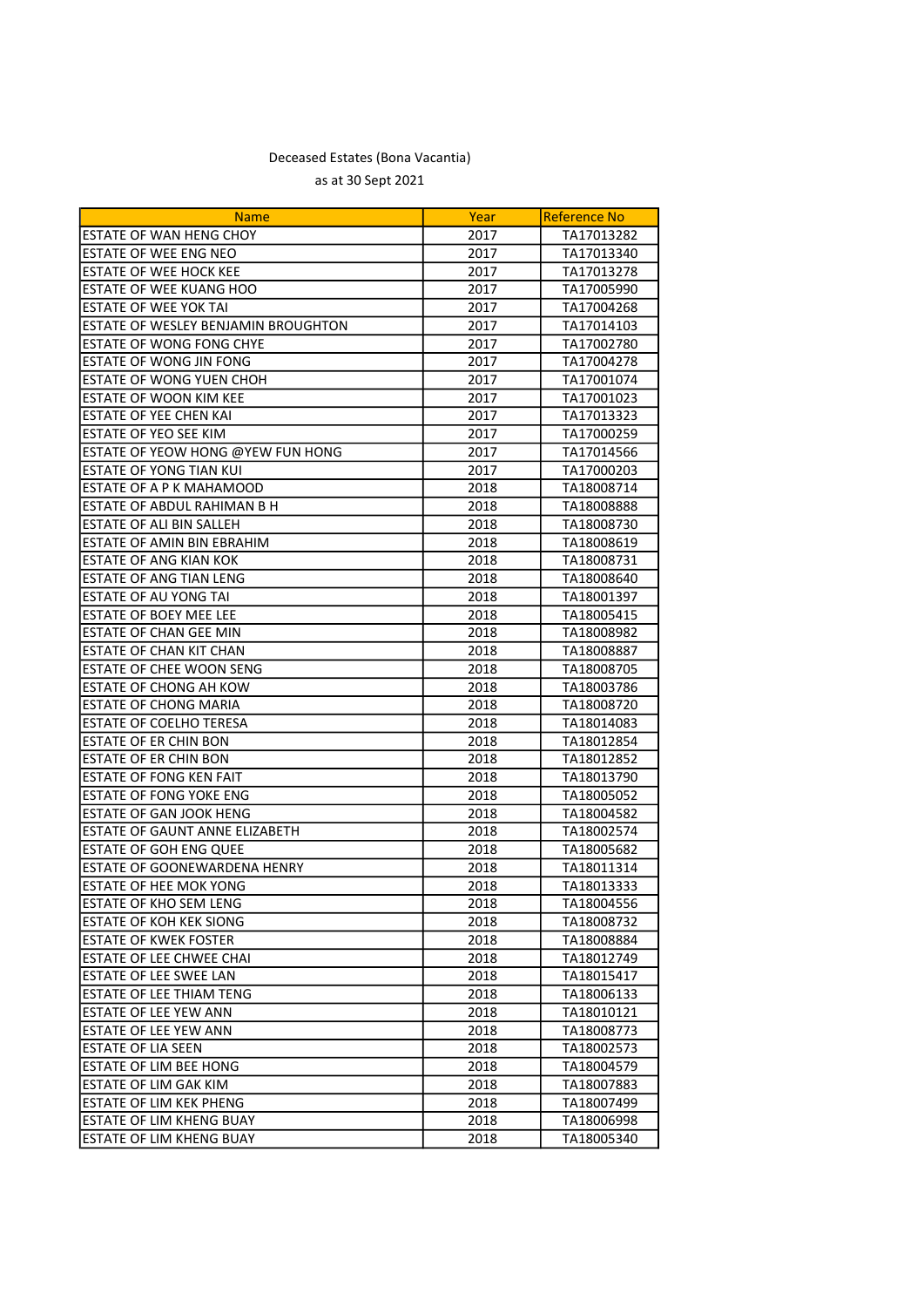| <b>Name</b>                         | Year | Reference No |
|-------------------------------------|------|--------------|
| <b>ESTATE OF LO SOH HAR</b>         | 2018 | TA18002763   |
| ESTATE OF M T P BABA BIN ABDUL      | 2018 | TA18000390   |
| ESTATE OF M T P BABA BIN ABDUL      | 2018 | TA18003779   |
| ESTATE OF MADI B IBRAHIM            | 2018 | TA18000911   |
| <b>ESTATE OF MAK KOK WING</b>       | 2018 | TA18003964   |
| ESTATE OF MOHAMED MARYUNI BIN RAJIM | 2018 | TA18008885   |
| IESTATE OF MOHIDEEN KUTTY A K       | 2018 | TA18008886   |
| ESTATE OF MUSA BIN MOHAMED          | 2018 | TA18008729   |
| ESTATE OF MUSALIARAKATH B AZEEZ     | 2018 | TA18008706   |
| ESTATE OF NG KEE TIAN               | 2018 | TA18005181   |
| ESTATE OF NG SOO LIN PHILIP         | 2018 | TA18008891   |
| ESTATE OF NG TIANG POH              | 2018 | TA18016210   |
| <b>ESTATE OF NG TIANG POH</b>       | 2018 | TA18011224   |
| <b>ESTATE OF OLIVEIRO REGINA</b>    | 2018 | TA18001522   |
| <b>ESTATE OF ONG BOO SAH</b>        | 2018 | TA18004557   |
| <b>ESTATE OF ONG CHING HIANG</b>    | 2018 | TA18003039   |
| ESTATE OF ONG CHING HIANG           | 2018 | TA18001743   |
| ESTATE OF PEH SAIK OI               | 2018 | TA18006301   |
| <b>ESTATE OF RUBY TAN</b>           | 2018 | TA18012719   |
| ESTATE OF SAFIAH BTE HARON          | 2018 | TA18003371   |
| ESTATE OF SEAH ENG JOO              | 2018 | TA18010848   |
| <b>ESTATE OF SEE KOON LEONG</b>     | 2018 | TA18003259   |
| IESTATE OF SIM MAY FOONG            | 2018 | TA18006873   |
| <b>ESTATE OF SIM QOU TING</b>       | 2018 | TA18008724   |
| ESTATE OF SOH AH HOCK               | 2018 | TA18005099   |
| <b>ESTATE OF TAN GEOK ENG</b>       | 2018 | TA18010143   |
| ESTATE OF TAN HENG WAN              | 2018 | TA18004111   |
| ESTATE OF TAN JANE BERNADETTE       | 2018 | TA18007203   |
| ESTATE OF TAN KHAI HUAT             | 2018 | TA18002428   |
| <b>ESTATE OF TAN KIA HUAT</b>       | 2018 | TA18008882   |
| <b>ESTATE OF TAN KIM CHENG</b>      | 2018 | TA18005233   |
| <b>ESTATE OF TAN KIM CHENG</b>      | 2018 | TA18006443   |
| <b>ESTATE OF TAN KIN HENG</b>       | 2018 | TA18014922   |
| <b>ESTATE OF TAN KIN HENG</b>       | 2018 | TA18013806   |
| ESTATE OF TAN LIONG GUAN            | 2018 | TA18012706   |
| <b>ESTATE OF TAN MENG LENG</b>      | 2018 | TA18015423   |
| ESTATE OF TAN SOO HOCK              | 2018 | TA18015702   |
| <b>ESTATE OF TAY LILY</b>           | 2018 | TA18010864   |
| <b>ESTATE OF TEE AH KAW</b>         | 2018 | TA18008410   |
| ESTATE OF TEO POH TIAN              | 2018 | TA18004971   |
| IESTATE OF TEOH GUAN LAI            | 2018 | TA18015531   |
| IESTATE OF TIONG BEE                | 2018 | TA18000405   |
| ESTATE OF VADEKEBAYAN MOHAMED       | 2018 | TA18008890   |
| ESTATE OF WAN HENG CHOY             | 2018 | TA18002429   |
| <b>ESTATE OF WEE KUANG HOO</b>      | 2018 | TA18008883   |
| <b>ESTATE OF WONG FONG KUEN</b>     | 2018 | TA18008772   |
| ESTATE OF WONG OI WAH               | 2018 | TA18008590   |
| IESTATE OF YAP CHEONG SENG          | 2018 | TA18005284   |
| ESTATE OF YAP KIAN SENG             | 2018 | TA18008728   |
| ESTATE OF AHMAD                     | 2019 | TA19019910   |
| IESTATE OF ANG MANG NGUANG          | 2019 | TA19021912   |
|                                     |      |              |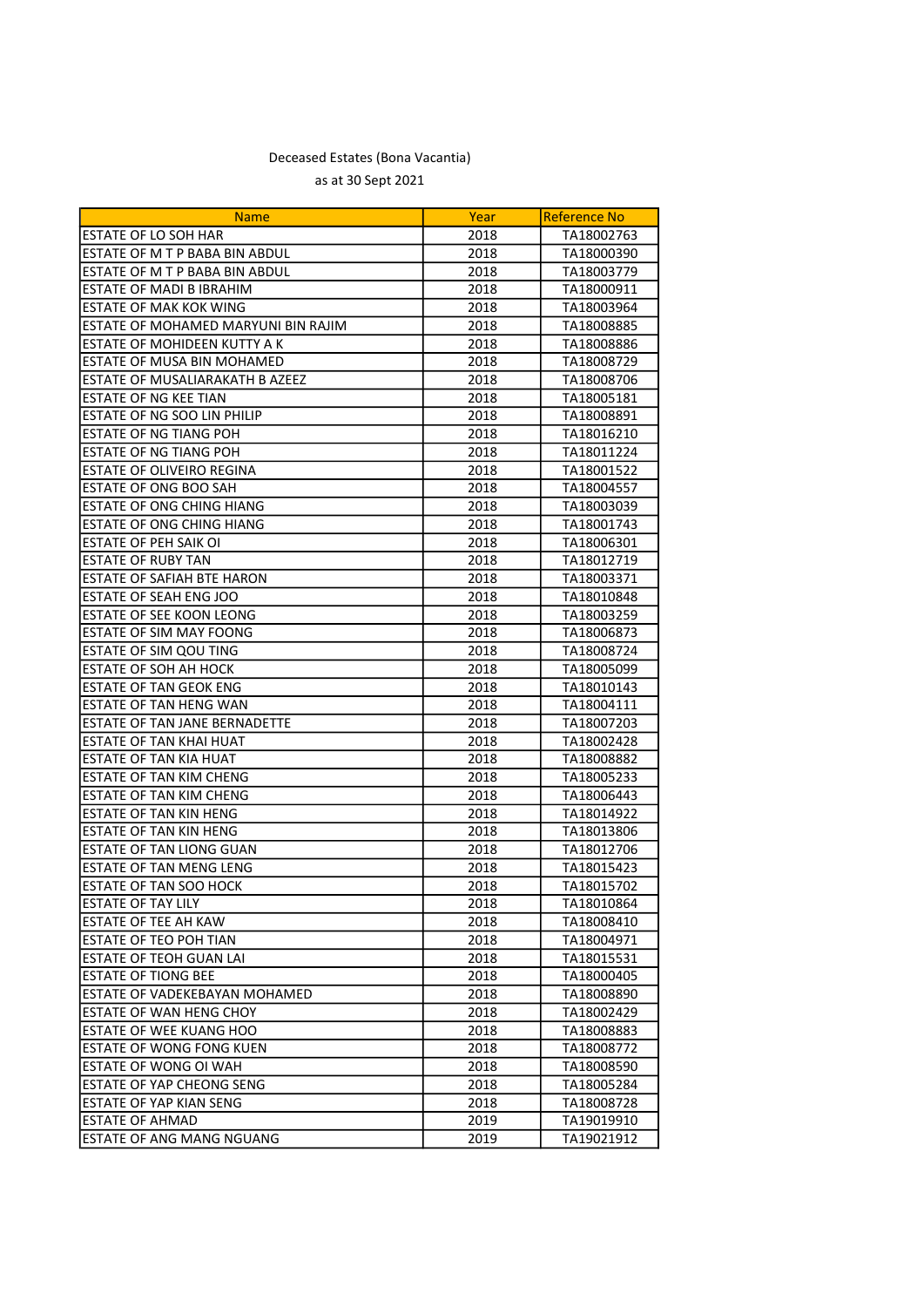| <b>Name</b>                         | Year | <b>Reference No</b> |
|-------------------------------------|------|---------------------|
| ESTATE OF AYYACHAMY S/O A UDAYAR    | 2019 | TA19032034          |
| ESTATE OF BAY KONG AW               | 2019 | TA19032079          |
| ESTATE OF BAY KONG AW               | 2019 | TA19017058          |
| <b>ESTATE OF CHAN FOKE KHONG</b>    | 2019 | TA19028756          |
| ESTATE OF CHAN FOOK YEE             | 2019 | TA19032109          |
| ESTATE OF CHAN LAI KUM              | 2019 | TA19032067          |
| ESTATE OF CHAN LEE WAH              | 2019 | TA19025773          |
| <b>ESTATE OF CHAN WOON CHOW</b>     | 2019 | TA19027854          |
| <b>ESTATE OF CHEONG SOOK YING</b>   | 2019 | TA19026767          |
| <b>ESTATE OF CHEW HONG KUAN</b>     | 2019 | TA19030916          |
| ESTATE OF CHEW PHUAY ENG            | 2019 | TA19032111          |
| ESTATE OF CHEW YEOK TONG            | 2019 | TA19031633          |
| <b>ESTATE OF CHIANG KOK WEN</b>     | 2019 | TA19026322          |
| <b>ESTATE OF CHNG GEK LENG</b>      | 2019 | TA19021915          |
| ESTATE OF CHONG CHIN HEE            | 2019 | TA19032153          |
| ESTATE OF CHOO KOK CHONG            | 2019 | TA19030308          |
| ESTATE OF CHUA BABY                 | 2019 | TA19029659          |
| ESTATE OF CHUA CHEE LAI             | 2019 | TA19021756          |
| ESTATE OF CHUA MAY MAY              | 2019 | TA19021402          |
| ESTATE OF CHUA MAY MAY              | 2019 | TA19032168          |
| ESTATE OF CHUA MAY MAY              | 2019 | TA19018254          |
| ESTATE OF E SIYU LIN                | 2019 | TA19030172          |
| ESTATE OF EE KOON TECK              | 2019 | TA19032105          |
| <b>ESTATE OF ENG AH LEE</b>         | 2019 | TA19029589          |
| ESTATE OF ER CHIN HUAT              | 2019 | TA19031203          |
| ESTATE OF FERNANDEZ HELEN           | 2019 | TA19018519          |
| <b>ESTATE OF FOK PENG WAH</b>       | 2019 | OAA19000756         |
| ESTATE OF HENG AIK SIANG            | 2019 | TA19021911          |
| <b>ESTATE OF HO KEK KAH</b>         | 2019 | TA19021913          |
| ESTATE OF HO SECK KONG              | 2019 | TA19021742          |
| <b>ESTATE OF HO SHUN HO</b>         | 2019 | TA19021760          |
| ESTATE OF HOE AH CHOY               | 2019 | TA19025248          |
| ESTATE OF HONG SIEW LAIN            | 2019 | TA19021759          |
| ESTATE OF HOOI POH MEE              | 2019 | TA19025768          |
| <b>ESTATE OF HUI CHIN</b>           | 2019 | TA19024085          |
| ESTATE OF HUI SEE MUI               | 2019 | TA19020539          |
| ESTATE OF KANG AH KEE               | 2019 | TA19032664          |
| <b>ESTATE OF KOCHU KOYA THANGAL</b> | 2019 | TA19032039          |
| <b>ESTATE OF KOH UM TEE</b>         | 2019 | TA19017225          |
| <b>ESTATE OF KOH UM TEE</b>         | 2019 | TA19028932          |
| ESTATE OF LAI WAI YENG              | 2019 | TA19021735          |
| <b>ESTATE OF LAKE SWEE NGOY</b>     | 2019 | TA19019536          |
| ESTATE OF LEE KATHERINE             | 2019 | TA19029912          |
| ESTATE OF LEE KEY YONG              | 2019 | TA19032040          |
| ESTATE OF LIM AH CHEN               | 2019 | TA19021675          |
| <b>ESTATE OF LIM BOON TECK</b>      | 2019 | TA19032146          |
| <b>ESTATE OF LIM KIM LAY</b>        | 2019 | TA19019912          |
| <b>ESTATE OF LO AH TAI</b>          | 2019 | TA19021836          |
| ESTATE OF LOH AH HEE                | 2019 | TA19025195          |
| ESTATE OF LOH AH HEE                | 2019 | TA19023796          |
| ESTATE OF LUM SUAY NGEN             | 2019 | TA19027762          |
|                                     |      |                     |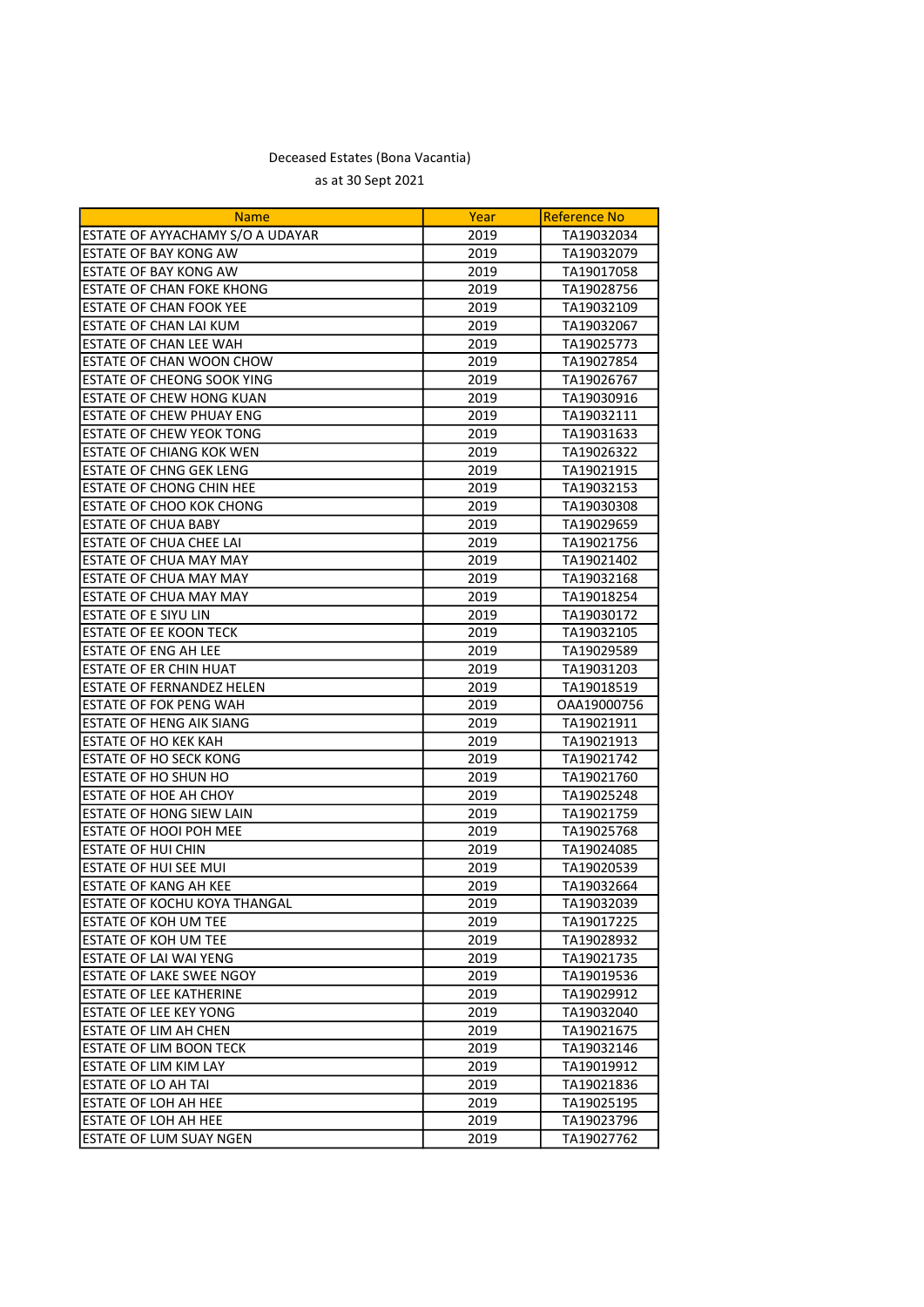| <b>Name</b>                             | Year | <b>Reference No</b> |
|-----------------------------------------|------|---------------------|
| <b>ESTATE OF MAK FOOK SENG</b>          | 2019 | TA19021914          |
| ESTATE OF NEELANKAVIL JOSEPH            | 2019 | TA19021839          |
| ESTATE OF NG AH MAI                     | 2019 | TA19020392          |
| <b>ESTATE OF NG AH MAI</b>              | 2019 | TA19017787          |
| ESTATE OF ONG AH KOW                    | 2019 | TA19021640          |
| <b>ESTATE OF ONG CHEW KIM</b>           | 2019 | TA19021734          |
| <b>ESTATE OF ONG CHUA TEE</b>           | 2019 | TA19029050          |
| ESTATE OF ONG GIM CHOO                  | 2019 | TA19032108          |
| <b>ESTATE OF ONG KIANG KEK</b>          | 2019 | TA19021736          |
| <b>ESTATE OF OWYONG KOK CHING</b>       | 2019 | TA19026214          |
| <b>ESTATE OF SEAH HAN LEONG</b>         | 2019 | TA19032036          |
| <b>ESTATE OF SEE GOH</b>                | 2019 | TA19032107          |
| <b>ESTATE OF SEE THOR FATT</b>          | 2019 | TA19027776          |
| <b>ESTATE OF SEE THOR FATT</b>          | 2019 | TA19019942          |
| ESTATE OF SER YONG ANN                  | 2019 | TA19020404          |
| ESTATE OF SHANMUGAM BALAKRISHNAN        | 2019 | TA19032112          |
| ESTATE OF SOH AH HOON @ CHUA SIEW ENG   | 2019 | TA19021737          |
| <b>ESTATE OF SWEE AH HIANG</b>          | 2019 | TA19021758          |
| <b>ESTATE OF TAN AH HOCK</b>            | 2019 | TA19033622          |
| <b>ESTATE OF TAN CHENG CHUA</b>         | 2019 | TA19021840          |
| <b>ESTATE OF TAN CHIN KWEE</b>          | 2019 | TA19032106          |
| ESTATE OF TAN ENG HUAT                  | 2019 | TA19021838          |
| <b>ESTATE OF TAN KIM HWEK</b>           | 2019 | TA19031761          |
| <b>ESTATE OF TAN SANG TECK</b>          | 2019 | TA19032038          |
| ESTATE OF TAN SOI KIM                   | 2019 | TA19021740          |
| ESTATE OF TAN SOON HOCK                 | 2019 | TA19021757          |
| <b>ESTATE OF TAN TECK BOON</b>          | 2019 | TA19030831          |
| <b>ESTATE OF TANG YOOK CHAN</b>         | 2019 | TA19021793          |
| <b>ESTATE OF TARIT KANTHI GHOSH</b>     | 2019 | TA19021822          |
| ESTATE OF TAY CHAI SOON                 | 2019 | TA19033056          |
| <b>ESTATE OF TAY LILY</b>               | 2019 | TA19019251          |
| ESTATE OF TEO KIM GEOK                  | 2019 | TA19020817          |
| ESTATE OF TEO PEK HUA                   | 2019 | TA19032035          |
| ESTATE OF TEO SIEW BOON                 | 2019 | TA19032037          |
| ESTATE OF THAM YEOK WAN                 | 2019 | TA19021741          |
| ESTATE OF V S ABDUL HUSSAIN             | 2019 | TA19021761          |
| ESTATE OF WEE GIM NEO                   | 2019 | TA19031762          |
| <b>ESTATE OF WEE JAK LAN</b>            | 2019 | TA19027398          |
| IESTATE OF WEE TECK HOCK                | 2019 | TA19032147          |
| ESTATE OF WONG FONG KUEN                | 2019 | TA19024497          |
| ESTATE OF WONG MEOW FAH                 | 2019 | TA19032033          |
| ESTATE OF YEO MUN CHAI                  | 2019 | TA19028340          |
| ESTATE OF YEO SEOK JEAN                 | 2019 | TA19021837          |
| <b>ESTATE OF YONG MEE MOI</b>           | 2019 | TA19030647          |
| <b>ESTATE OF YONG NGET YUEN</b>         | 2019 | TA19029673          |
| <b>ESTATE OF ABDUL KADIR B MOHD ALI</b> | 2020 | TA20004433          |
| ESTATE OF AMIN BIN EBRAHIM              | 2020 | TA20005912          |
| ESTATE OF ANG AH NGOH                   | 2020 | TA20012901          |
| ESTATE OF ANG SIEW HWA                  | 2020 | TA20014395          |
| ESTATE OF BEE AH THI                    | 2020 | TA20000323          |
| ESTATE OF CHEONG SUIT HOY               | 2020 | TA20008120          |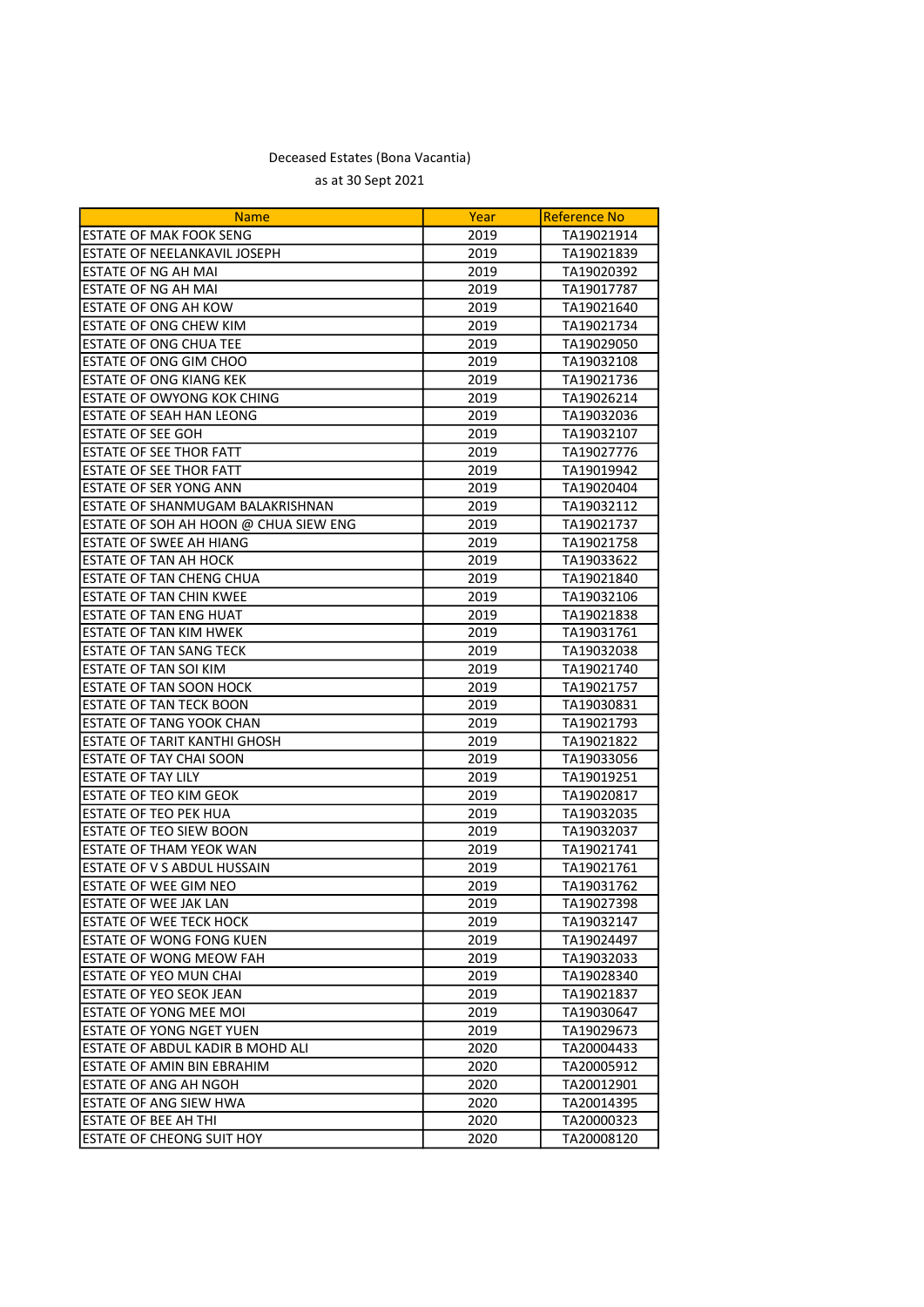| <b>Name</b>                        | Year | <b>Reference No</b> |
|------------------------------------|------|---------------------|
| <b>ESTATE OF CHIANG KIM JIN</b>    | 2020 | TA20004555          |
| ESTATE OF CHONG FOOK KONG          | 2020 | TA20012224          |
| <b>ESTATE OF CHUA TENG SIEW</b>    | 2020 | TA20012713          |
| <b>ESTATE OF CHUENG YEE CHUN</b>   | 2020 | TA20004434          |
| ESTATE OF CHUN KHING KOK           | 2020 | TA20014716          |
| <b>ESTATE OF GOH SER HIONG</b>     | 2020 | TA20014318          |
| ESTATE OF HO BENG HONG             | 2020 | TA20010065          |
| <b>ESTATE OF HOE TIONG BENG</b>    | 2020 | TA20014941          |
| <b>ESTATE OF HOONG HING WENG</b>   | 2020 | TA20005542          |
| ESTATE OF JEANNEQUIN JOSEPH PIERRE | 2020 | TA20002352          |
| <b>ESTATE OF KER AH PEE</b>        | 2020 | TA20014856          |
| <b>ESTATE OF KHO HANG IA</b>       | 2020 | TA20011117          |
| <b>ESTATE OF KOH KIAN TECK</b>     | 2020 | TA20004435          |
| <b>ESTATE OF KOH SOH WAH</b>       | 2020 | TA20004440          |
| <b>ESTATE OF LAI KEK KENG</b>      | 2020 | TA20000963          |
| ESTATE OF LEE CHWAN CHOON          | 2020 | TA20004470          |
| ESTATE OF LEE KEY YONG             | 2020 | TA20011261          |
| ESTATE OF LEE KEY YONG             | 2020 | TA20015267          |
| ESTATE OF LEE LAI NGEE             | 2020 | TA20004441          |
| ESTATE OF LEE SOON SENG            | 2020 | TA20004436          |
| <b>ESTATE OF LEE YONG TEE</b>      | 2020 | TA20014717          |
| IESTATE OF LIM PUI HENG            | 2020 | TA20009655          |
| ESTATE OF LING ING QUAN            | 2020 | TA20011078          |
| <b>ESTATE OF LING ING QUAN</b>     | 2020 | TA20004442          |
| <b>ESTATE OF LING KIM CHOON</b>    | 2020 | TA20014718          |
| ESTATE OF LOH KONG CHEONG          | 2020 | TA20007316          |
| ESTATE OF MAT RAIS BIN MAT DESA    | 2020 | TA20002962          |
| ESTATE OF MOHAMED JOHARI B A       | 2020 | TA20004444          |
| <b>ESTATE OF NAM ANNIE</b>         | 2020 | TA20015150          |
| <b>ESTATE OF NIENG CHOON HIONG</b> | 2020 | TA20012792          |
| <b>ESTATE OF ONG CHIN TECK</b>     | 2020 | TA20014680          |
| <b>ESTATE OF ONG CHYE HOCK</b>     | 2020 | TA20004445          |
| ESTATE OF POH MAH TOO              | 2020 | TA20001415          |
| ESTATE OF S A SHEIK ALLAUDIN       | 2020 | TA20014260          |
| <b>ESTATE OF SAM CHOY MENG</b>     | 2020 | TA20004471          |
| ESTATE OF SEK AH KAW               | 2020 | TA20008980          |
| ESTATE OF SNG JIM CHUA             | 2020 | TA20005987          |
| <b>ESTATE OF SOH AH YIN</b>        | 2020 | TA20008013          |
| <b>ESTATE OF TAN AH EN</b>         | 2020 | TA20004437          |
| <b>ESTATE OF TAN CHAK PHONG</b>    | 2020 | TA20004472          |
| ESTATE OF TAN GEOK HAR             | 2020 | TA20004438          |
| ESTATE OF TAN KENG BUCK            | 2020 | TA20002677          |
| IESTATE OF TAN KIM HUA             | 2020 | TA20004446          |
| <b>ESTATE OF TAN SOO MONG</b>      | 2020 | TA20004447          |
| <b>ESTATE OF TANG YOOK CHAN</b>    | 2020 | TA20001450          |
| ESTATE OF TENG LEN KONG            | 2020 | TA20004439          |
| IESTATE OF TEO HUAT KAY            | 2020 | TA20008976          |
| IESTATE OF THAM WAI YEONG          | 2020 | TA20007223          |
| ESTATE OF WEE GIM NEO              | 2020 | TA20003104          |
| IESTATE OF YEE KOH SUNG            | 2020 | TA20004448          |
| IESTATE OF YEO CHONG PEE           | 2020 | TA20005436          |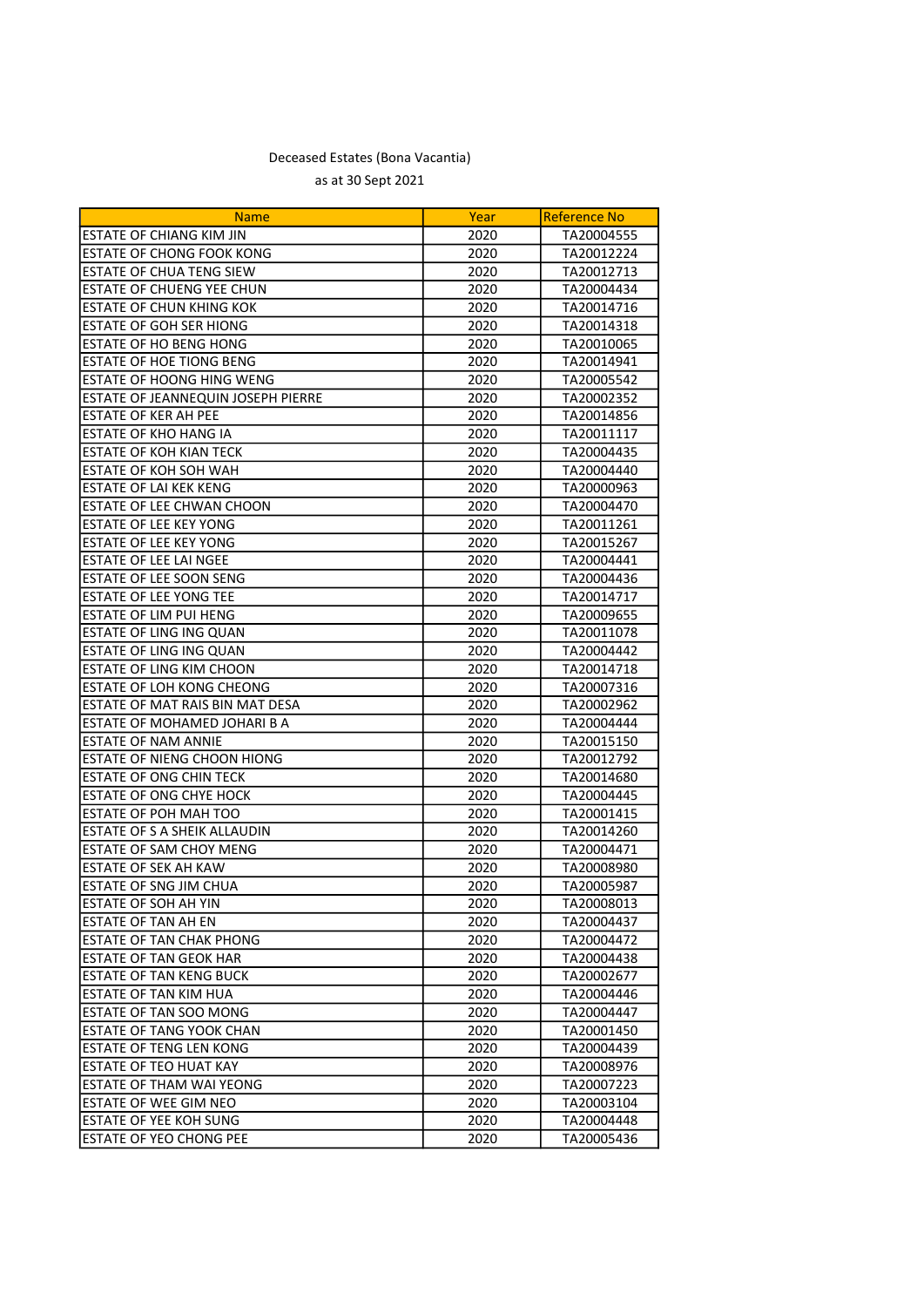| <b>Name</b>                            | Year | <b>Reference No</b> |
|----------------------------------------|------|---------------------|
| ESTATE OF YEO LING KIOW                | 2020 | TA20005589          |
| <b>ESTATE OF YONG KUM GIAN</b>         | 2020 | TA20004473          |
| <b>ESTATE OF ABDUL JAFFAR B MOHD H</b> | 2021 | TA21010049          |
| <b>ESTATE OF AH HAN</b>                | 2021 | TA21000653          |
| <b>ESTATE OF ANG BEE SIAN</b>          | 2021 | TA21008223          |
| <b>ESTATE OF ANG MIANG SENG</b>        | 2021 | TA21001743          |
| ESTATE OF ANG SIEW HWA                 | 2021 | TA21003171          |
| ESTATE OF CHAI CHOI WAN                | 2021 | TA21001614          |
| ESTATE OF CHAI KIM KEE                 | 2021 | TA21005115          |
| <b>ESTATE OF CHAN SIAM LAN</b>         | 2021 | TA21010162          |
| <b>ESTATE OF CHAN SIEW LAM</b>         | 2021 | TA21010164          |
| <b>ESTATE OF CHAN SOU KEON</b>         | 2021 | TA21000569          |
| <b>ESTATE OF CHEAH PENG SUN</b>        | 2021 | TA21004511          |
| ESTATE OF CHIA SIEW NEO                | 2021 | TA21007313          |
| ESTATE OF CHONG BOON SIAM              | 2021 | TA21002125          |
| ESTATE OF CHONG FOON LEH               | 2021 | TA21001895          |
| ESTATE OF CHONG KWAI CHAN              | 2021 | TA21009605          |
| <b>ESTATE OF CHONG PICK YONG</b>       | 2021 | TA21007312          |
| <b>ESTATE OF CHOO FOOK SENG</b>        | 2021 | TA21007333          |
| <b>ESTATE OF CHOONG PAI LING</b>       | 2021 | TA21011383          |
| <b>ESTATE OF CHUA KEE BOON</b>         | 2021 | TA21010093          |
| ESTATE OF CHUA LENG GEOK               | 2021 | TA21007218          |
| <b>ESTATE OF CHUA MENG KIN</b>         | 2021 | TA21007381          |
| <b>ESTATE OF CHUA SOON KIONG</b>       | 2021 | TA21007334          |
| <b>ESTATE OF FERONICA</b>              | 2021 | TA21007377          |
| ESTATE OF FOO POCK KIAT                | 2021 | TA21006789          |
| <b>ESTATE OF GOH EK KWANG</b>          | 2021 | TA21010050          |
| <b>ESTATE OF GOH TAW HWA</b>           | 2021 | TA21001950          |
| <b>ESTATE OF GOK YEOK ENG</b>          | 2021 | TA21001904          |
| <b>ESTATE OF HEE THET MOY KISMET</b>   | 2021 | TA21001786          |
| ESTATE OF HEE YOKE PUAN                | 2021 | TA21007311          |
| ESTATE OF HIAP BUCK CHWEE              | 2021 | TA21007250          |
| ESTATE OF HO BENG HOON                 | 2021 | TA21000042          |
| <b>ESTATE OF HO CHEE HONG</b>          | 2021 | TA21010197          |
| <b>ESTATE OF HOOI POH MEE</b>          | 2021 | TA21004338          |
| <b>ESTATE OF HUANG SIN DEE</b>         | 2021 | TA21001787          |
| <b>ESTATE OF KHO HANG IA</b>           | 2021 | TA21008771          |
| <b>ESTATE OF KONG FOOK CHEONG</b>      | 2021 | TA21009350          |
| JESTATE OF KRISHNAN RAJAGOPAL          | 2021 | TA21001785          |
| ESTATE OF KRISHNASAMY MURUGIAH         | 2021 | TA21011845          |
| ESTATE OF LAI WENG CHEONG              | 2021 | TA21011724          |
| <b>ESTATE OF LEE MING HUAT</b>         | 2021 | TA21007141          |
| <b>ESTATE OF LEE SOON KWEE</b>         | 2021 | TA21010345          |
| <b>ESTATE OF LEE SOON KWEE</b>         | 2021 | TA21007310          |
| <b>ESTATE OF LEE TIK TIA</b>           | 2021 | TA21001783          |
| <b>ESTATE OF LEE WENG WAH</b>          | 2021 | TA21010312          |
| <b>ESTATE OF LEE YOK KIANG</b>         | 2021 | TA21001788          |
| IESTATE OF LEE YUE KUAN                | 2021 | TA21001432          |
| ESTATE OF LIM BOON CHIANG              | 2021 | TA21010021          |
| <b>ESTATE OF LIM CHIP CHER</b>         | 2021 | TA21007436          |
| <b>ESTATE OF LIM HAI TIANG</b>         | 2021 | TA21010819          |
|                                        |      |                     |